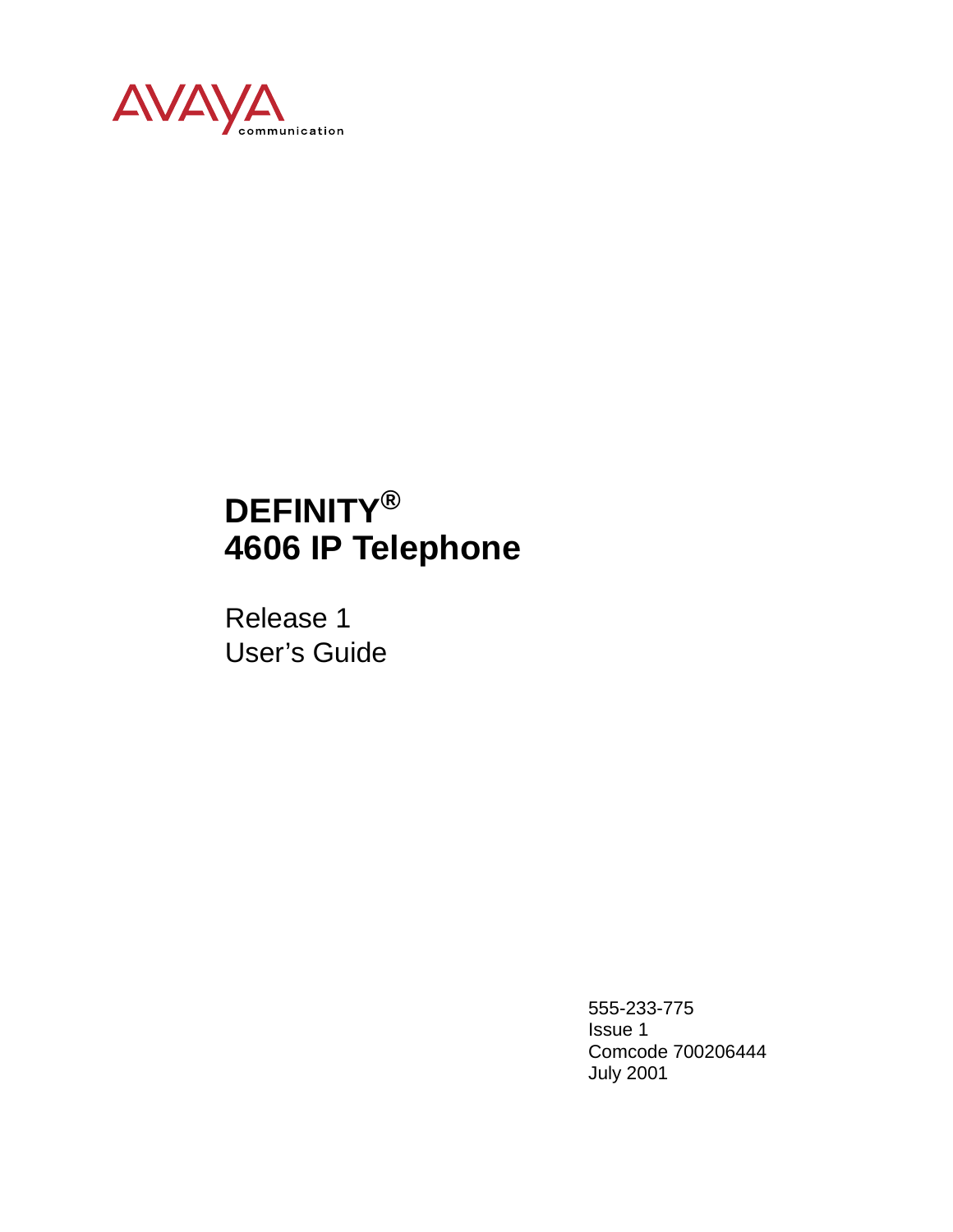### **Copyright 2001, Avaya, Inc. All Rights Reserved**

### **Notice**

Every effort was made to ensure that the information in this book was complete and accurate at the time of printing. However, information is subject to change.

### **Avaya Web Page**

The World Wide Web home page for Avaya is:

### **Preventing Toll Fraud**

"Toll fraud" is the unauthorized use of your telecommunications system by an unauthorized party (for example, a person who is not a corporate employee, agent, subcontractor, or working on your company's behalf). Be aware that there may be a risk of toll fraud associated with your system and that, if toll fraud occurs, it can result in substantial additional charges for your telecommunications services.

### **Avaya Fraud Intervention**

If you suspect you are being victimized by toll fraud and you need technical support or assistance, call the appropriate Avaya National Customer Care Center telephone number. Users of the MERLIN®, PARTNER®, and System 25 products should call 1 800 628-2888. Users of the System 75, System 85, DEFINITY® Generic 1, 2 and 3, and DEFINITY® ECS products should call 1 800 643-2353.

### **Providing Telecommunications Security**

Telecommunications security of voice, data, and/or video communications is the prevention of any type of intrusion to, that is, either unauthorized or malicious access to or use of, your company's telecommunications equipment) by some party.

Your company's "telecommunications equipment" includes both this Avaya product and any other voice/data/video equipment that could be accessed via this Avaya product (i.e., "networked equipment").

An "outside party" is anyone who is not a corporate employee, agent, subcontractor, or working on your company's behalf. Whereas, a "malicious party" is anyone, including someone who may be otherwise authorized, who accesses your telecommunications equipment with either malicious or mischievous intent.

Such intrusions may be either to/through synchronous (time-multiplexed and/or circuit-based) or asynchronous (character-, message-, or packet-based) equipment or interfaces for reasons of:

- Utilization of capabilities special to the accessed equipment • Theft (such as, of intellectual property, financial assets, or toll-facility access)
- Eavesdropping (privacy invasions to humans)
- Mischief (troubling, but apparently innocuous, tampering)
- Harm (such as harmful tampering, data loss or alteration, regardless of motive or intent)

Be aware that there may be a risk of unauthorized intrusions associated with your system and/or its networked equipment. Also realize that, if such an intrusion should occur, it could result in a variety of losses to your company including, but not limited to, human/data privacy, intellectual property, material assets, financial resources, labor costs, and/or legal costs.

### **Your Responsibility for Your Company's Telecommunications Security**

The final responsibility for securing both this system and its networked equipment rests with you – an Avaya customer's system administrator, your telecommunications peers, and your managers. Base the fulfillment of your responsibility on acquired knowledge and resources from a variety of sources including, but not limited to:

- **Installation documents**
- System administration documents
- Security documents
- Hardware-/software-based security tools
- Shared information between you and your peers
- Telecommunications security experts

 To prevent intrusions to your telecommunications equipment, you and your peers should carefully program and configure your:

- Avaya-provided telecommunications systems and their interfaces
- Avaya-provided software applications, as well as their underlying hardware/software platforms and interfaces

• Any other equipment networked to your Avaya products

Avaya does not warrant that this product or any of its networked equipment is either immune from or will prevent either unauthorized or malicious intrusions. Avaya will not be responsible for any charges, losses, or damages that result from such intrusions.

### **Federal Communications Commission Statement**

**Part 15: Class A Statement.** This equipment has been tested and found to comply with the limits for a Class A digital device, pursuant to Part 15 of the FCC Rules. These limits are designed to provide reasonable protection against harmful interference when the equipment is operated in a commercial environment. This equipment generates, uses, and can radiate radio-frequency energy and, if not installed and used in accordance with the instructions, may cause harmful interference to radio communications. Operation of this equipment in a residential area is likely to cause harmful interference, in which case the user will be required to correct the interference at his own expense.

**Part 15: Class B Statement.** This equipment has been tested and found to comply with the limits for a Class B digital device, pursuant to Part 15 of the FCC Rules. These limits are designed to provide reasonable protection against harmful interference in a residential installation. This equipment generates, uses, and can radiate radio-frequency energy and, if not installed and used in accordance with the instructions, may cause harmful interference to radio communications. However, there is no guarantee that interference will not occur in a particular installation. If this equipment does cause harmful interference to radio or television reception, which can be determined by turning the equipment off and on, the user is encouraged to try to correct the interference by one or more of the following measures:

- Reorient the receiving television or radio antenna where this may be done safely.
- To the extent possible, relocate the receiver with respect to the telephone equipment.
- Where the telephone equipment requires ac power, plug the telephone into a different ac outlet so that the telephone equipment and receiver are on different branch circuits.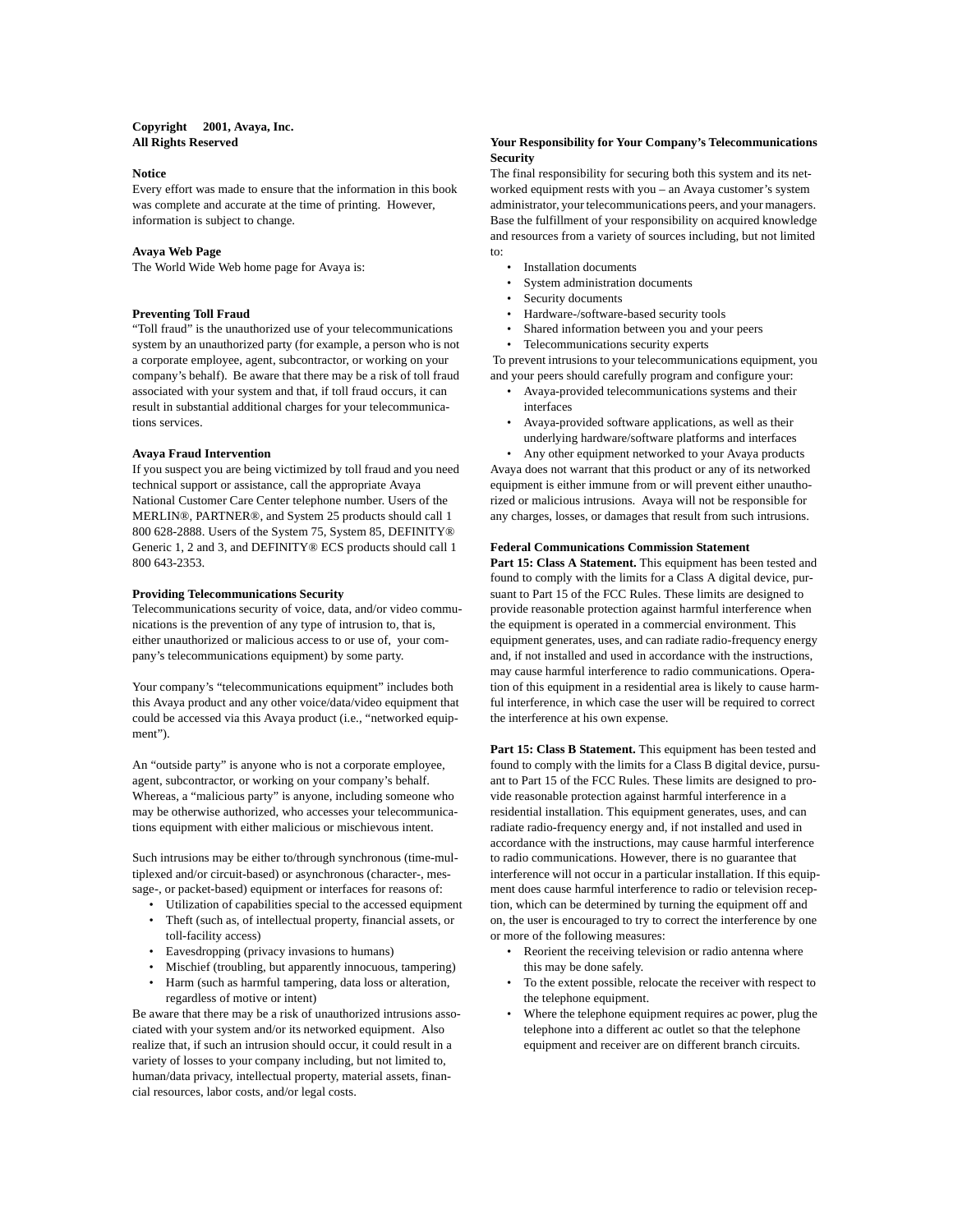**Part 15: Personal Computer Statement.** This equipment has been certified to comply with the limits for a Class B computing device, pursuant to Subpart J of Part 15 of FCC Rules. Only peripherals (computing input/output devices, terminals, printers, etc.) certified to comply with the Class B limits may be attached to this computer. Operation with noncertified peripherals is likely to result in interference to radio and television reception.

**Part 68: Network Registration Number**. This equipment is registered with the FCC in accordance with Part 68 of the FCC Rules.

**Part 68: Answer-Supervision Signaling.** Allowing this equipment to be operated in a manner that does not provide proper answer-supervision signaling is in violation of Part 68 Rules. This equipment returns answer-supervision signals to the public switched network when:

- Answered by the called station
- Answered by the attendant
- Routed to a recorded announcement that can be administered by the CPE user

This equipment returns answer-supervision signals on all DID calls forwarded back to the public switched telephone network. Permissible exceptions are:

- A call is unanswered
- A busy tone is received
- A reorder tone is received

### **Industry Canada (IC) Interference Information**

This digital apparatus does not exceed the Class A limits for radio noise emissions set out in the radio interference regulations of Industry Canada.

Le Présent Appareil Nomérique n'émet pas de bruits radioélectriques dépassant les limites applicables aux appareils numériques de la class A préscrites dans le reglement sur le brouillage radioélectrique édicté par le Industrie Canada.

### **Trademarks**

All trademarks identified by  $\mathbb{R}$ ,  $\mathbb{M}$  and  $\mathbb{S}^{\mathsf{M}}$  are registered trademarks, trademarks, or service marks, respectively, of Avaya Inc. All other trademarks are the properties of their respective owners.

**Ordering Information Call:**

**Write:**

### You can be placed on a standing order list for this and other documents you may need. For more information on standing orders, or to be put on a list to receive future issues of this document, contact the Avaya Publications Center.

### **Obtaining Products**

To learn more about Avaya products and to order products, contact Avaya Direct, the direct-market organization of Avaya Business Communications Systems. Access their web site at www.avayadirect.com. Or call the following numbers: customers 1 800 451 2100, account executives 1 888 778 1880 (voice) or 1 888 778 1881 (fax).

### **Warranty**

Avaya provides a limited warranty on this product. Refer to the "Limited Use Software License Agreement" card provided with your package.

### **European Union Declaration of Conformity**

The "CE" mark affixed to the equipment means that it conforms to the above directives. Avaya Business Communications Systems declares that equipment specified in this document conforms to the referenced European Union (EU) Directives and Harmonized Standards listed below: EMC Directive 89/336/EEC Low-Voltage Directive73/23/EEC

### **Acknowledgment**

This document was prepared by Avaya University, Avaya, Denver, CO.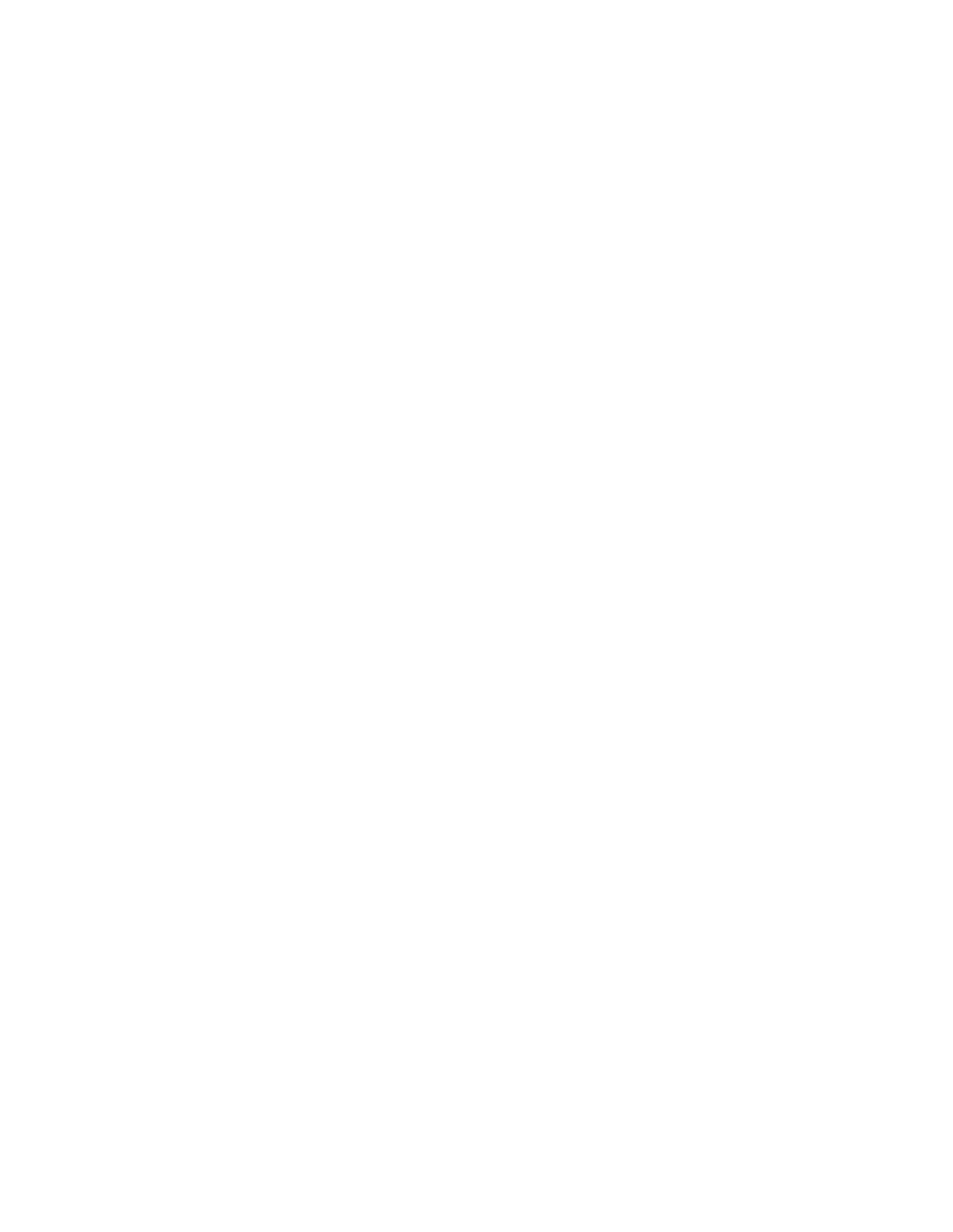|                         | <b>About This Document</b>                     | xi      |
|-------------------------|------------------------------------------------|---------|
|                         | <b>Purpose</b><br>$\blacksquare$               | xi      |
|                         | <b>Intended Audience</b>                       | xi      |
|                         | <b>Issue Date</b>                              | xi      |
|                         | <b>How to Use This Document</b>                | Хİ      |
|                         | <b>Document Organization</b><br>$\blacksquare$ | xii     |
|                         | <b>Conventions Used</b><br>$\blacksquare$      | xiii    |
|                         | <b>Symbolic Conventions</b>                    | xiii    |
|                         | <b>Typographic Conventions</b>                 | xiii    |
|                         | <b>Related Documentation/Training</b>          | xiii    |
|                         |                                                |         |
| 1                       | <b>4606 IP Telephone Description</b>           | $1-1$   |
|                         | Introduction                                   | $1 - 1$ |
|                         | The 4606 IP Phone<br>$\blacksquare$            | $1 - 1$ |
|                         |                                                |         |
| $\overline{\mathbf{2}}$ | <b>Using Programmable Buttons</b>              | $2 - 1$ |
|                         | Introduction                                   | $2 - 1$ |
|                         | <b>Programmable Line/Feature Buttons</b>       | $2 - 1$ |
|                         | IP Telephone Features Available on             |         |
|                         | <b>Programmable Line/Feature Buttons</b>       | $2 - 2$ |
|                         |                                                |         |
| $\overline{\mathbf{3}}$ | <b>Using the Display Screen</b>                | $3-1$   |
|                         | <b>Introduction</b>                            | $3 - 1$ |
|                         | <b>About the Display Screen</b>                | $3 - 1$ |
|                         | <b>Upper Display Line</b>                      | $3 - 1$ |
|                         | <b>Lower Display Line</b>                      | $3 - 2$ |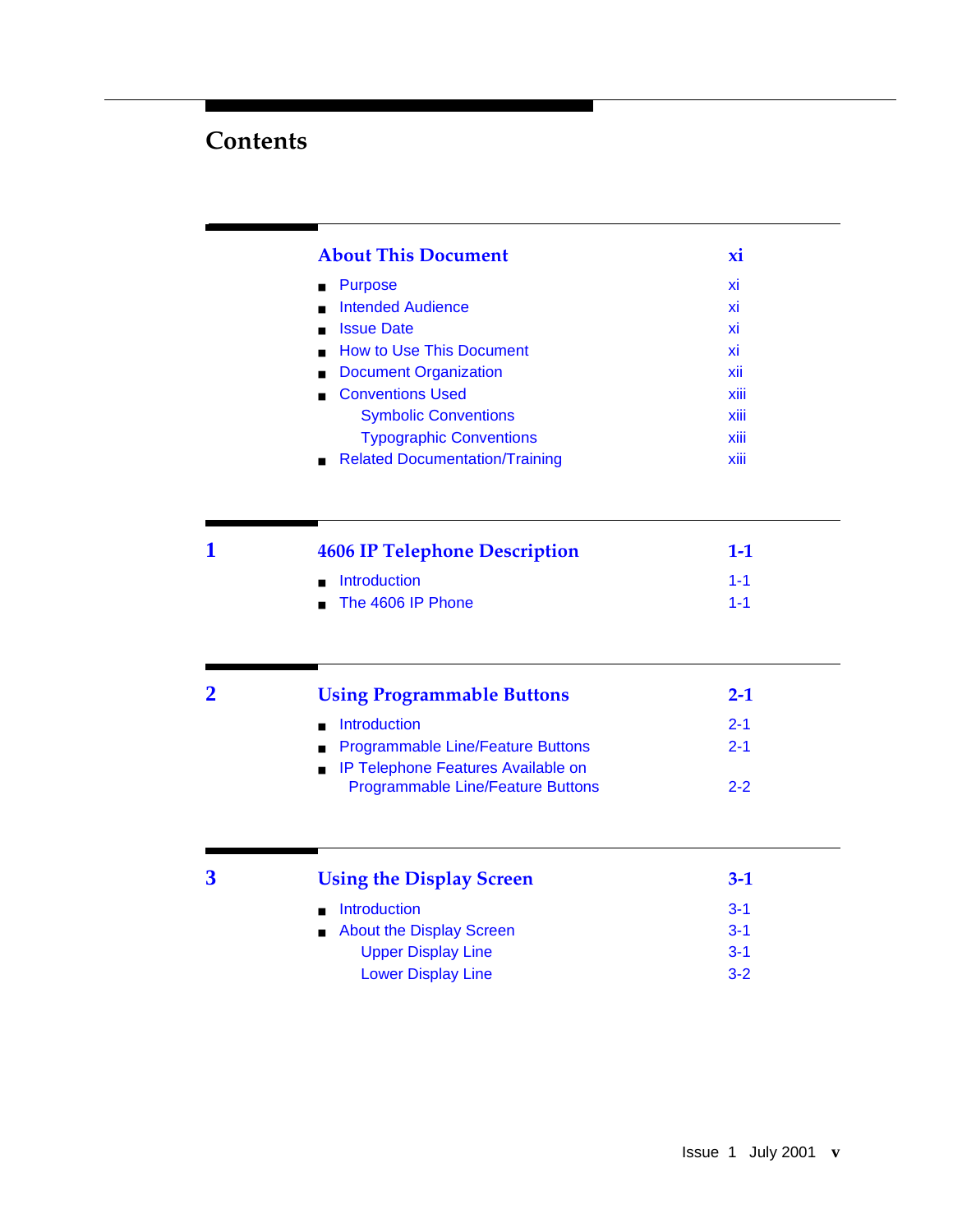| 4<br><b>Call Handling Features</b>                  | $4-1$   |
|-----------------------------------------------------|---------|
| <b>Introduction</b>                                 | $4 - 1$ |
| Conference                                          | $4 - 1$ |
| Adding another party to a call                      | $4 - 1$ |
| Adding a held call to the current call              | $4 - 2$ |
| Dropping the last person added to the               |         |
| conference call                                     | $4 - 2$ |
| Hold<br>$\blacksquare$                              | $4 - 2$ |
| Placing a call on hold                              | $4 - 2$ |
| Returning to the held call                          | $4 - 2$ |
| <b>Mute</b><br>$\blacksquare$                       | $4 - 3$ |
| Preventing the other person on the line from        |         |
| hearing you                                         | $4 - 3$ |
| Redial                                              | $4 - 3$ |
| Redialing the last number called                    | $4 - 3$ |
| Speakerphone                                        | $4 - 3$ |
| Placing a call without lifting the handset or using |         |
| the Speakerphone with any feature                   | 4-4     |
| Changing from the speakerphone to the handset       | $4 - 4$ |
| Turning the speaker on during a call                | $4 - 4$ |
| Turning the speaker off during a call               | $4 - 4$ |
| Ending a call while the speaker is active           | $4 - 4$ |
| <b>Transfer</b><br>$\blacksquare$                   | $4 - 5$ |
| Sending a call to another telephone                 | $4 - 5$ |

| 5 | <b>IP Telephone Features</b>                                                                 | $5-1$   |
|---|----------------------------------------------------------------------------------------------|---------|
|   | Introduction<br>$\blacksquare$                                                               | $5 - 1$ |
|   | <b>Accessing IP Telephone Features</b>                                                       | $5 - 1$ |
|   | <b>Feature List</b><br>$\blacksquare$                                                        | $5 - 2$ |
|   | <b>Abbreviated Dialing (AD)</b><br>$\blacksquare$                                            | $5 - 3$ |
|   | Placing an Abbreviated Dialing call                                                          | $5 - 3$ |
|   | Account<br>$\blacksquare$                                                                    | $5 - 3$ |
|   | <b>Automatic Callback</b><br>$\blacksquare$                                                  | $5 - 4$ |
|   | Automatically placing another call to an<br>extension that was busy or did not answer, or in |         |
|   | response to a returned call waiting ringback tone                                            | $5 - 4$ |
|   | <b>Canceling Automatic Callback</b>                                                          | $5-4$   |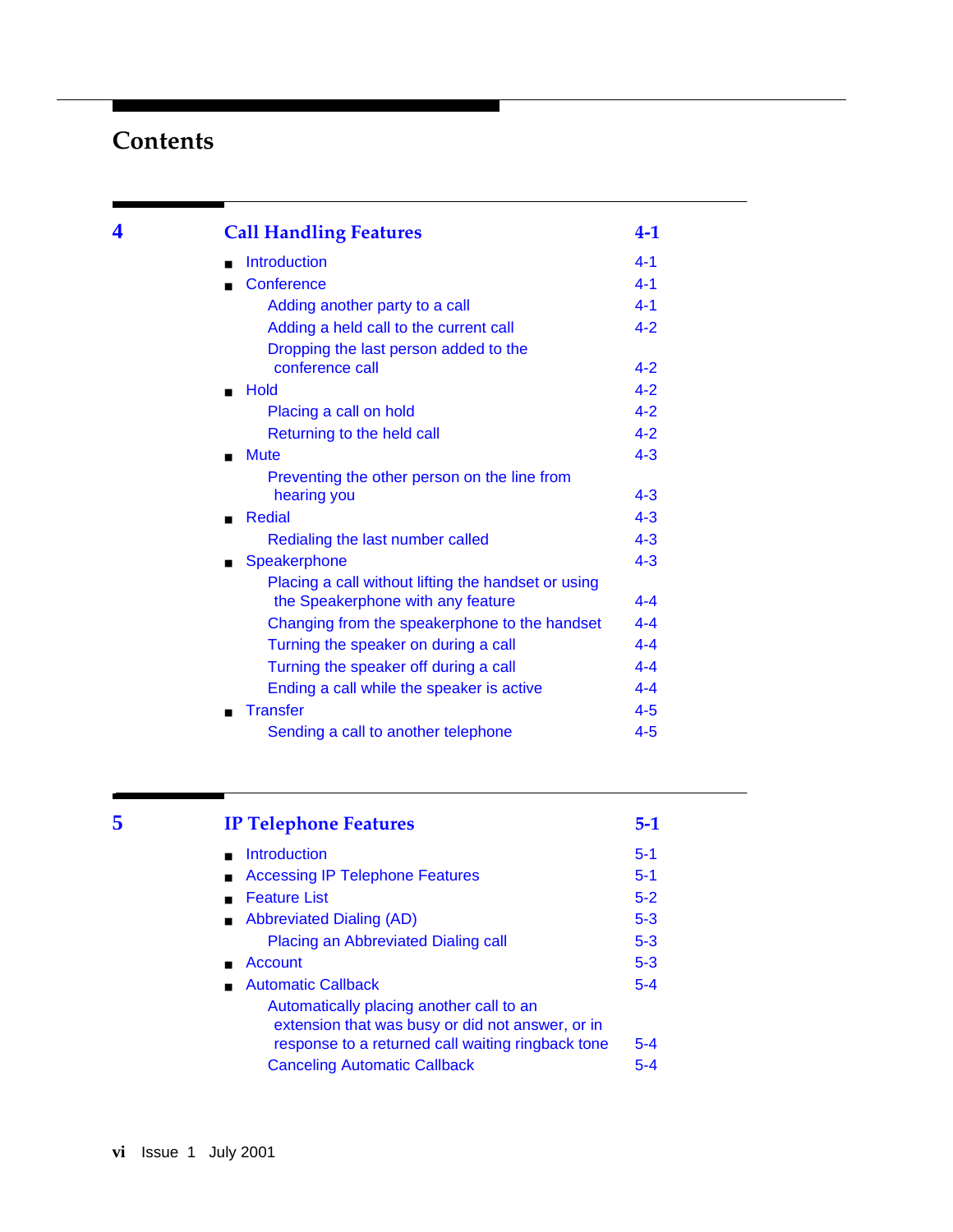| <b>Button View</b><br>Viewing the feature programmed on a<br><b>Line/Feature button</b><br><b>Call Display</b><br>п<br><b>Call Forwarding</b><br>п<br>Temporarily sending your calls to another phone<br><b>Canceling Call Forwarding</b><br><b>Call Park</b><br>п<br>Parking a call at your extension<br>Retrieving a parked call from another extension<br><b>Call Pickup and Directed Call Pickup</b><br>Answering a call placed to someone in your<br>pickup group (when your phone is idle)<br>Picking up a call for someone in your office using<br><b>Directed Call Pickup</b><br><b>Consult</b><br>▬<br><b>Directory</b><br>п<br>Using the Directory feature<br>Calling the person whose name is displayed<br>Drop (a Person from a Conference Call)<br>п<br><b>Exclusion</b><br>$\blacksquare$<br><b>Group Paging</b><br><b>Hands Free Answer on Intercom</b><br>▬<br><b>Headset On/Off</b><br>$\blacksquare$<br>Inspect<br>■<br>Using the Inspect feature:<br><b>Internal Auto Answer (Hands Free Answer)</b><br>п<br>Answering internal calls automatically<br><b>Canceling Internal Auto Answer</b><br><b>Leave Word Calling</b><br>Leaving a message after dialing an extension<br>(in response to a busy or coverage tone, no answer<br>or Hold status)<br>Leaving a message without ringing an extension<br><b>Canceling a Leave Word Calling message</b><br><b>Pause (During Abbreviated Dialing)</b><br><b>Priority Calling</b><br>Placing a priority call<br>Changing a regular call into a priority call<br>(when you hear a call waiting ringback tone) | ■ | <b>Automatic Intercom</b> | $5 - 4$  |
|-----------------------------------------------------------------------------------------------------------------------------------------------------------------------------------------------------------------------------------------------------------------------------------------------------------------------------------------------------------------------------------------------------------------------------------------------------------------------------------------------------------------------------------------------------------------------------------------------------------------------------------------------------------------------------------------------------------------------------------------------------------------------------------------------------------------------------------------------------------------------------------------------------------------------------------------------------------------------------------------------------------------------------------------------------------------------------------------------------------------------------------------------------------------------------------------------------------------------------------------------------------------------------------------------------------------------------------------------------------------------------------------------------------------------------------------------------------------------------------------------------------------------------------------------------------------------------|---|---------------------------|----------|
|                                                                                                                                                                                                                                                                                                                                                                                                                                                                                                                                                                                                                                                                                                                                                                                                                                                                                                                                                                                                                                                                                                                                                                                                                                                                                                                                                                                                                                                                                                                                                                             |   |                           | $5-5$    |
|                                                                                                                                                                                                                                                                                                                                                                                                                                                                                                                                                                                                                                                                                                                                                                                                                                                                                                                                                                                                                                                                                                                                                                                                                                                                                                                                                                                                                                                                                                                                                                             |   |                           |          |
|                                                                                                                                                                                                                                                                                                                                                                                                                                                                                                                                                                                                                                                                                                                                                                                                                                                                                                                                                                                                                                                                                                                                                                                                                                                                                                                                                                                                                                                                                                                                                                             |   |                           | $5 - 5$  |
|                                                                                                                                                                                                                                                                                                                                                                                                                                                                                                                                                                                                                                                                                                                                                                                                                                                                                                                                                                                                                                                                                                                                                                                                                                                                                                                                                                                                                                                                                                                                                                             |   |                           | $5-5$    |
|                                                                                                                                                                                                                                                                                                                                                                                                                                                                                                                                                                                                                                                                                                                                                                                                                                                                                                                                                                                                                                                                                                                                                                                                                                                                                                                                                                                                                                                                                                                                                                             |   |                           | $5 - 5$  |
|                                                                                                                                                                                                                                                                                                                                                                                                                                                                                                                                                                                                                                                                                                                                                                                                                                                                                                                                                                                                                                                                                                                                                                                                                                                                                                                                                                                                                                                                                                                                                                             |   |                           | $5 - 5$  |
|                                                                                                                                                                                                                                                                                                                                                                                                                                                                                                                                                                                                                                                                                                                                                                                                                                                                                                                                                                                                                                                                                                                                                                                                                                                                                                                                                                                                                                                                                                                                                                             |   |                           | $5 - 6$  |
|                                                                                                                                                                                                                                                                                                                                                                                                                                                                                                                                                                                                                                                                                                                                                                                                                                                                                                                                                                                                                                                                                                                                                                                                                                                                                                                                                                                                                                                                                                                                                                             |   |                           | $5-6$    |
|                                                                                                                                                                                                                                                                                                                                                                                                                                                                                                                                                                                                                                                                                                                                                                                                                                                                                                                                                                                                                                                                                                                                                                                                                                                                                                                                                                                                                                                                                                                                                                             |   |                           | $5-6$    |
|                                                                                                                                                                                                                                                                                                                                                                                                                                                                                                                                                                                                                                                                                                                                                                                                                                                                                                                                                                                                                                                                                                                                                                                                                                                                                                                                                                                                                                                                                                                                                                             |   |                           | $5-6$    |
|                                                                                                                                                                                                                                                                                                                                                                                                                                                                                                                                                                                                                                                                                                                                                                                                                                                                                                                                                                                                                                                                                                                                                                                                                                                                                                                                                                                                                                                                                                                                                                             |   |                           | $5 - 7$  |
|                                                                                                                                                                                                                                                                                                                                                                                                                                                                                                                                                                                                                                                                                                                                                                                                                                                                                                                                                                                                                                                                                                                                                                                                                                                                                                                                                                                                                                                                                                                                                                             |   |                           |          |
|                                                                                                                                                                                                                                                                                                                                                                                                                                                                                                                                                                                                                                                                                                                                                                                                                                                                                                                                                                                                                                                                                                                                                                                                                                                                                                                                                                                                                                                                                                                                                                             |   |                           | $5 - 7$  |
|                                                                                                                                                                                                                                                                                                                                                                                                                                                                                                                                                                                                                                                                                                                                                                                                                                                                                                                                                                                                                                                                                                                                                                                                                                                                                                                                                                                                                                                                                                                                                                             |   |                           |          |
|                                                                                                                                                                                                                                                                                                                                                                                                                                                                                                                                                                                                                                                                                                                                                                                                                                                                                                                                                                                                                                                                                                                                                                                                                                                                                                                                                                                                                                                                                                                                                                             |   |                           | $5 - 7$  |
|                                                                                                                                                                                                                                                                                                                                                                                                                                                                                                                                                                                                                                                                                                                                                                                                                                                                                                                                                                                                                                                                                                                                                                                                                                                                                                                                                                                                                                                                                                                                                                             |   |                           | $5 - 7$  |
|                                                                                                                                                                                                                                                                                                                                                                                                                                                                                                                                                                                                                                                                                                                                                                                                                                                                                                                                                                                                                                                                                                                                                                                                                                                                                                                                                                                                                                                                                                                                                                             |   |                           | $5 - 8$  |
|                                                                                                                                                                                                                                                                                                                                                                                                                                                                                                                                                                                                                                                                                                                                                                                                                                                                                                                                                                                                                                                                                                                                                                                                                                                                                                                                                                                                                                                                                                                                                                             |   |                           | $5 - 8$  |
|                                                                                                                                                                                                                                                                                                                                                                                                                                                                                                                                                                                                                                                                                                                                                                                                                                                                                                                                                                                                                                                                                                                                                                                                                                                                                                                                                                                                                                                                                                                                                                             |   |                           | $5 - 8$  |
|                                                                                                                                                                                                                                                                                                                                                                                                                                                                                                                                                                                                                                                                                                                                                                                                                                                                                                                                                                                                                                                                                                                                                                                                                                                                                                                                                                                                                                                                                                                                                                             |   |                           | $5 - 8$  |
|                                                                                                                                                                                                                                                                                                                                                                                                                                                                                                                                                                                                                                                                                                                                                                                                                                                                                                                                                                                                                                                                                                                                                                                                                                                                                                                                                                                                                                                                                                                                                                             |   |                           | $5-9$    |
|                                                                                                                                                                                                                                                                                                                                                                                                                                                                                                                                                                                                                                                                                                                                                                                                                                                                                                                                                                                                                                                                                                                                                                                                                                                                                                                                                                                                                                                                                                                                                                             |   |                           | $5-9$    |
|                                                                                                                                                                                                                                                                                                                                                                                                                                                                                                                                                                                                                                                                                                                                                                                                                                                                                                                                                                                                                                                                                                                                                                                                                                                                                                                                                                                                                                                                                                                                                                             |   |                           | $5-9$    |
|                                                                                                                                                                                                                                                                                                                                                                                                                                                                                                                                                                                                                                                                                                                                                                                                                                                                                                                                                                                                                                                                                                                                                                                                                                                                                                                                                                                                                                                                                                                                                                             |   |                           | $5-9$    |
|                                                                                                                                                                                                                                                                                                                                                                                                                                                                                                                                                                                                                                                                                                                                                                                                                                                                                                                                                                                                                                                                                                                                                                                                                                                                                                                                                                                                                                                                                                                                                                             |   |                           | $5-9$    |
|                                                                                                                                                                                                                                                                                                                                                                                                                                                                                                                                                                                                                                                                                                                                                                                                                                                                                                                                                                                                                                                                                                                                                                                                                                                                                                                                                                                                                                                                                                                                                                             |   |                           | $5-9$    |
|                                                                                                                                                                                                                                                                                                                                                                                                                                                                                                                                                                                                                                                                                                                                                                                                                                                                                                                                                                                                                                                                                                                                                                                                                                                                                                                                                                                                                                                                                                                                                                             |   |                           | $5 - 10$ |
|                                                                                                                                                                                                                                                                                                                                                                                                                                                                                                                                                                                                                                                                                                                                                                                                                                                                                                                                                                                                                                                                                                                                                                                                                                                                                                                                                                                                                                                                                                                                                                             |   |                           | $5 - 10$ |
|                                                                                                                                                                                                                                                                                                                                                                                                                                                                                                                                                                                                                                                                                                                                                                                                                                                                                                                                                                                                                                                                                                                                                                                                                                                                                                                                                                                                                                                                                                                                                                             |   |                           | $5 - 10$ |
|                                                                                                                                                                                                                                                                                                                                                                                                                                                                                                                                                                                                                                                                                                                                                                                                                                                                                                                                                                                                                                                                                                                                                                                                                                                                                                                                                                                                                                                                                                                                                                             |   |                           | $5 - 10$ |
|                                                                                                                                                                                                                                                                                                                                                                                                                                                                                                                                                                                                                                                                                                                                                                                                                                                                                                                                                                                                                                                                                                                                                                                                                                                                                                                                                                                                                                                                                                                                                                             |   |                           |          |
|                                                                                                                                                                                                                                                                                                                                                                                                                                                                                                                                                                                                                                                                                                                                                                                                                                                                                                                                                                                                                                                                                                                                                                                                                                                                                                                                                                                                                                                                                                                                                                             |   |                           |          |
|                                                                                                                                                                                                                                                                                                                                                                                                                                                                                                                                                                                                                                                                                                                                                                                                                                                                                                                                                                                                                                                                                                                                                                                                                                                                                                                                                                                                                                                                                                                                                                             |   |                           | $5 - 11$ |
|                                                                                                                                                                                                                                                                                                                                                                                                                                                                                                                                                                                                                                                                                                                                                                                                                                                                                                                                                                                                                                                                                                                                                                                                                                                                                                                                                                                                                                                                                                                                                                             |   |                           | $5 - 11$ |
|                                                                                                                                                                                                                                                                                                                                                                                                                                                                                                                                                                                                                                                                                                                                                                                                                                                                                                                                                                                                                                                                                                                                                                                                                                                                                                                                                                                                                                                                                                                                                                             |   |                           | $5 - 11$ |
|                                                                                                                                                                                                                                                                                                                                                                                                                                                                                                                                                                                                                                                                                                                                                                                                                                                                                                                                                                                                                                                                                                                                                                                                                                                                                                                                                                                                                                                                                                                                                                             |   |                           | $5 - 11$ |
|                                                                                                                                                                                                                                                                                                                                                                                                                                                                                                                                                                                                                                                                                                                                                                                                                                                                                                                                                                                                                                                                                                                                                                                                                                                                                                                                                                                                                                                                                                                                                                             |   |                           | $5 - 12$ |
|                                                                                                                                                                                                                                                                                                                                                                                                                                                                                                                                                                                                                                                                                                                                                                                                                                                                                                                                                                                                                                                                                                                                                                                                                                                                                                                                                                                                                                                                                                                                                                             |   |                           | $5 - 12$ |
|                                                                                                                                                                                                                                                                                                                                                                                                                                                                                                                                                                                                                                                                                                                                                                                                                                                                                                                                                                                                                                                                                                                                                                                                                                                                                                                                                                                                                                                                                                                                                                             |   |                           |          |
|                                                                                                                                                                                                                                                                                                                                                                                                                                                                                                                                                                                                                                                                                                                                                                                                                                                                                                                                                                                                                                                                                                                                                                                                                                                                                                                                                                                                                                                                                                                                                                             |   |                           | $5 - 12$ |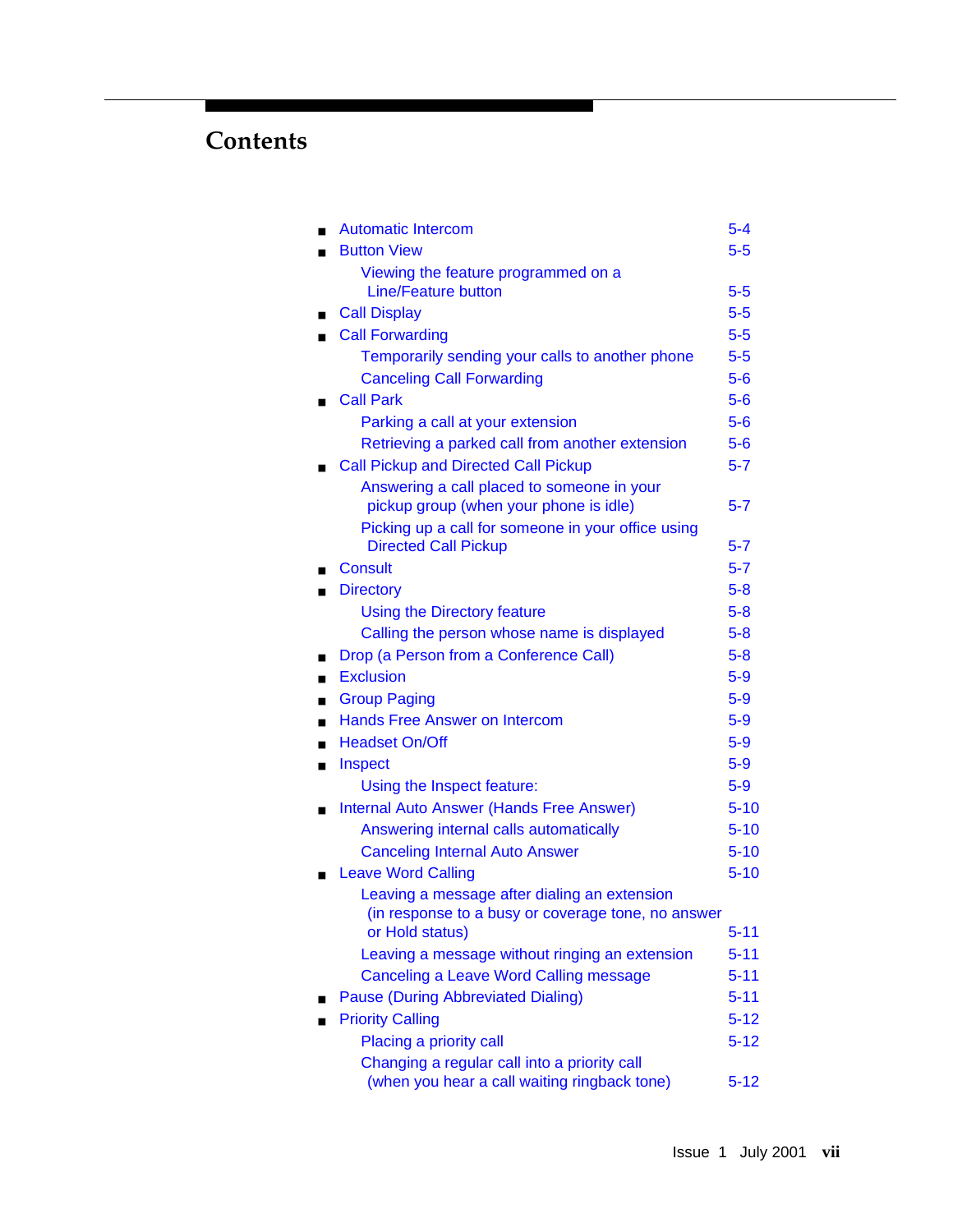| <b>Program Abbreviated Dialing</b>                          | $5 - 13$ |
|-------------------------------------------------------------|----------|
| Programming or re-programming a single                      |          |
| Abbreviated Dialing button on a                             |          |
| Line/Feature button using the Program feature               | $5 - 13$ |
| Programming or re-programming a single                      |          |
| Abbreviated Dialing button on a                             |          |
| Line/Feature button using an AD Access Code                 | $5 - 14$ |
| Release                                                     | $5 - 15$ |
| <b>Ringer Off</b><br>п                                      | $5 - 15$ |
| Turning the ringer off                                      | $5 - 15$ |
| Turning the ringer back on                                  | $5 - 15$ |
| <b>Send All Calls</b>                                       | $5 - 16$ |
| Sending all calls (except priority calls)                   |          |
| immediately to a coverage extension                         | $5 - 16$ |
| Canceling send all calls                                    | $5 - 16$ |
| <b>Stored Number (View)</b>                                 | $5 - 17$ |
| Viewing either the last number dialed or                    |          |
| a number stored on an AD button                             | $5 - 17$ |
| <b>Timer</b><br>п                                           | $5 - 17$ |
| Viewing elapsed time (hours, minutes, seconds)              | $5 - 17$ |
| <b>Whisper Page (Activate)</b>                              | $5 - 18$ |
| Making an important announcement (such as an                |          |
| incoming call) to an extension with a call in progress 5-18 |          |
| <b>Whisper Page Answer</b>                                  | $5 - 19$ |
| Answering a Whisper Page call                               | $5 - 19$ |
| <b>Whisper Page Off</b><br>П                                | $5 - 19$ |
| <b>Blocking Whisper Page on your phone (your</b>            |          |
| phone must be programmed for Whisper Page off)              | $5 - 19$ |

| 6 | <b>Retrieving Voice Messages</b>                          | $6-1$   |  |
|---|-----------------------------------------------------------|---------|--|
|   | ■ Message Retrieval                                       | $6 - 1$ |  |
|   | To retrieve a message by dialing the<br>voice mail system | $6 - 1$ |  |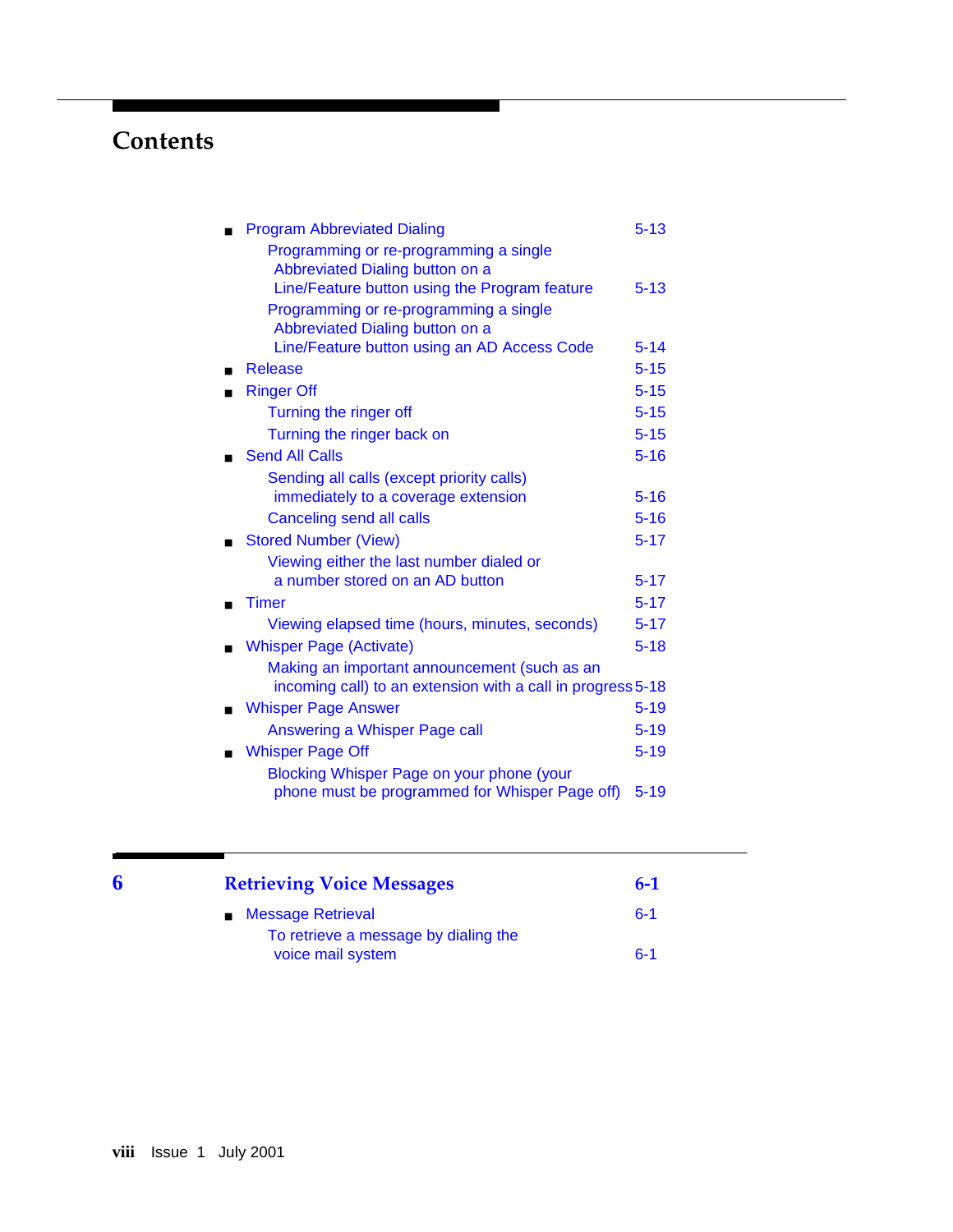| <b>IP Telephone Management Features</b>               | $7-1$   |
|-------------------------------------------------------|---------|
| <b>Introduction</b>                                   | $7 - 1$ |
| <b>Interpreting Ringer Tones</b>                      | $7 - 1$ |
| <b>Personalizing Your Telephone's Ringing Pattern</b> | $7 - 3$ |
| Selecting a personalized ringing pattern              | $7 - 3$ |
| Interpreting Indicator Lights                         | $7 - 3$ |
| <b>Testing Your Phone</b><br>$\blacksquare$           | $7 - 4$ |
| Testing the telephone's lights and display            | $7 - 4$ |
|                                                       |         |

| 8 | <b>Using a Headset or Specialized Handset</b>         | $8-1$   |  |
|---|-------------------------------------------------------|---------|--|
|   | <b>Introduction</b>                                   | $8 - 1$ |  |
|   | <b>F</b> IP Telephone-Compatible Headsets             | $8 - 1$ |  |
|   | <b>Operating a Headset</b>                            | $8 - 2$ |  |
|   | <b>E</b> IP Telephone-Compatible Specialized Handsets | $8-2$   |  |

| <b>Troubleshooting</b>                                         | $9-1$   |
|----------------------------------------------------------------|---------|
| Introduction                                                   | $9 - 1$ |
| <b>Basic Troubleshooting</b><br>$\blacksquare$                 | $9 - 1$ |
| Resetting and Power Cycling the IP Telephone<br>$\blacksquare$ | $9 - 4$ |
| Resetting your phone                                           | $9 - 4$ |
| Power cycling the phone                                        | $9 - 5$ |
|                                                                |         |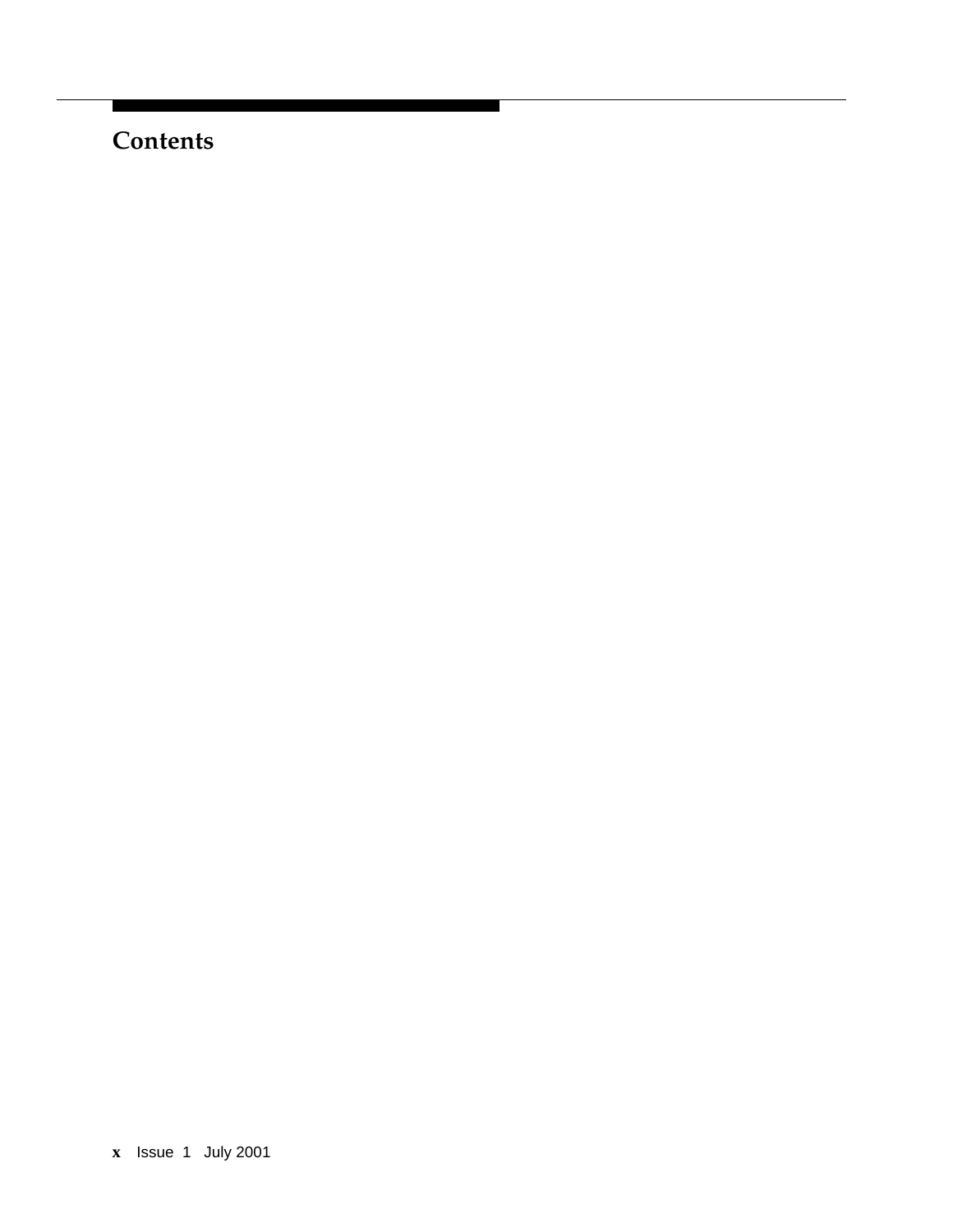## <span id="page-10-0"></span>**About This Document**

### <span id="page-10-1"></span>**Purpose**

The DEFINITY® 4606 IP Telephone User's Guide describes the 4606 IP Telephone's operation and functionality.

### <span id="page-10-2"></span>**Intended Audience**

This document is intended for telephone users who have a 4606 IP Telephone at their desks. It is not intended to be a technical reference guide for System Administrators or phone technicians.

### <span id="page-10-3"></span>**Issue Date**

This document was issued for the first time in July, 2001. IP Telephone user documentation has been available online at the Avaya support site, http://support.avaya.com since October, 2000.

### <span id="page-10-4"></span>**How to Use This Document**

This Guide is organized to help you find topics in a logical manner. Read it from start to finish to get a thorough understanding of how to use your 4606 IP Telephone, or review the Table of Contents to locate information specific to a task or function you want to perform.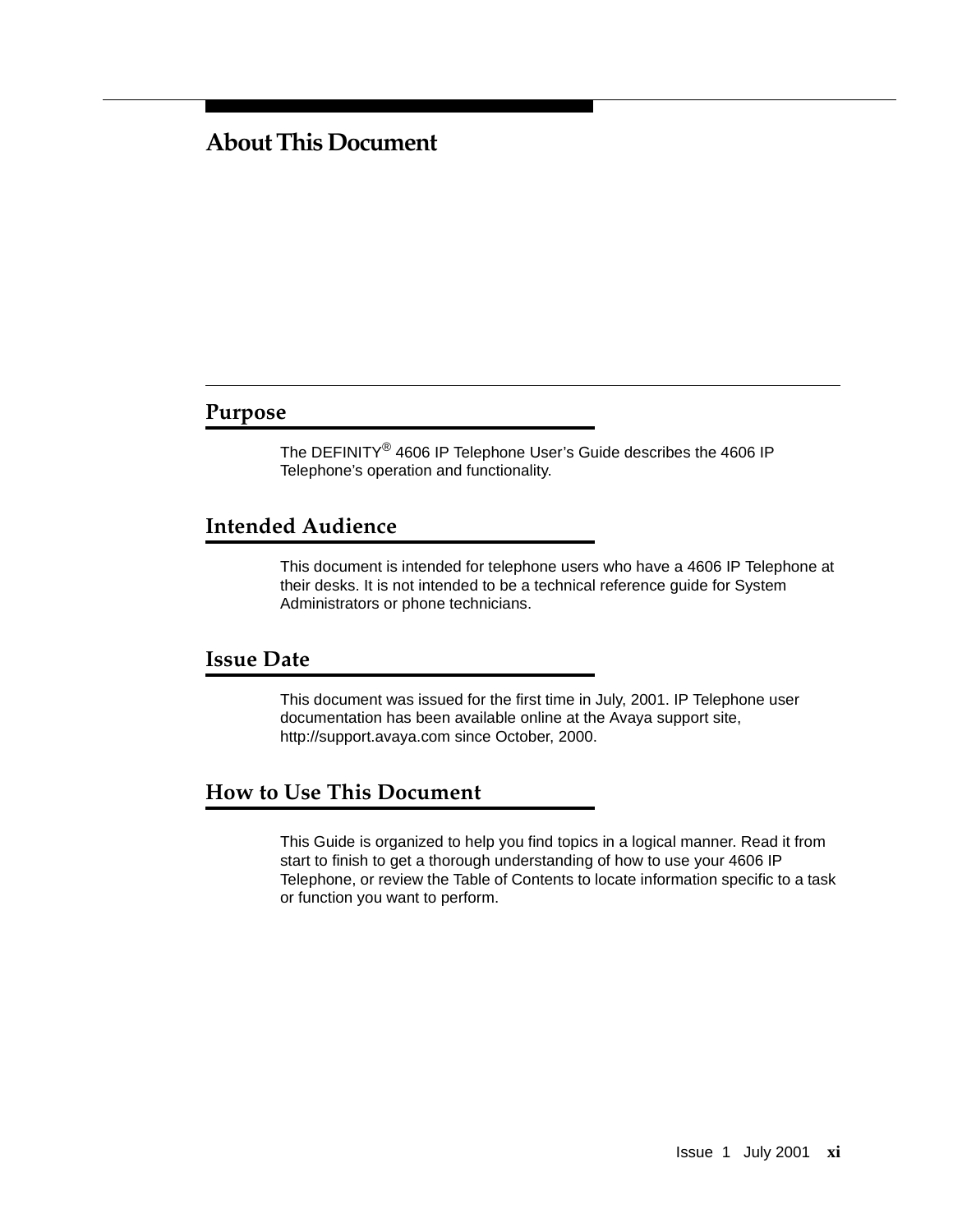## <span id="page-11-0"></span>**Document Organization**

This guide contains the following chapters:

| Chapter 1, 4606 IP Telephone<br>Description          | Describes each element on the face<br>of the telephone.                                                                                                           |
|------------------------------------------------------|-------------------------------------------------------------------------------------------------------------------------------------------------------------------|
| Chapter 2, Using Programmable<br><b>Buttons</b>      | Explains how to program certain<br>Line/Feature buttons for additional<br>functionality.                                                                          |
| Chapter 3, Using the Display Screen                  | Describes the display screen area at<br>the top of the phone.                                                                                                     |
| Chapter 4, Call Handling Features                    | <b>Describes dedicated Feature</b><br>buttons, such as Conference, Hold,<br>Redial and Transfer.                                                                  |
| Chapter 5, IP Telephone Features                     | Explains the telephone features<br>accessed using Line/Feature buttons<br>or Feature Access Codes.                                                                |
| Chapter 6, Message Retrieval                         | Covers how to access messages left<br>on your phone.                                                                                                              |
| Chapter 7, IP Telephone Management<br>Features       | Explains how to test your phone and<br>personalize its ringing pattern.<br>Interpreting ringer tones and<br>indicator lights are also covered in<br>this chapter. |
| Chapter 8, Using a Headset or<br>Specialized Handset | Describes the headsets and<br>handsets that are compatible with<br>your IP Telephone.                                                                             |
| Chapter 9, Troubleshooting                           | Provides basic Troubleshooting<br>actions if you encounter errors or<br>experience problems.                                                                      |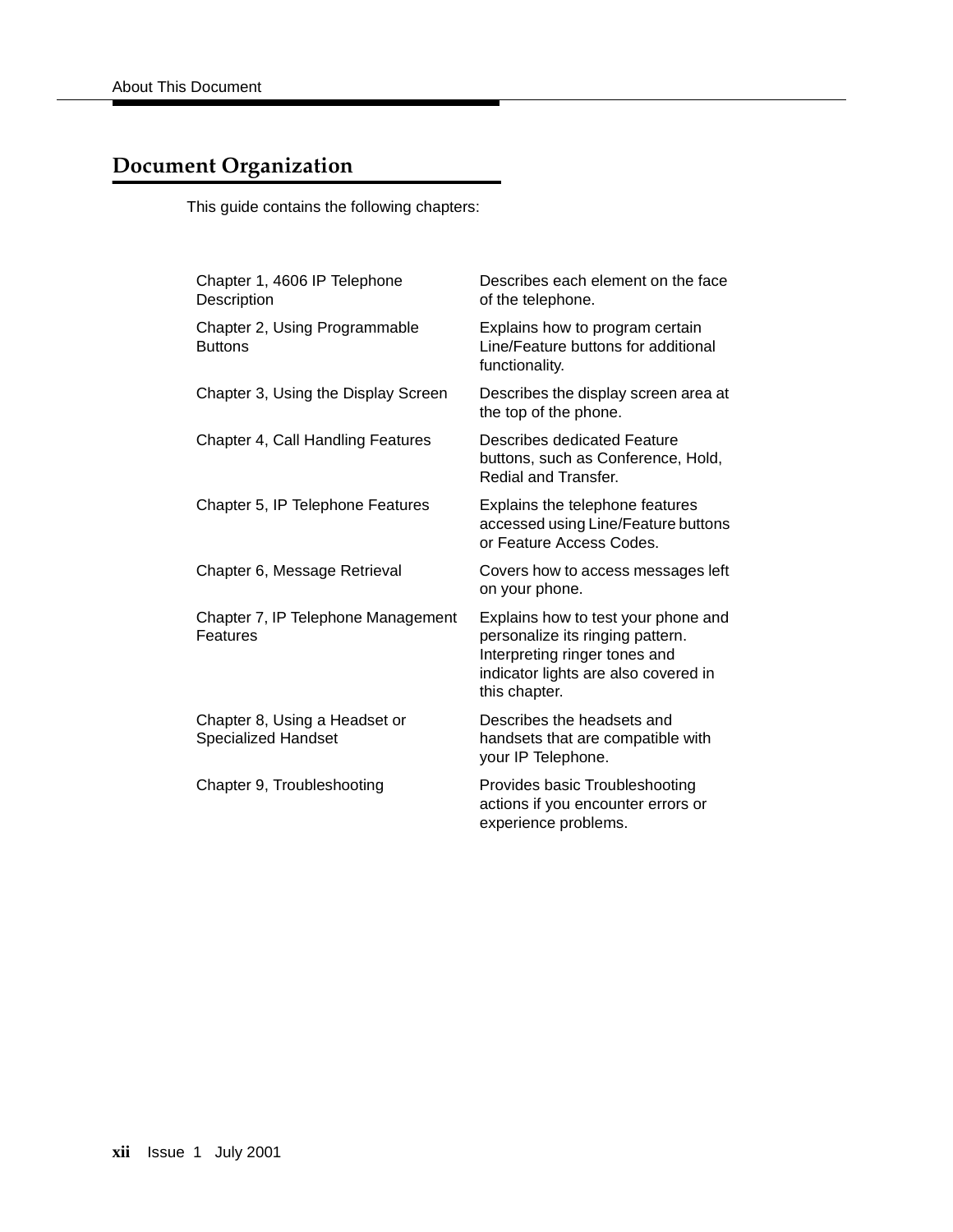### <span id="page-12-0"></span>**Conventions Used**

This guide uses the following textual, symbolic, and typographic conventions to help you interpret information.

<span id="page-12-1"></span>

| <b>Symbolic Conventions</b> |
|-----------------------------|
|                             |

 $\implies$  NOTE: This symbol precedes additional information about a topic.

### <span id="page-12-2"></span>**Typographic Conventions**

This guide uses the following typographic conventions:

| " <i>italics</i> " | Italic type enclosed within quotation marks indicates a<br>document or section in this document containing additional<br>information about a topic. |
|--------------------|-----------------------------------------------------------------------------------------------------------------------------------------------------|
| italics            | Italic type indicates the result of an action you take or a system<br>response in step by step procedures.                                          |
| <b>Enter</b>       | In step by step procedures, words shown in bold represent a<br>single telephone button that should be pressed. These include<br>Menu, Exit and #.   |

### <span id="page-12-3"></span>**Related Documentation/Training**

An online, interactive IP Telephone User's Guide can be found at: www.http//support.avaya.com

For information related to installing an IP Telephone, see the "4600 Series IP Telephone Installation Guide" (Document Number 555-233-128; Comcode 700197858).

For information related to maintaining an IP Telephone System on a Local Area Network, see the "4600 Series IP Telephone LAN Administrator's Guide" (Document Number 555-233-507; Comcode 700197841).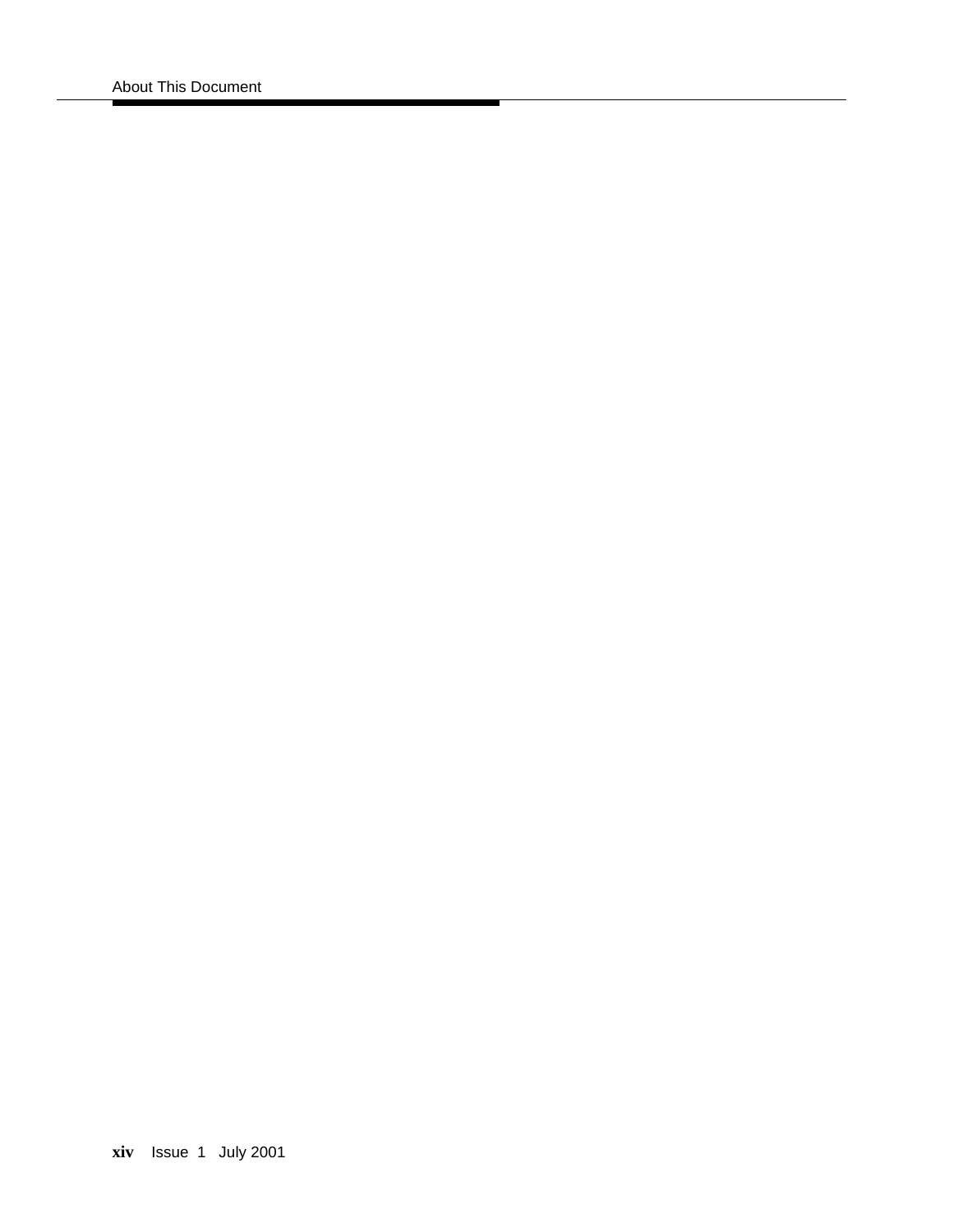# <span id="page-14-1"></span><span id="page-14-0"></span>**1 4606 IP Telephone Description**

### <span id="page-14-2"></span>**Introduction**

This chapter introduces you to the layout of the 4606 IP Telephone. It provides a description for each functional button and other phone characteristics.

### <span id="page-14-3"></span>**The 4606 IP Phone**

The 4606 IP telephone is a multi-line phone with 6 Line/Feature buttons, 6 dedicated feature buttons, a 2-line by 16 character display area, and a full-duplex, two-way speakerphone.

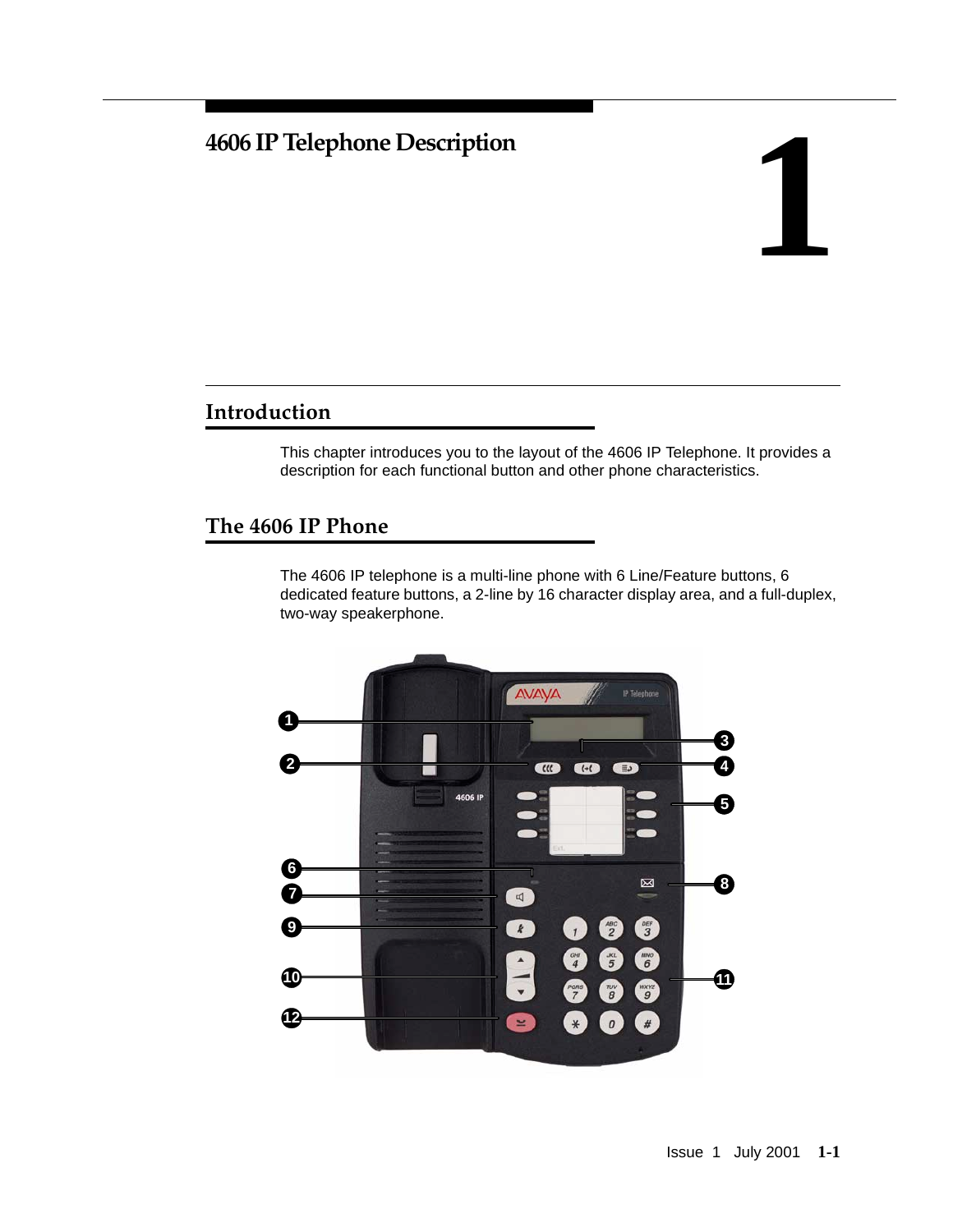Match the numbered callouts on the 4606 illustration to the descriptions below.

- 1. **Display** The display screen has two lines of 16 characters each. During phone usage, the top line shows the name/phone number you are calling or the name/phone number of the person calling you; while idle, it displays the current date and time. The second line also displays volume control (when a volume arrow is pressed) and elapsed time (when the Timer feature is active).
- 2. **(Conference)**  Set up conference calls with more than one other person. With the phone on-hook, also used to select a personal ringing pattern.
- 3. **(Transfer)**  Transfer a call to another phone. With the phone on-hook, also used to test lights and the display screen.
- **4. (iii) (Redial)** Redial the last number dialed from the phone.
- 5. **Line/Feature buttons**  Several of the six buttons are Line buttons dedicated to incoming and outgoing calls; those line buttons are labeled with an extension number. The Line/Feature buttons not dedicated to incoming or outgoing calls provide access to system features like sending all calls to another phone or speed-dialing. For your specific configuration, see your System Administrator. One red and one green light appear next to each button. Steady red indicates the line is available. Steady green indicates the line or feature is in use; other green light indications (winking, fluttering and flashing) are feature-specific.
- 6. **Mute/Speaker Light**  Lights steadily when the Speakerphone is active. Flashes when the handset, headset or Speakerphone microphone is muted.
- 7. **(Speaker)**  Access the built in two-way, full-duplex Speakerphone feature. The LED above this button lights when the speakerphone is active.
- 8. **Voice Message Light**  When lit, indicates you have a message waiting.
- 9. **(Mute)**  Turn off the active microphone (handset or speaker), to prevent the other person from hearing you. The LED above the Spkr button flashes when the microphone is muted.



- 10. **(** $\bullet$  **)** (Volume Control) Adjust the speaker, handset or ringer volume, depending on which item is in use.
- 11. **Numeric (Dialing) Pad**  Standard 12 button pad for dialing phone numbers.
- 12. **(Mold)** Red button used to place a call on hold.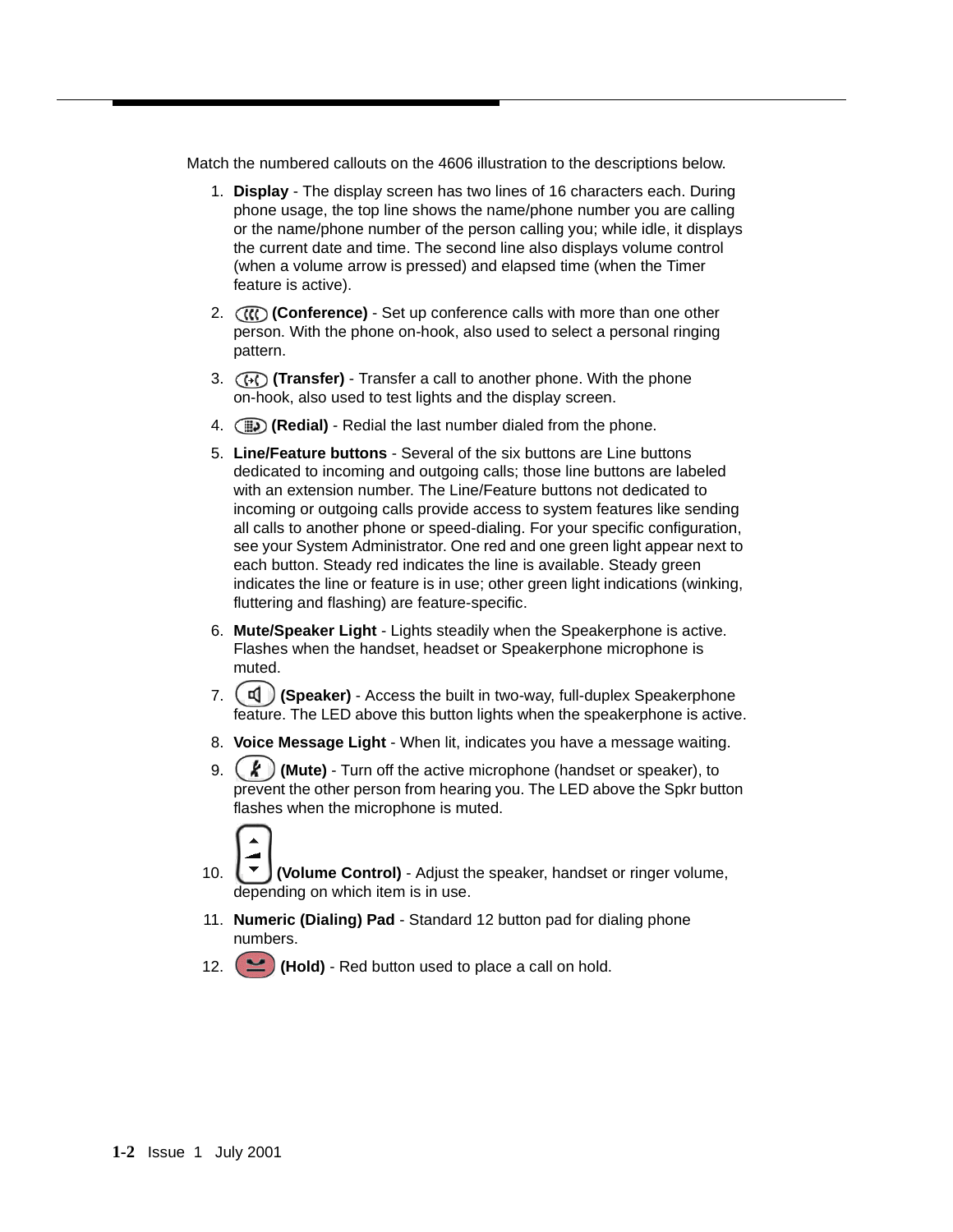# <span id="page-16-1"></span><span id="page-16-0"></span>**2 Using Programmable Buttons**

### <span id="page-16-2"></span>**Introduction**

Your 4606 IP Telephone has six Line/Feature buttons, some of which are dedicated to incoming and outgoing calls. The remaining Line/Feature buttons can be programmed by your Telephone System Administrator to provide additional phone functionality.

### <span id="page-16-3"></span>**Programmable Line/Feature Buttons**

Line buttons available for incoming/outgoing calls are usually the first few buttons on the left-most button column.

The Line/Feature buttons following your incoming/outgoing lines may be reserved for features not available using dedicated buttons like  $\langle \hat{\mathfrak{m}} \rangle$  (Conference),  $\binom{r}{k}$  (Mute) and  $\binom{r}{k}$  (Speaker). Features such as Voice Mail retrieval, Directory search, Inspect phone features and Program may also be assigned to this group of buttons. These features may alternately be available through Feature Access Codes.

Two suggested features for 4606 IP Telephone users to add are **Drop** (which allows a party to be dropped from a conference call) and **Normal** (which clears the display when using certain features like the Directory).

For information regarding how the Line/Feature buttons have been set up for your phone system, contact your System Administrator. Be sure that the Line/Feature button labels are filled in before starting to use your telephone, and that you update them promptly for new, customized features.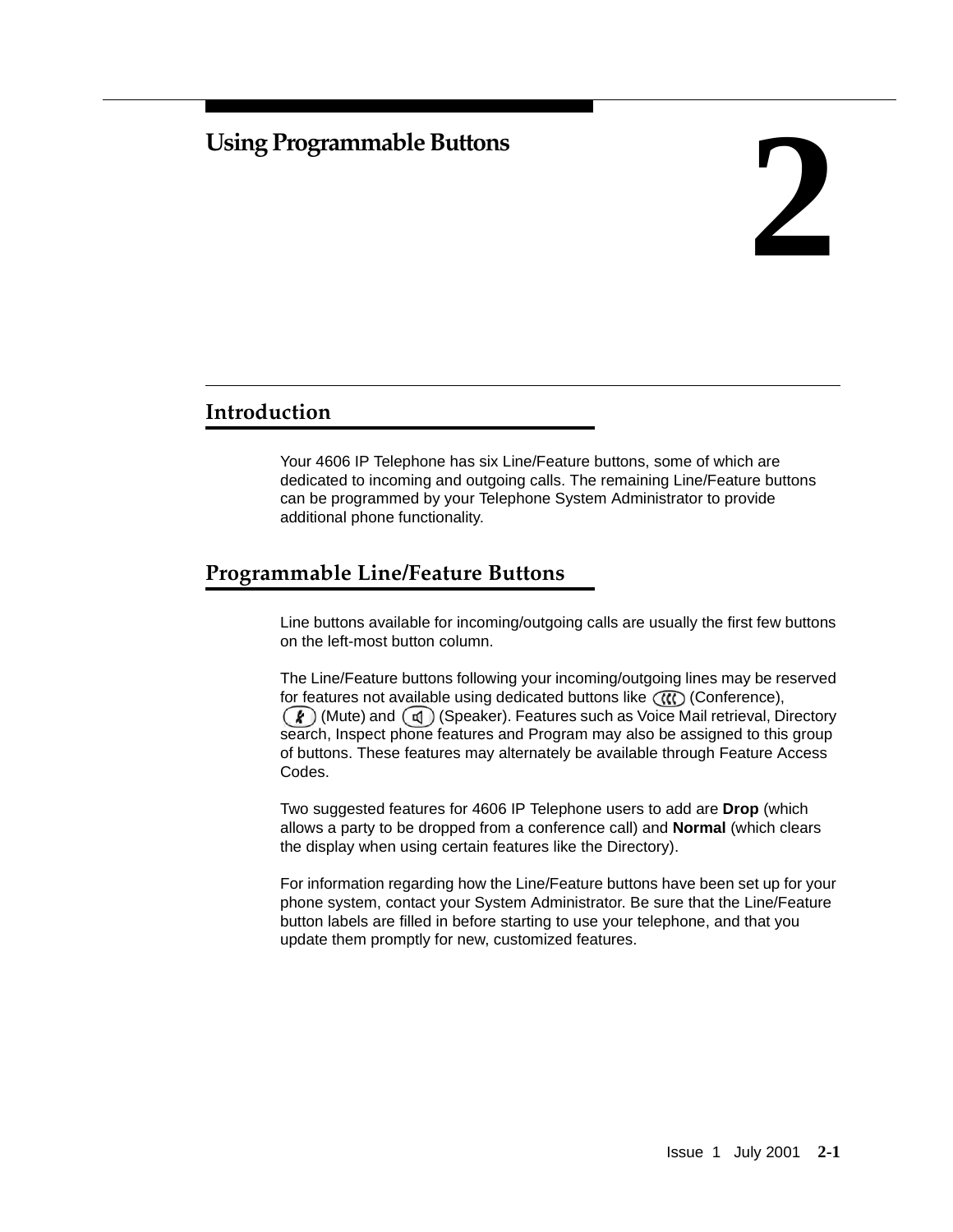### <span id="page-17-0"></span>**IP Telephone Features Available on Programmable Line/Feature Buttons**

Regardless of whether a specific feature is available on a Line/Feature button, or via an Access Code, you can find procedures for all 4606 IP Telephone features in Chapter 5, "IP Telephone Features."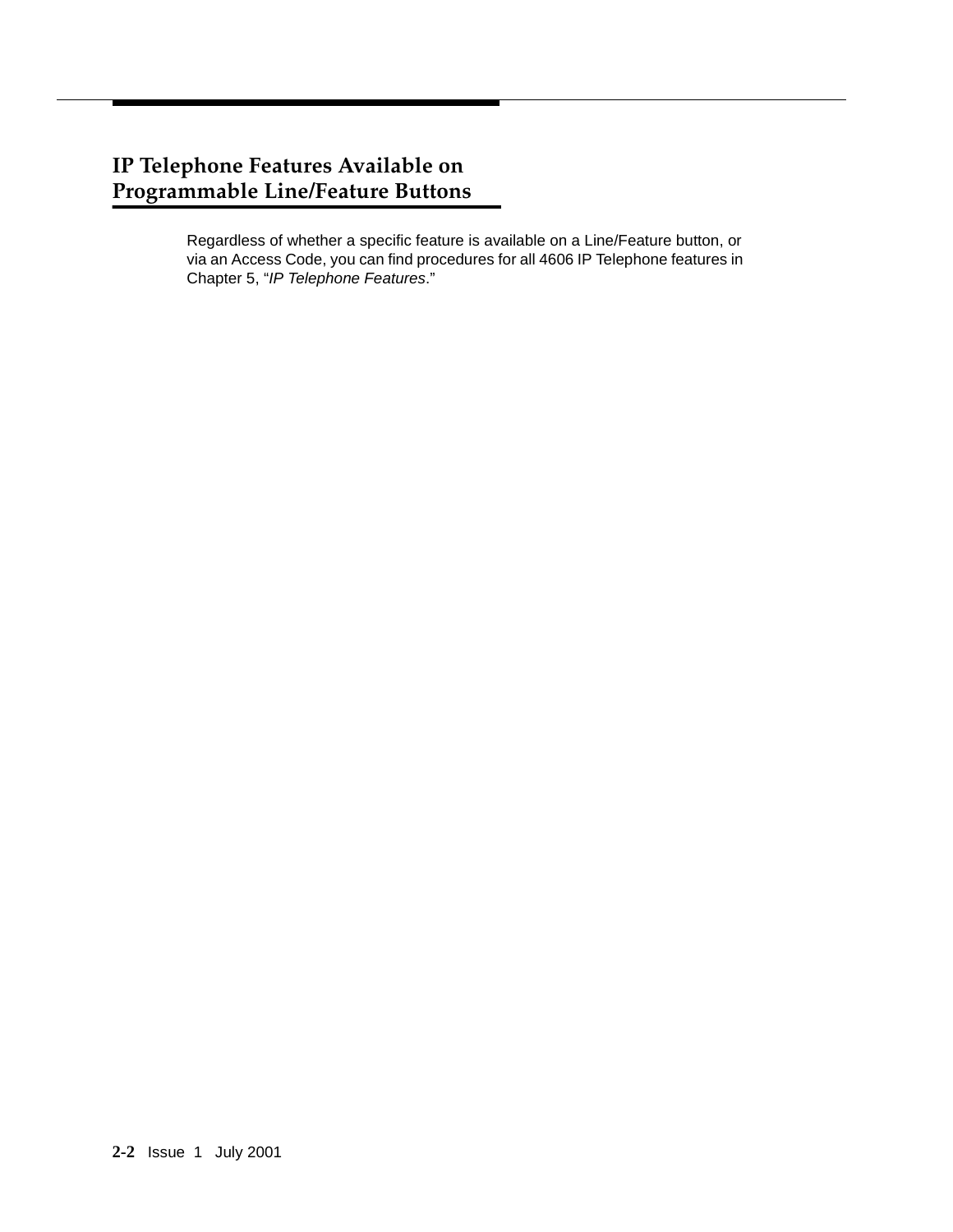# <span id="page-18-1"></span><span id="page-18-0"></span>Using the Display Screen<br> **3**

### <span id="page-18-2"></span>**Introduction**

The DEFINITY® 4606 IP Telephone has a 2-line by 16 character display (screen) area located at the top third of the phone. What you see on the display is controlled by the current status of the phone or by selections you make using Line/Feature buttons, Access Codes, or dedicated feature buttons like Redial or **Transfer** 

The 4606 IP Telephone's display:

- Indicates the date and time of day on the top line when the phone is idle
- Displays call information on both lines, such as the extension being dialed or the name and extension of someone calling you
- Shows feature-related instructions or messages when using certain phone features

### <span id="page-18-3"></span>**About the Display Screen**

The two display lines provide (general) information (time of day), feature information/instructions, and/or call information.

### <span id="page-18-4"></span>**Upper Display Line**

The Time and Date appear on the upper display line when the phone is idle. Time and date are set at the switch, so if there is an error, contact your Telephone System Administrator.

When plugging in your 4606 IP Telephone for the first time, or after a power outage, it may take several minutes for the time and date to appear on the display screen.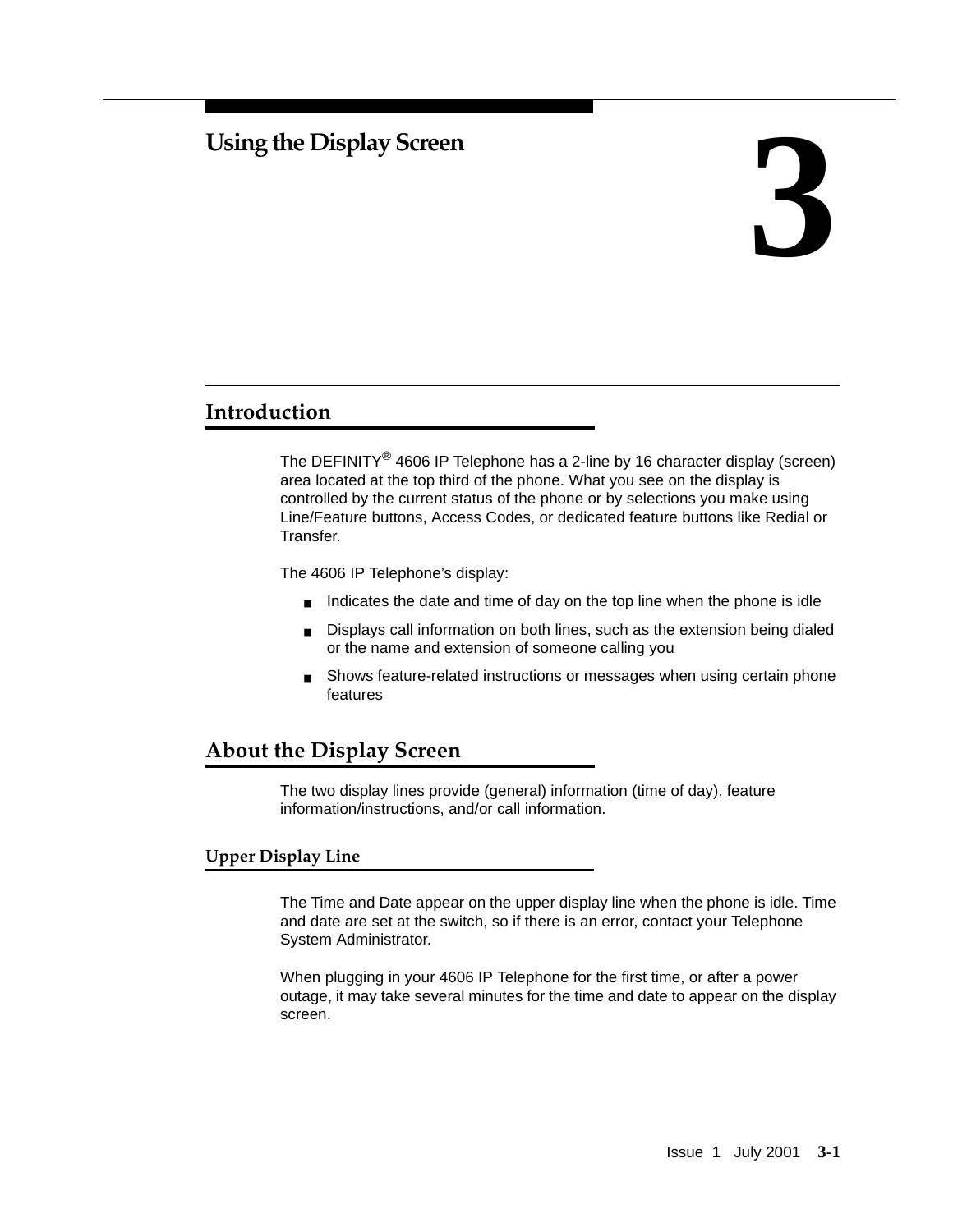### <span id="page-19-0"></span>**Lower Display Line**

### **Line/Feature Button Information**

Line/Feature button information identifies the line being used. Each of the six Line/Feature buttons is given an alphabetic designation of **a** through **c** (left column) and **d** through **f** (right column). When the display shows **a=**, it represents call information for the first Line/Feature button; the next button down would show as **b=**, and so on. Line/Feature buttons are also called "call appearance" buttons.

### **Call Information**

Call information, such as the extension being dialed or the name and extension of the person you are calling, displays. When someone on another extension calls you, the display shows the caller's name. Outside calls show either the telephone number, the words OUTSIDE CALL, or a trunk identifier.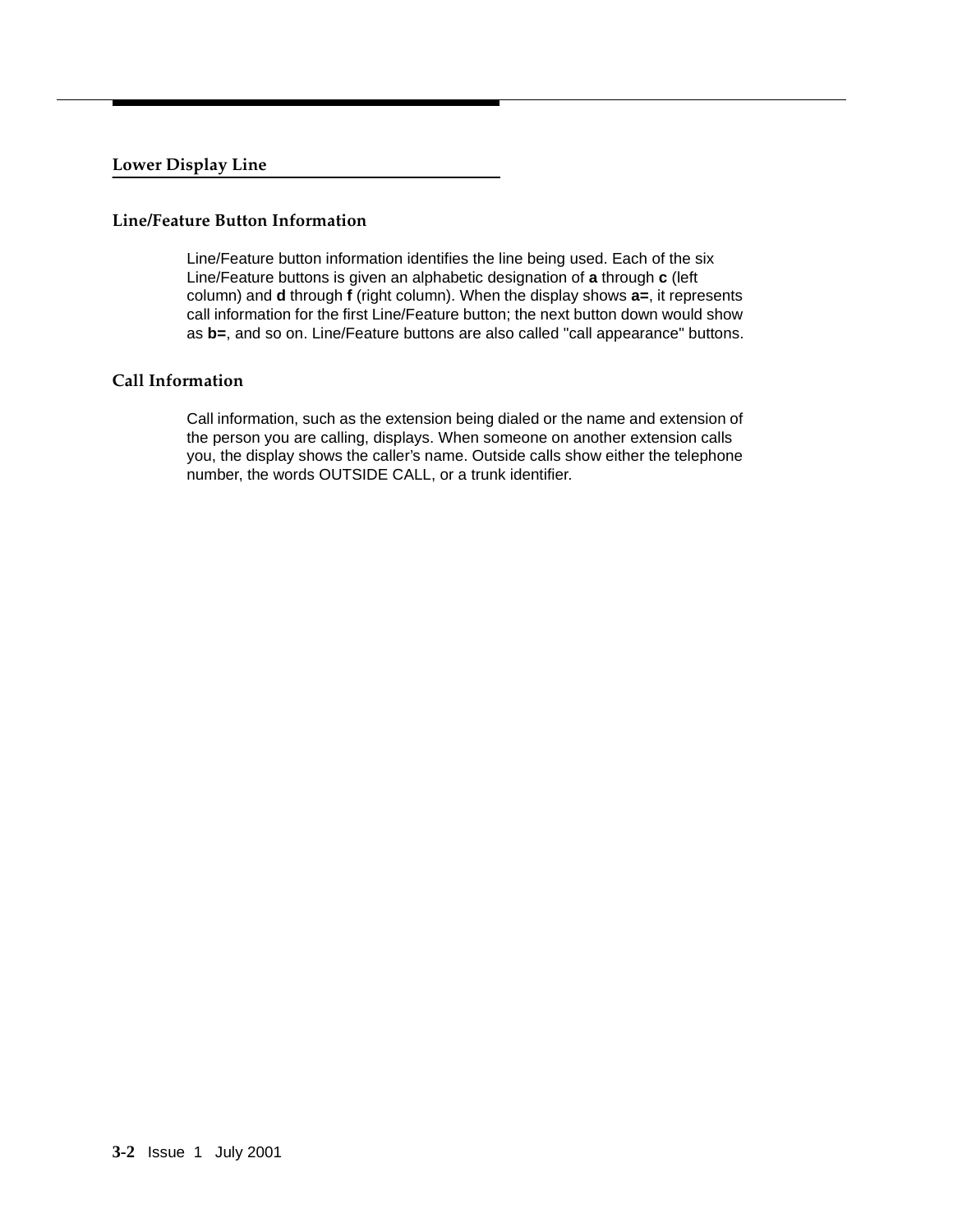# <span id="page-20-1"></span><span id="page-20-0"></span>**4 Call Handling Features**

### **Introduction**

<span id="page-20-2"></span>Call-handling features are those you would use while a call is in progress or while making a call. They are those features which have a dedicated phone button, such as:

- Conference
- Hold
- Redial
- Speaker
- **Transfer**
- **Mute**

<span id="page-20-3"></span>Each of the above features is described in detail in this section.

### **Conference**

The Conference feature allows you to conference up to the maximum number of parties set by your System Administrator.

### **Adding another party to a call**

<span id="page-20-4"></span>1. Dial the first party, then press  $\mathbb{C}$ .

The current call is placed on hold and you hear a dial tone.

- 2. Dial the number of the next party and wait for an answer.
- 3. Press  $\alpha$  again to add the new party to the call.
- 4. Repeat Steps 1- 3 for each party you want to conference in to the call.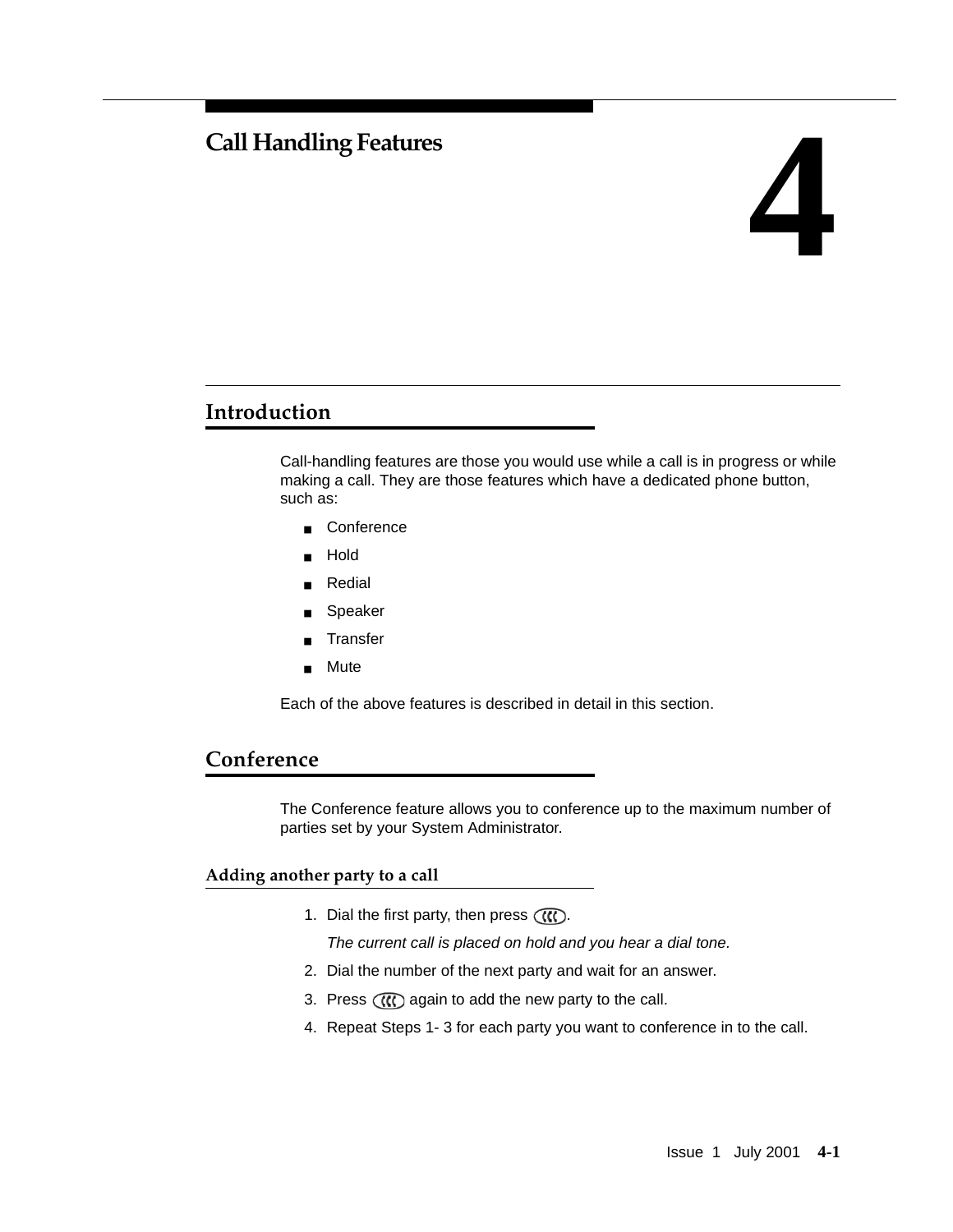### <span id="page-21-0"></span>**Adding a held call to the current call**

1. Press  $(n)$ .

The current line and the held line lights flutter.

- 2. Press the line button of the held call.
- 3. Press (III) again.

All parties are now connected.

### <span id="page-21-1"></span>**Dropping the last person added to the conference call**

Press the Line/Feature button your System Administrator has designated as the "Drop" button.

The last party connected to the conference call is dropped from the call.

<span id="page-21-2"></span>**Hold** 

The Hold feature puts a call on hold until you return to it.

<span id="page-21-3"></span>**Placing a call on hold** 

 $Press$  $($ 

The green light next to the held line blinks.

<span id="page-21-4"></span>**Returning to the held call** 

Press the line button of the held call.

The call is restored.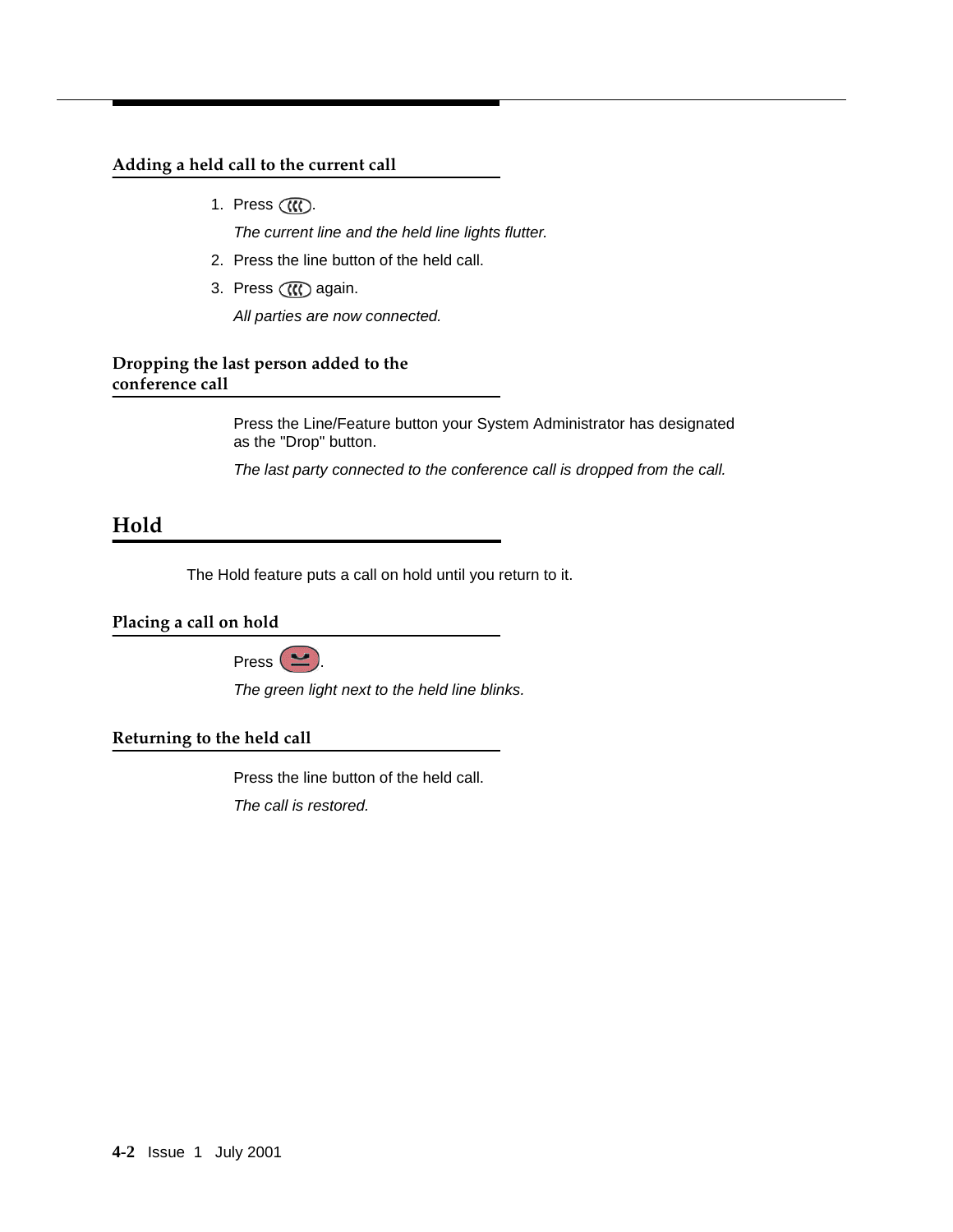### **Mute**

<span id="page-22-0"></span>During an active call, the Mute feature prevents the party with whom you are speaking from hearing you. This feature is most commonly used in conjunction with the Speakerphone, but can be used to hold an off-line conversation at any time during a call.

### **Preventing the other person on the line from hearing you**

<span id="page-22-1"></span>1. Press  $\mathcal{L}$ 

The other party cannot hear you. The indicator light above  $\begin{pmatrix} \mathbf{d} \end{pmatrix}$  blinks when Mute is active.

<span id="page-22-2"></span>2. To reinstate two-way conversation, press  $\left(\begin{array}{c} \mathbf{F} \end{array}\right)$  again.

### **Redial**

The Redial (or, Last Number Dialed) feature automatically initiates dialing of the most recent extension or outside number dialed.

### **Redialing the last number called**

<span id="page-22-3"></span>Press  $(B)$ .

<span id="page-22-4"></span>The last number dialed is automatically redialed.

### **Speakerphone**

A two-way, built-in Speakerphone lets you place and answer calls without lifting the handset.

Your telephone may be set for the two-way Speakerphone or for the one-way, listen-only Speaker. Check with your System Administrator to see for which feature your telephone is set.

### $\implies$  note:

It is also possible to disable the Speakerphone feature. If your Speakerphone does not operate as indicated, contact your System Administrator to be sure your telephone's Speakerphone is enabled.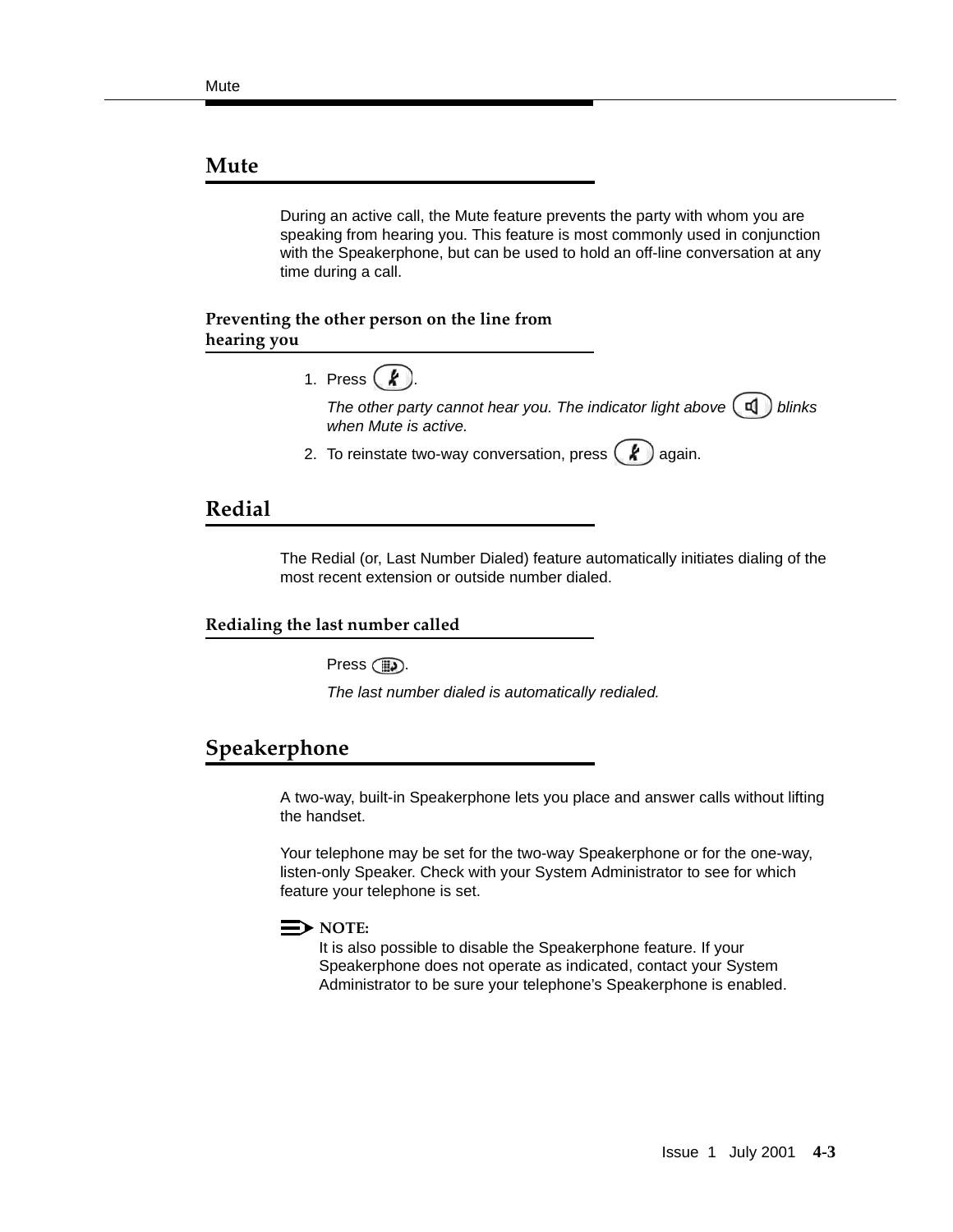### <span id="page-23-0"></span>**Placing a call without lifting the handset or using the Speakerphone with any feature**

1. Press  $\left(\right. \mathbb{q}\right)$ The Speaker/Mute indicator above  $\left(\begin{array}{c} \mathbb{q} \\ \end{array}\right)$  lights and voice control is handled by the speaker. 2. Place or answer the call, or access the selected feature. 3. Adjust the speaker volume if needed by pressing  $\Box$  until you reach the desired volume level. As you press  $\left( \cdot \right)$ , the display screen shows the volume level. **Changing from the speakerphone to the handset**  Pick up the handset and talk.

The Speaker/Mute indicator above  $\left(\begin{array}{c} \mathbb{q} \end{array}\right)$  goes off.

### <span id="page-23-2"></span><span id="page-23-1"></span>**Turning the speaker on during a call**

Press  $<sup>1</sup>$ </sup>

The Speaker/Mute indicator above  $\left(\begin{array}{c} \mathbb{q} \\ \mathbb{q} \end{array}\right)$  lights. Both the speaker and handset are now operational.

<span id="page-23-3"></span>**Turning the speaker off during a call**

Lift the handset at any time.

The speaker and the corresponding indicator light turn off; voice control reverts to the handset.

### <span id="page-23-4"></span>**Ending a call while the speaker is active**

Press  $\Box$ 

The speaker and the corresponding indicator light turn off and the call terminates.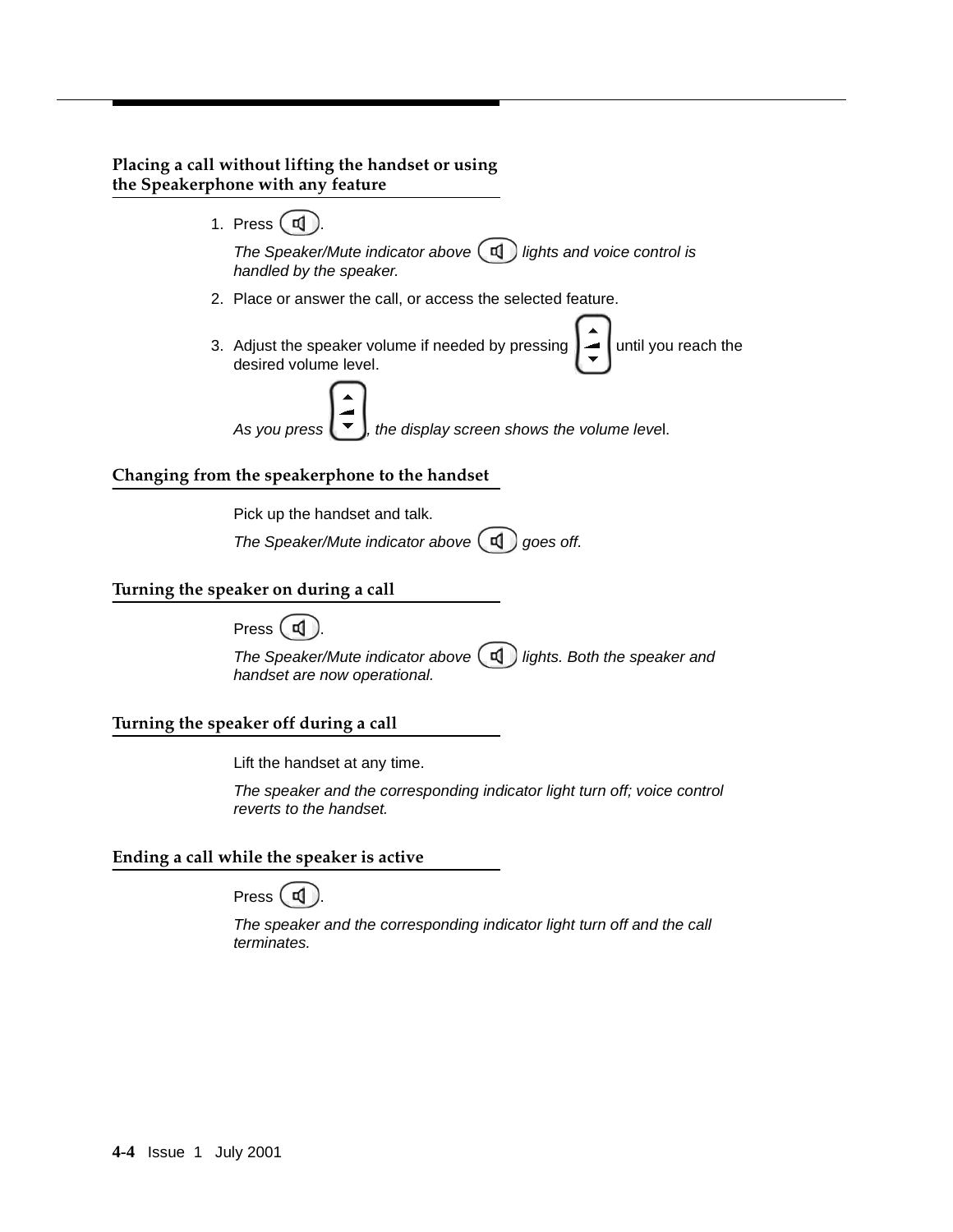### **Transfer**

<span id="page-24-0"></span>The Transfer feature lets you transfer a call from your telephone to another extension or outside number.

### **Sending a call to another telephone**

<span id="page-24-1"></span>1. With the call active (or with only one held call and no active calls), press  $\odot$ 

The call is placed on hold and its associated indicator light blinks; you hear a dial tone and the next available line activates.

- 2. Dial the number to which you want to transfer the call.
- 3. Remain on the line and announce the call; if the line is busy or if no one answers, return to the held call by pressing the line button on which it is being held.
- 4. Press (+C) again.

The call is sent to the extension or number you dialed. A two-second display message indicates the transfer is complete.

5. Hang up your handset.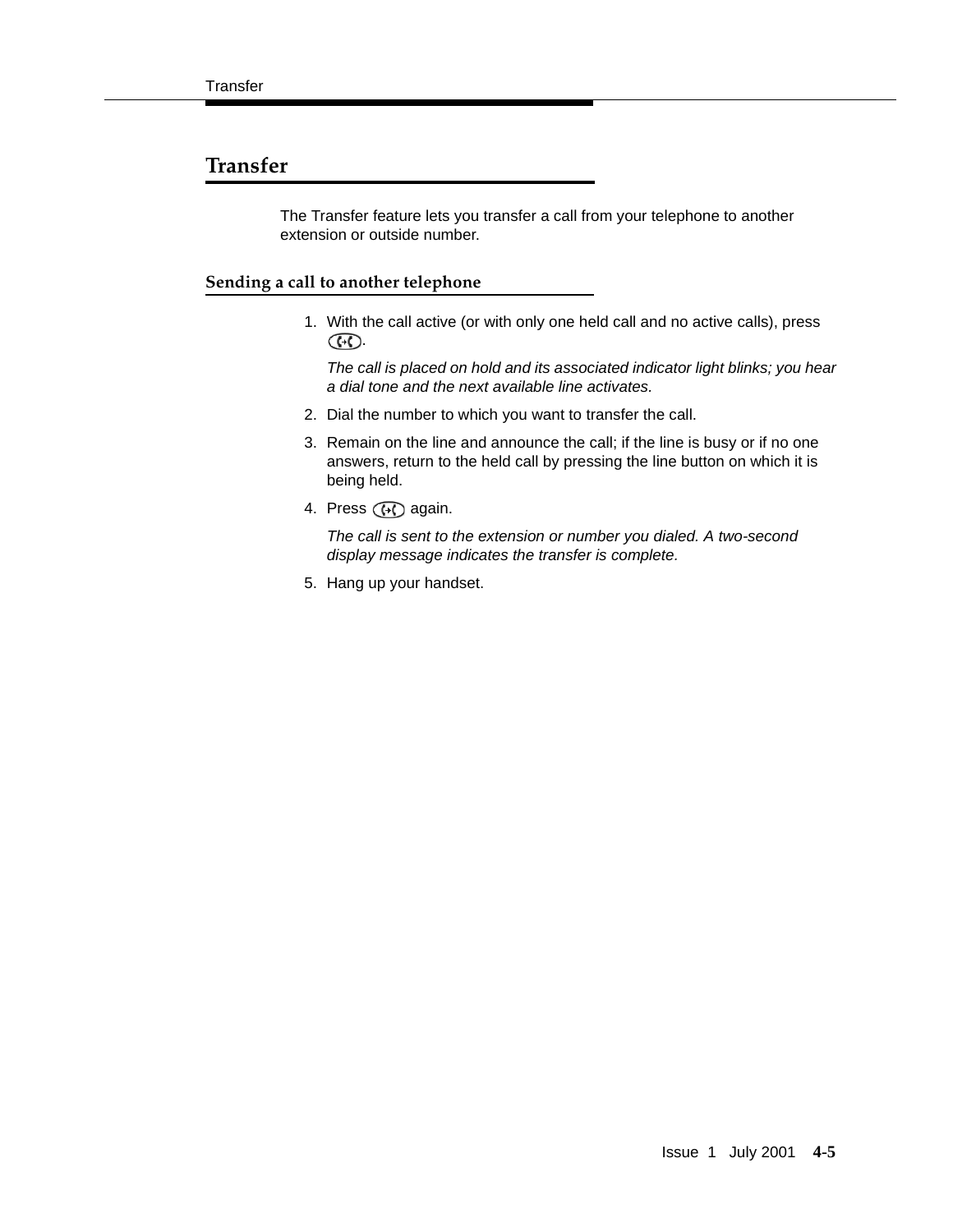**4-6** Issue 1 July 2001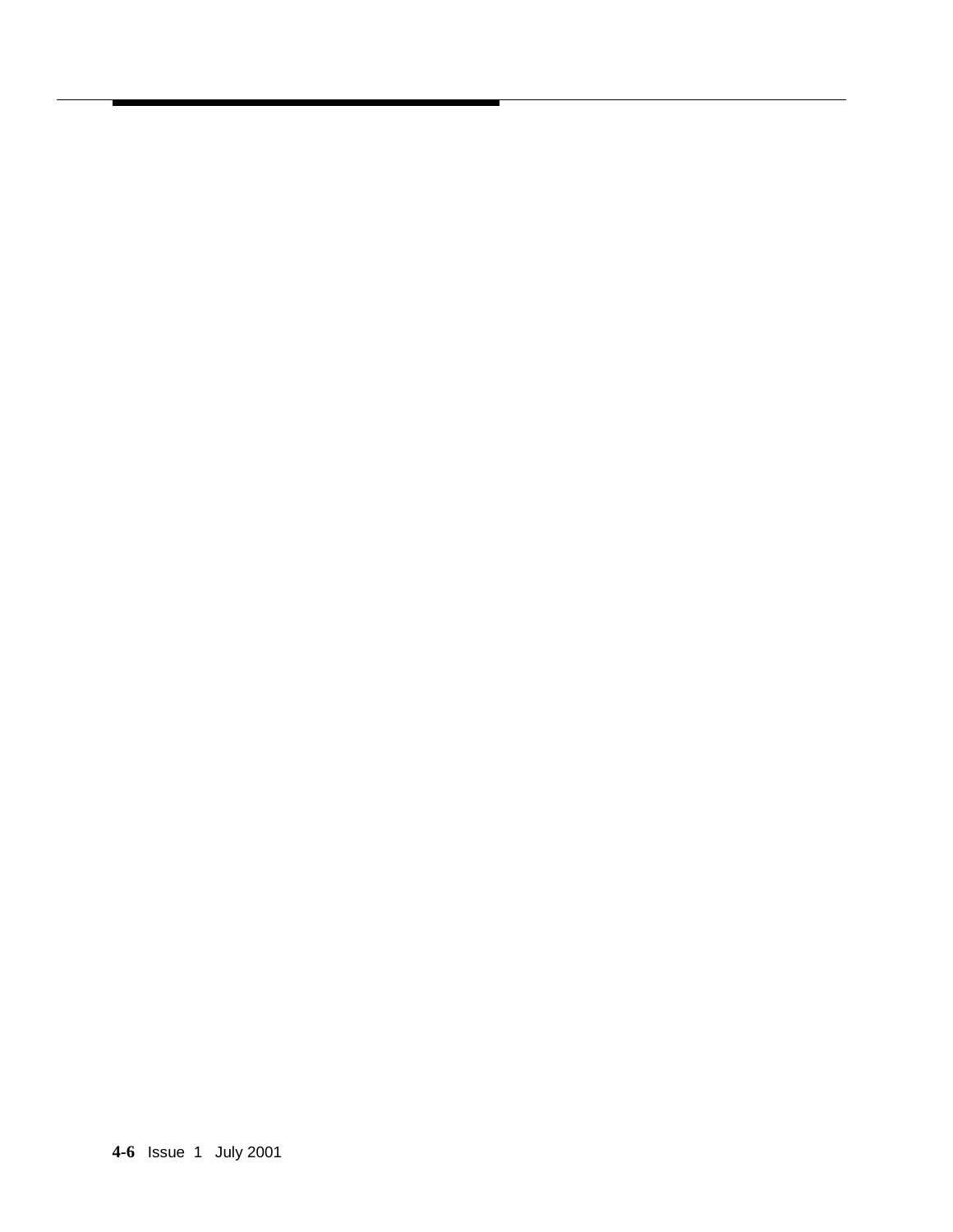# <span id="page-26-1"></span><span id="page-26-0"></span>**5 IP Telephone Features**

### **Introduction**

<span id="page-26-2"></span>This chapter contains procedures for using DEFINITY<sup>®</sup> phone features. Depending on how your 4606 IP Telephone was set up by your System Administrator, you can access some or all of the features discussed in this chapter using Line/Feature buttons or Feature Access Codes.

We cover feature access methods in the next section. Following that section, a "Feature List" provides a reference to the procedures for activating and using features, which are then listed in alphabetical order.

<span id="page-26-3"></span>Check with your System Administrator for the configuration of your phone system.

### **Accessing IP Telephone Features**

Your 4606 IP Telephone provides two ways to access IP Telephone features:

1. Your System Administrator may have programmed some of your telephone's Line/Feature buttons to automatically access a feature when pressed. In some cases, features activated via Line/Feature buttons have a "steady green" indicator light to signify active status. When the feature is deactivated (turned off), the indicator light goes off.

### $\Longrightarrow$  note:

Note that because the DEFINITY 4606 IP Telephone has just six line/feature buttons, button-activated features may be limited.

2. If you don't have a button administered on your phone for a specific feature, you may be able to access a feature by entering a two or three digit Feature Access code using the number pad. Note that the procedures in this chapter often provide information about using access codes for applicable features. Your System Administrator assigns access codes.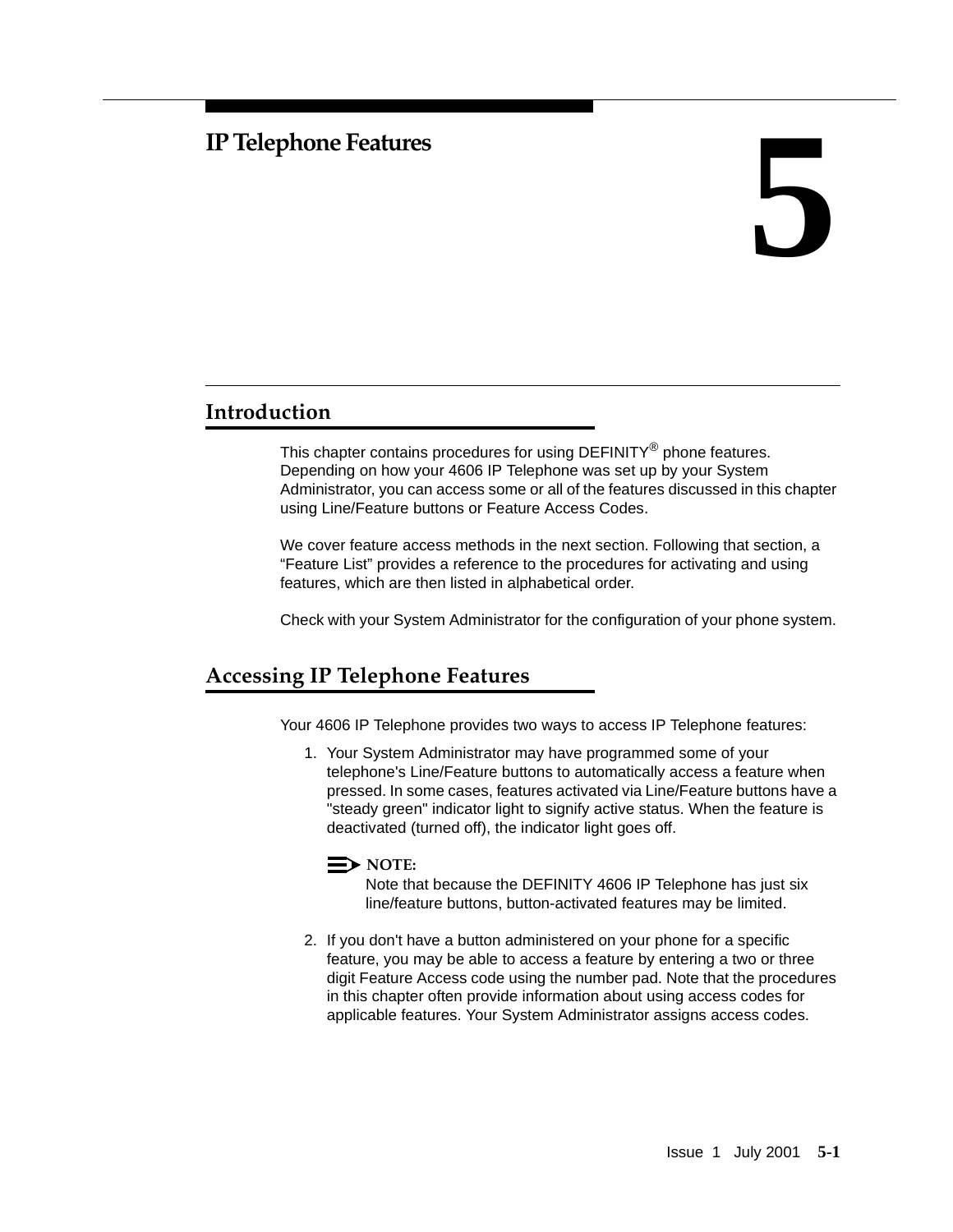Whether your DEFINITY<sup>®</sup> IP telephone system uses access codes and/or feature buttons, be sure to check with your System Administrator to find out your phone system's specific configuration.

### <span id="page-27-0"></span>**Feature List**

The following DEFINITY<sup>®</sup> Features are described in alphabetic order in this chapter:

### **Table 5-1. DEFINITY**® **Features**

- Abbreviated Dialing Headset On/Off
- Account Code Entry Inspect
- 
- 
- Button View Pause
- 
- 
- Call Park Release
- Call Pickup/Directed Call Pickup Ringer Off
- 
- 
- Drop (Conference Call party) Timer
- 
- 
- Hands Free Answer
- 
- 
- Automatic Callback Internal Auto Answer
- Automatic Intercom Leave Word Calling
	-
- Call Display Priority Calling
- Call Forwarding (all calls) Program Abbreviated Dialing
	-
	-
- Consult Self-Administration
- Directory Send All Calls
	-
- Exclusion View (Stored Number)
- Group Paging Whisper Page/Answer/Off

For information about additional features that your System Administrator may have programmed on your phone, see Chapter 4, "Managing Phone Features" of the Enterprise Communication Server Administrator's Guide (Release 8.4 or later).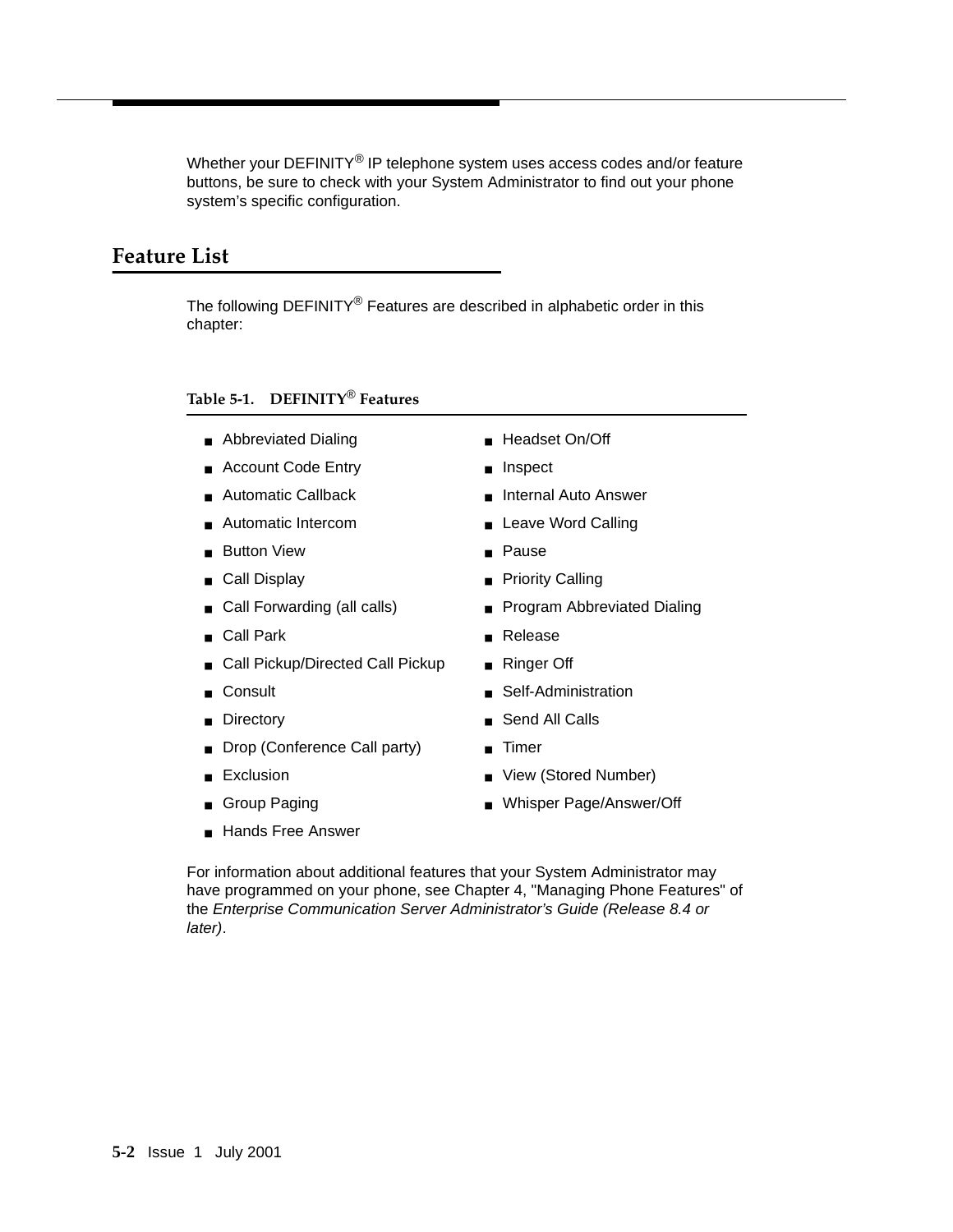### **Abbreviated Dialing (AD)**

<span id="page-28-0"></span>The Abbreviated Dialing (AD) feature lets you access stored numbers for quick and easy dialing. The numbers stored can be a complete or partial telephone number, a trunk code (to access an outside line), an extension or a feature Access Code. You can also set up a Personal Abbreviated Dialing list, to allow you to access frequently-dialed numbers using short access codes.

To be programmable for abbreviated dialing, a Line/Feature button must be administered for the Abbreviated Dialing feature; check with your System Administrator to see if AD is available on your phone, then see the "Program Abbreviated Dialing" feature later in this chapter. Also, if your telephone's speaker has been disabled, lift the handset or use the headset to go off-hook before using AD.

### **Placing an Abbreviated Dialing call**

<span id="page-28-1"></span>Press the Line/Feature button programmed to dial the number or extension you want to call.

<span id="page-28-2"></span>Your call is dialed automatically.

### **Account**

The Account feature allows users to enter Call Detail Recording (CDR) account codes. CDR account codes allow your phone system to associate and track calls according to a particular project or account number.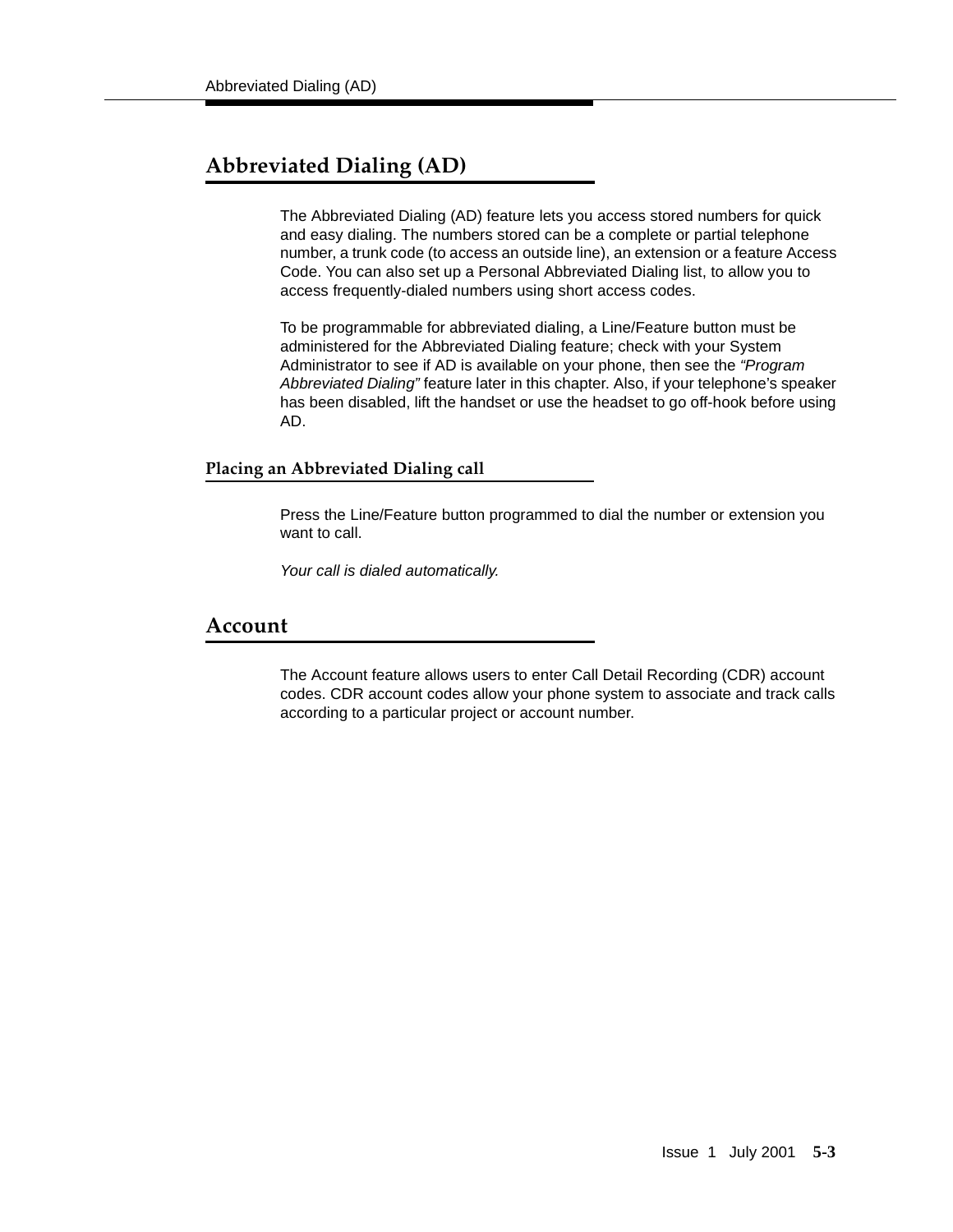### <span id="page-29-0"></span>**Automatic Callback**

The Automatic Callback feature sends your phone a priority ring, indicating the previously busy or unanswered extension you dialed is now available. Note that if you initiate call forwarding after activating Automatic Callback, returned calls (callbacks) are not forwarded, and ring at your phone.

### <span id="page-29-1"></span>**Automatically placing another call to an extension that was busy or did not answer, or in response to a returned call waiting ringback tone**

1. During a call attempt, press the button your System Administrator has designated for Automatic Callback.

Three tones indicate Automatic Callback is active.

2. Hang up.

You hear a priority ring when both your phone and the number you called are available. The display shows the message "Callback."

3. When you hear the priority ring, lift the handset.

Your call proceeds as originally dialed.

 $\implies$  NOTE:

Automatic Callback cancels (automatically) after 30 minutes.

### <span id="page-29-2"></span>**Canceling Automatic Callback**

With the handset on-hook, press the button your System Administrator has designated for Automatic Callback again.

One tone indicates automatic callback is canceled; this feature automatically cancels after 30 minutes.

### <span id="page-29-3"></span>**Automatic Intercom**

The Automatic Intercom feature places a call to a specific phone associated with this button. The recipient of the call receives a unique alerting ring, and the indicator light associated with the intercom button flashes.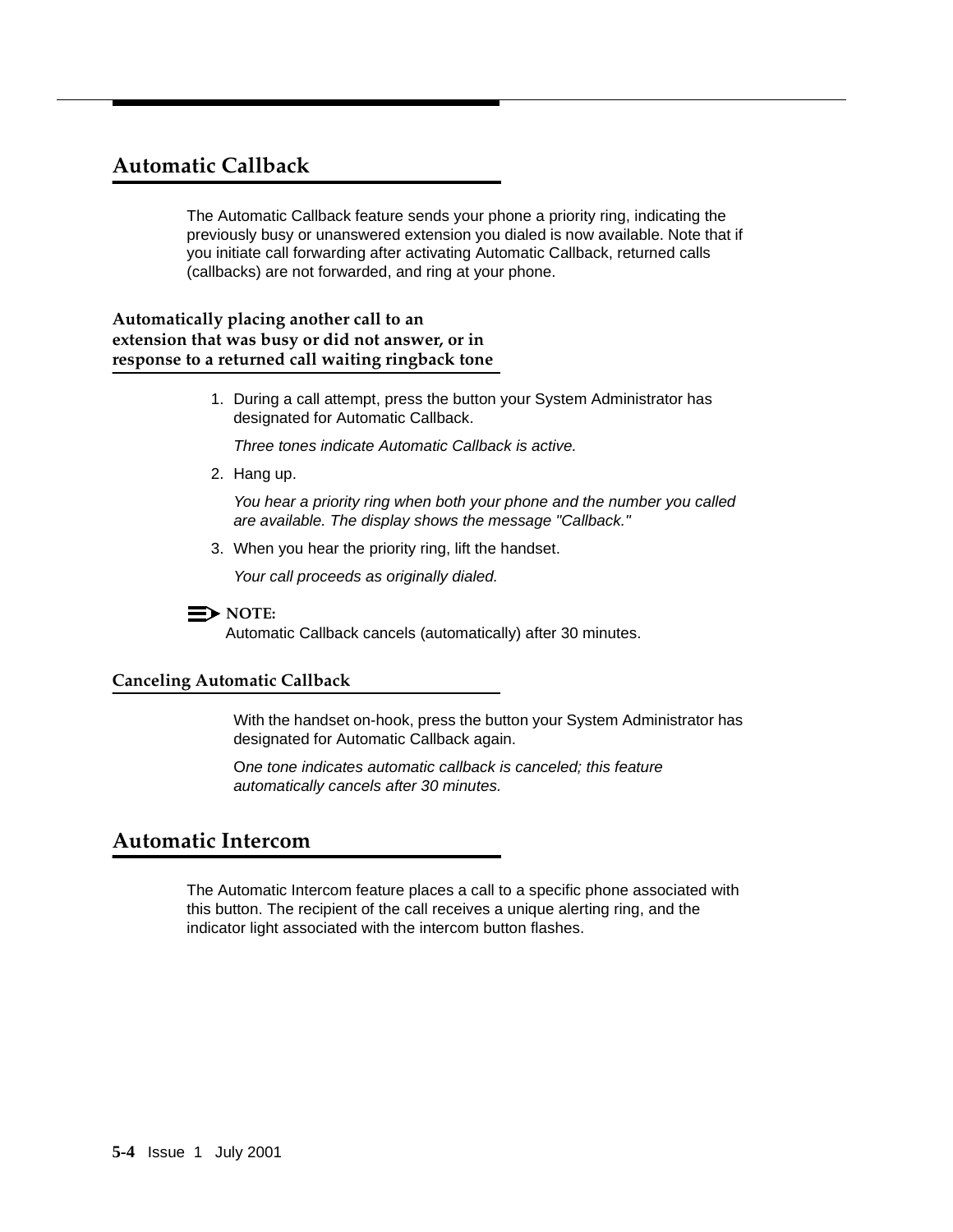### <span id="page-30-0"></span>**Button View**

The Button View feature lets you display the name of the feature that has been programmed on any of your telephone's Line/Feature (call appearance) buttons.

### <span id="page-30-1"></span>**Viewing the feature programmed on a Line/Feature button**

- 1. Press the button your System Administrator has programmed to represent Button View.
- 2. Press the Line/Feature button for which you want to see its assigned function.

The Line/Feature button assignment or telephone number displays.

3. To see another feature/number, repeat this procedure from Step 2.

### <span id="page-30-2"></span>**Call Display**

The Call Display feature initiates a call to the phone extension or number shown on the display screen. The number displayed could be from a Leave Word Calling (LWC) message, or a number you retrieved using the directory feature.

### <span id="page-30-3"></span>**Call Forwarding**

The Call Forwarding feature lets you redirect all calls to your phone to another extension or an outside number. Because this feature may operate differently among customers, check your office procedures for call forwarding before performing the procedures below. Call forwarding must be disabled to resume call pickup at your phone.

### <span id="page-30-4"></span>**Temporarily sending your calls to another phone**

1. If your System Administrator has programmed one of the Line/Feature buttons to represent Call Forwarding, press that button to initiate call forwarding,

or

Dial the Call Forward Access Code with the phone off-hook.

- 2. Dial the extension or number to which calls should be sent.
- 3. Hang up.

When Call Forwarding has been activated, the Line indicator light is on and you may hear a brief ring-ping tone as each call is forwarded.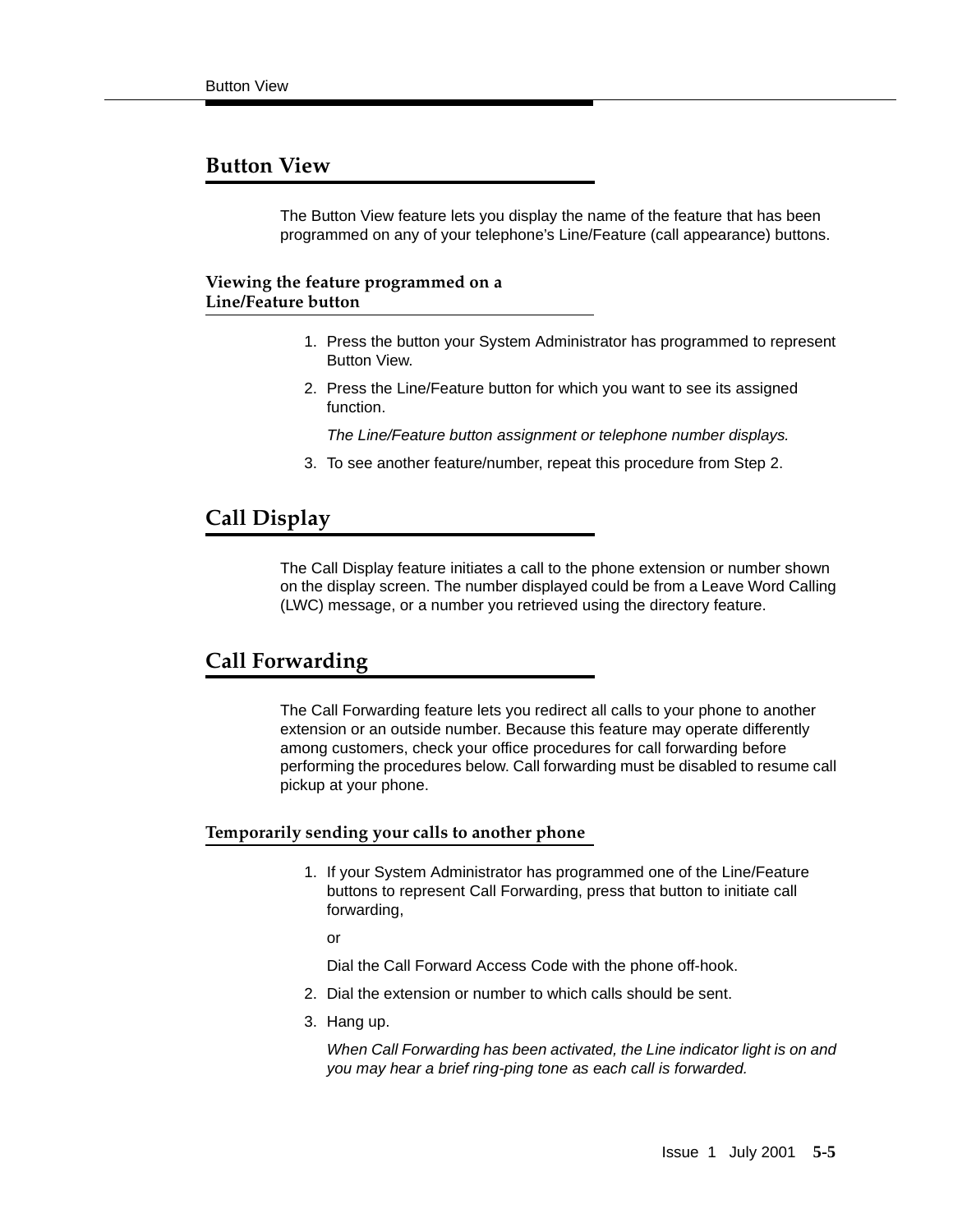### <span id="page-31-0"></span>**Canceling Call Forwarding**

1. If your System Administrator has programmed one of the Line/Feature buttons to represent Call Forwarding Cancel, press that button,

or

Dial the Call Forward Cancel Access Code with the phone off-hook.

The Line indicator light goes off and you hear a confirmation tone; your calls will now ring at your phone.

### <span id="page-31-1"></span>**Call Park**

The Call Park feature lets you place a call on hold at your telephone for retrieval at any extension.

### <span id="page-31-2"></span>**Parking a call at your extension**

If your System Administrator has programmed one of the Line/Feature buttons to represent Call Park, press that button to initiate Call Park.

The call is parked at your extension.

### <span id="page-31-3"></span>**Retrieving a parked call from another extension**

- 1. With the handset off-hook, dial the Answer Back Access Code.
- 2. Dial the extension where you parked the call (usually your own extension).

If an intercept tone sounds, the parked call has been disconnected or retrieved by someone else.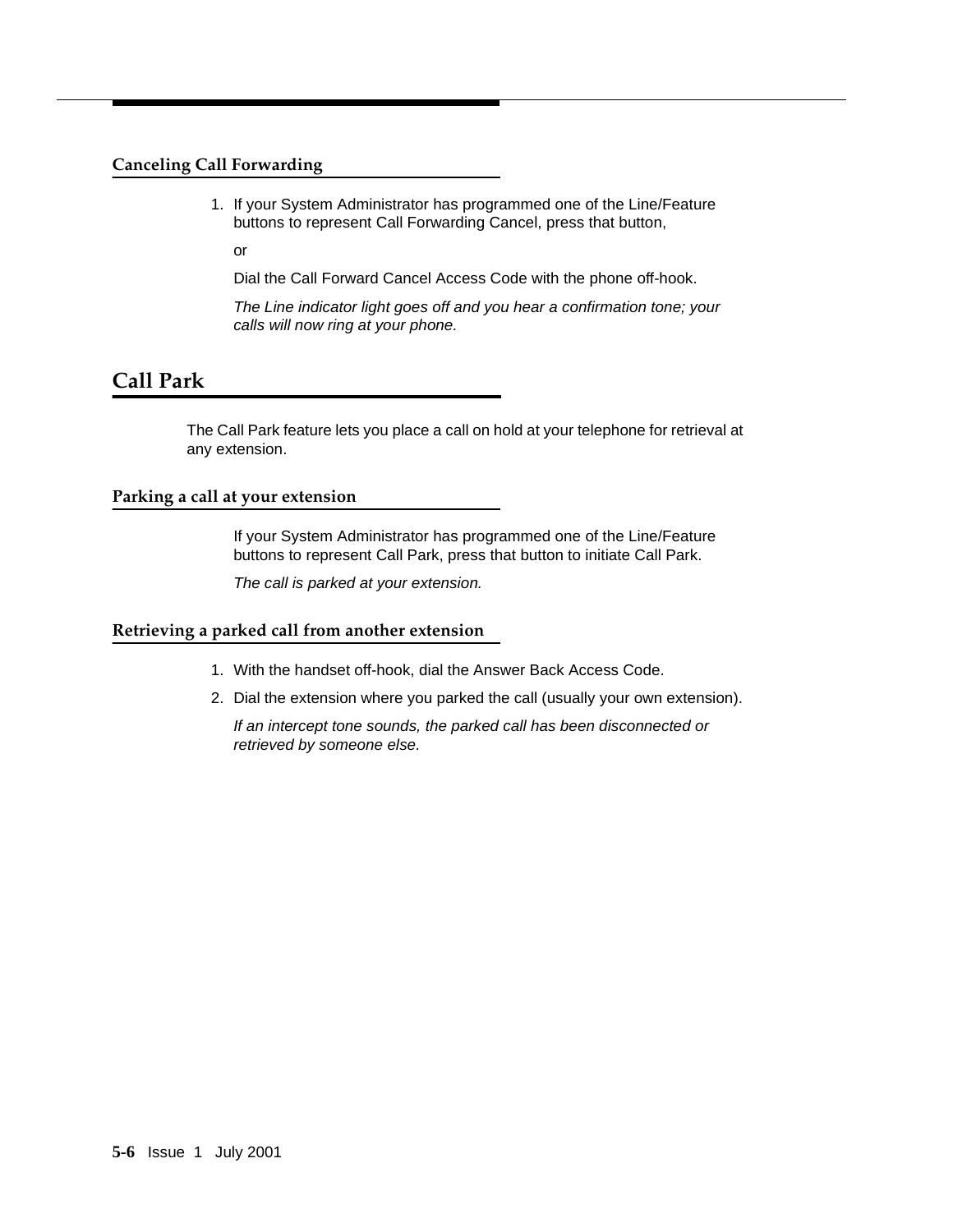### <span id="page-32-0"></span>**Call Pickup and Directed Call Pickup**

The Call Pickup feature lets you answer a call at your telephone for another extension in your call pickup group. Directed call pickup, if available, lets you pick up a call for a specific extension even if that extension is not part of your pickup group. Because these features may operate differently among customers, check your office procedures on picking up calls before performing the procedures below.

### <span id="page-32-1"></span>**Answering a call placed to someone in your pickup group (when your phone is idle)**

If your System Administrator has programmed one of the Line/Feature buttons to represent Call Pickup, press the Call Pickup Feature button,

or

Dial the Call Pickup Access Code.

The extension called stops ringing and you are connected to the call for pickup.

### <span id="page-32-2"></span>**Picking up a call for someone in your office using Directed Call Pickup**

1. If your System Administrator has programmed one of the Line/Feature buttons to represent Directed Call Pickup, press that button,

or

Dial the Directed Call Pickup Access Code.

2. Dial the extension for which you want to pick up a call.

The extension called stops ringing and you are connected to the call for pickup.

### <span id="page-32-3"></span>**Consult**

The Consult feature allows a covering user, after answering a coverage call, to call the principal (the party called) for private consultation. Activating the Consult feature places the caller on hold and establishes a private connection between the principal and the covering user. The covering user may then add the caller to the conversation, transfer the call to the principal, or return to the caller.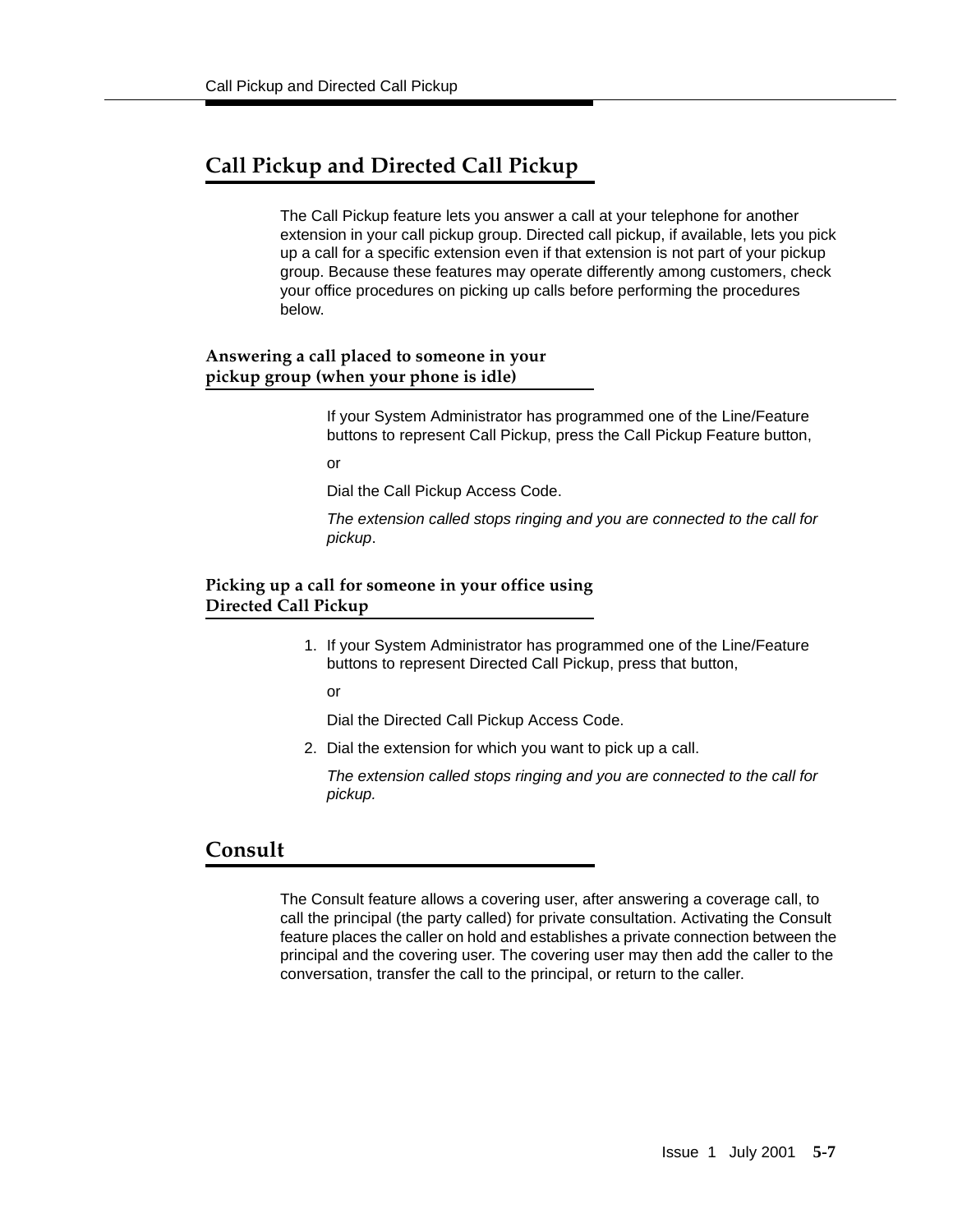### <span id="page-33-0"></span>**Directory**

The Directory feature allows you to search a stored list of telephone numbers by keying in the name of the person whose number you want using the dial pad. Initially, your directory will be set up by your System Administrator to include only those phones that are part of your telephone system.

### <span id="page-33-1"></span>**Using the Directory feature**

To fully use the Directory, both the **Directory** and **Next** should be programmed on a Line/Feature button by your System Administrator.

- 1. Press the Line/Feature button your System Administrator has programmed for the Directory.
- 2. Use the dial pad to key in the name of the person whose number you want to look up. Use this format: **last name, comma** (use the \* key)**, first name or initial**. For example, to look up the Tom Smith's name, press the following number keys: 76484\*8.

The top display line shows your entry. The bottom line displays the results of the directory search. If no match is found, the message "No Match - Try Again" displays.

- 3. To scroll through the Directory, press the button your System Administrator has programmed to represent **Next**.
- 4. To search for a new directory name, repeat the procedure from Step 1.

### <span id="page-33-2"></span>**Calling the person whose name is displayed**

- 1. Pick up the handset (or leave it on-hook to use the speakerphone if you have a Call Disp button).
- 2. With the person's name and extension displayed, press the **Call Disp**  Line/Feature button,

or

If you do not have a **Call Disp** button, dial the extension using the dial pad.

### <span id="page-33-3"></span>**Drop (a Person from a Conference Call)**

See "Conference" in Chapter 4, "Call Handling Features."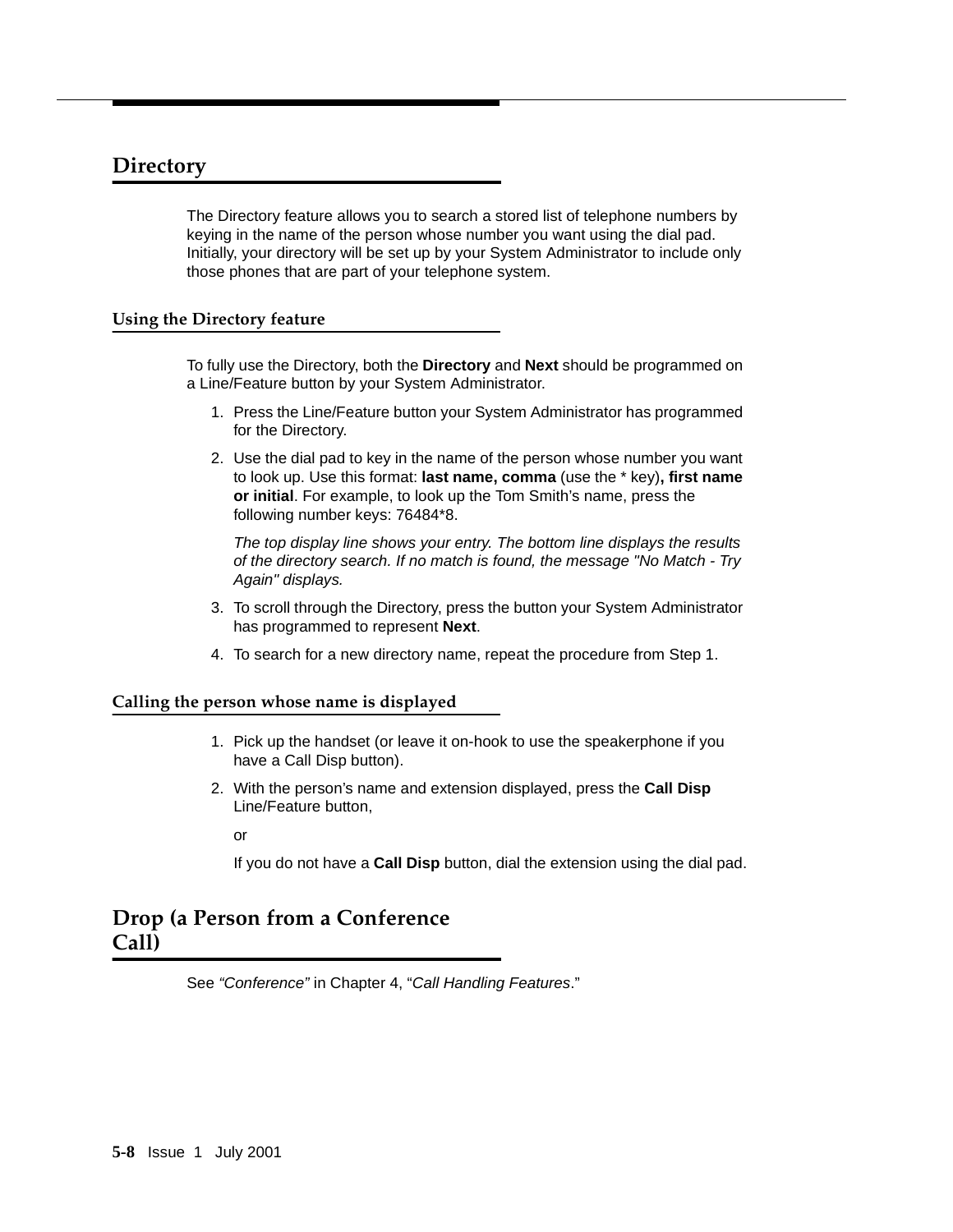### <span id="page-34-0"></span>**Exclusion**

The Exclusion feature allows multi-appearance users to prevent other multi-appearance users having the same extension from bridging on to an existing call.

### <span id="page-34-1"></span>**Group Paging**

The Group Page feature allows users make announcements to groups of phone stations by automatically turning on their speakerphones.

### <span id="page-34-2"></span>**Hands Free Answer on Intercom**

See "Internal Auto Answer" in this chapter.

### <span id="page-34-3"></span>**Headset On/Off**

The Headset On/Off feature allows headset usage to be activated or deactivated using a Line/Feature button. When this feature is active, the green indicator light corresponding to the button administered signifies the headset is off-hook; when the indicator is not lit, it signifies on-hook headset status.

### <span id="page-34-4"></span>**Inspect**

The Inspect feature provides call-related information for an incoming or held call when you are active on another call.

### <span id="page-34-5"></span>**Using the Inspect feature:**

- 1. Press the Line/Feature button your System Administrator has programmed to represent this feature.
- 2. Press the Line/Feature button of the incoming or held call.

The display shows the name and/or number of the person calling/on hold, and you remain connected to the active call.

- 3. To answer the incoming or held call, put the current call on hold (or hang up).
- 4. Press the Line/Feature button of the incoming or held call.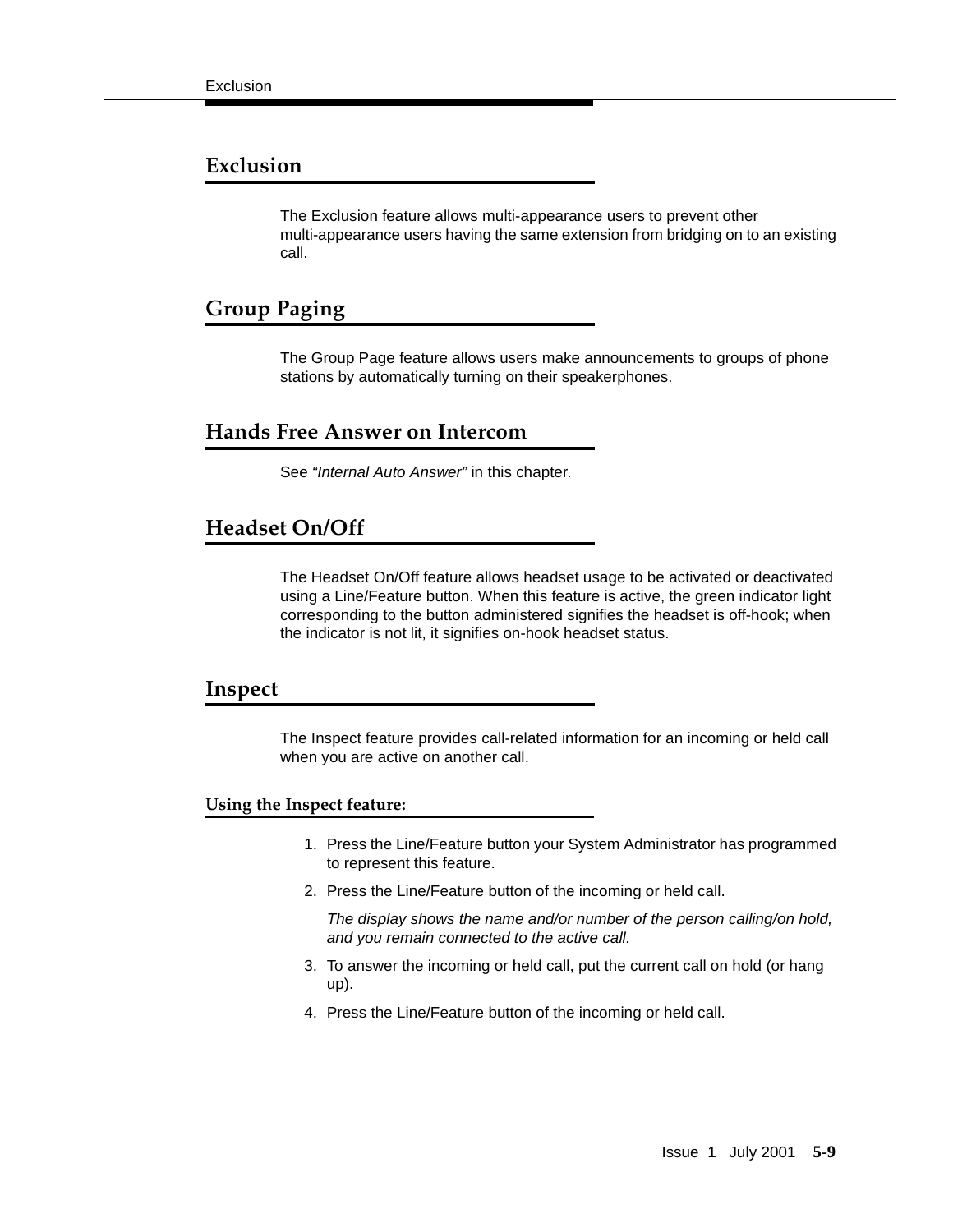### <span id="page-35-0"></span>**Internal Auto Answer (Hands Free Answer)**

The Internal Auto Answer (or Hands-Free Answer on Intercom) feature lets your Speakerphone-equipped telephone automatically go off-hook to answer internal calls.

### <span id="page-35-1"></span>**Answering internal calls automatically**

1. If your System Administrator has programmed one of the Line/Feature buttons to represent Internal Auto Answer, press that button to initiate this feature,

or

Dial the Internal Auto Answer Access Code.

A three-tone warble sounds when your phone goes off-hook on each internal call. The Speaker indicator lights.

2. Use the Speakerphone to proceed with the call.

### <span id="page-35-2"></span>**Canceling Internal Auto Answer**

If your System Administrator has programmed one of the Line/Feature buttons to represent Internal Auto Answer (Hands Free Answer), press that button to cancel internal auto answer.

or

Dial the Internal Auto Answer Access Code again.

Control reverts to the handset.

### <span id="page-35-3"></span>**Leave Word Calling**

The Leave Word Calling (LWC) feature lets you leave a standard message for a person at another extension. LWC allows the called party to retrieve a short, standard message (your name, extension, date and time called and number of times you called) from your message service (AUDIX, other voice mail system or a covering user).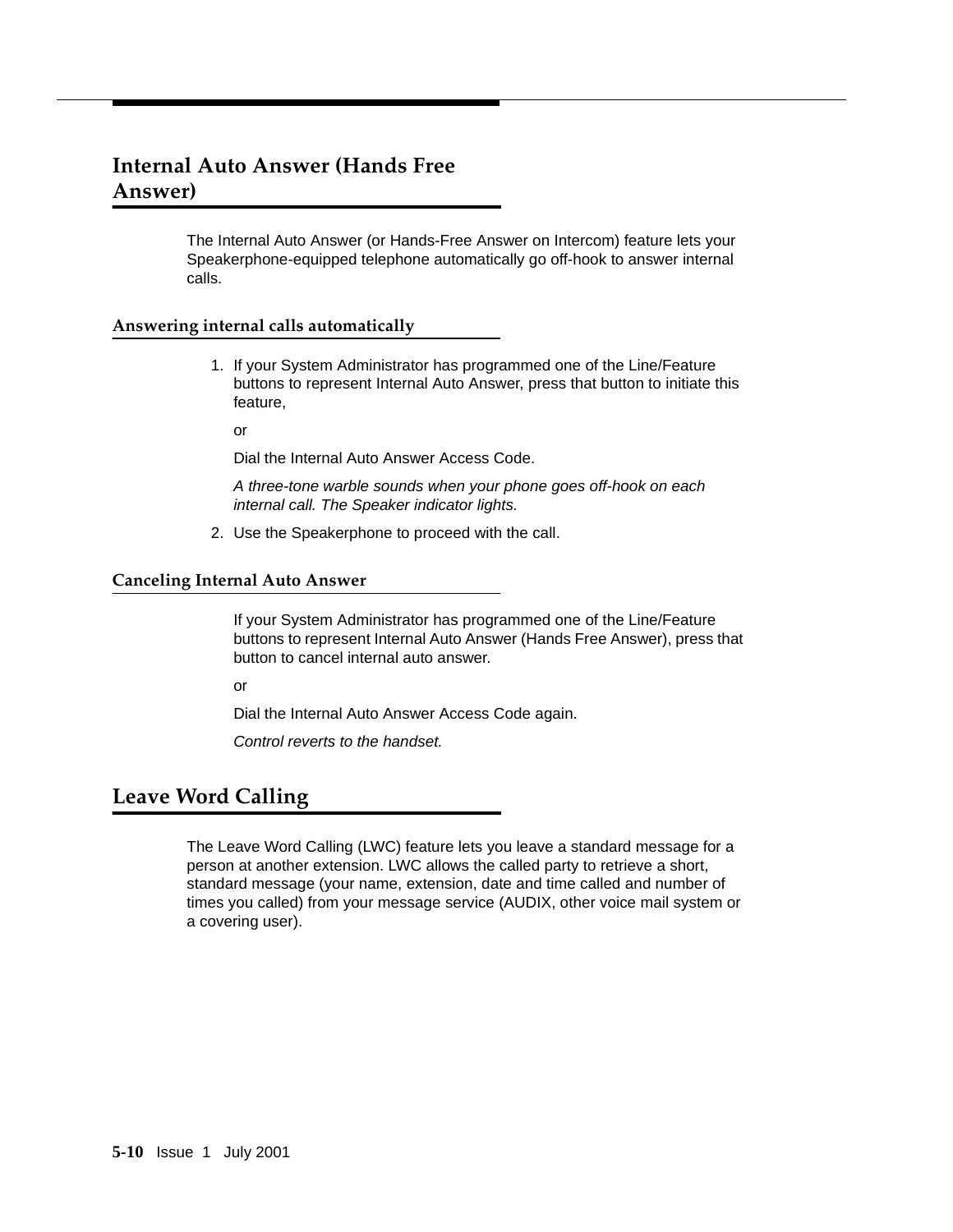### <span id="page-36-0"></span>**Leaving a message after dialing an extension (in response to a busy or coverage tone, no answer or Hold status)**

1. If your System Administrator has programmed one of the Line/Feature buttons to represent Leave Word Calling, press that button to initiate leave word calling,

The Speaker indicator light activates.

2. Hang up.

The Message Indicator light at the extension called goes on.

### <span id="page-36-1"></span>**Leaving a message without ringing an extension**

1. If your System Administrator has programmed one of the Line/Feature buttons to represent Leave Word Calling, press that button to initiate leave word calling,

The Speaker indicator light activates.

2. Dial the extension.

The Message Indicator light at the extension called goes on.

3. Hang up.

### <span id="page-36-2"></span>**Canceling a Leave Word Calling message**

You cannot cancel a LWC message left for an AUDIX subscriber.

- 1. If your System Administrator has programmed one of the Line/Feature buttons to represent Cancel Leave Word Calling, press that button. The phone can be either on- or off-hook.
- 2. Dial the extension at which you left the message.

You hear a confirmation tone.

3. Hang up.

### <span id="page-36-3"></span>**Pause (During Abbreviated Dialing)**

The Pause feature allows a pause to be programmed into an Abbreviated Dialing entry when setting up an abbreviated dialing number or list.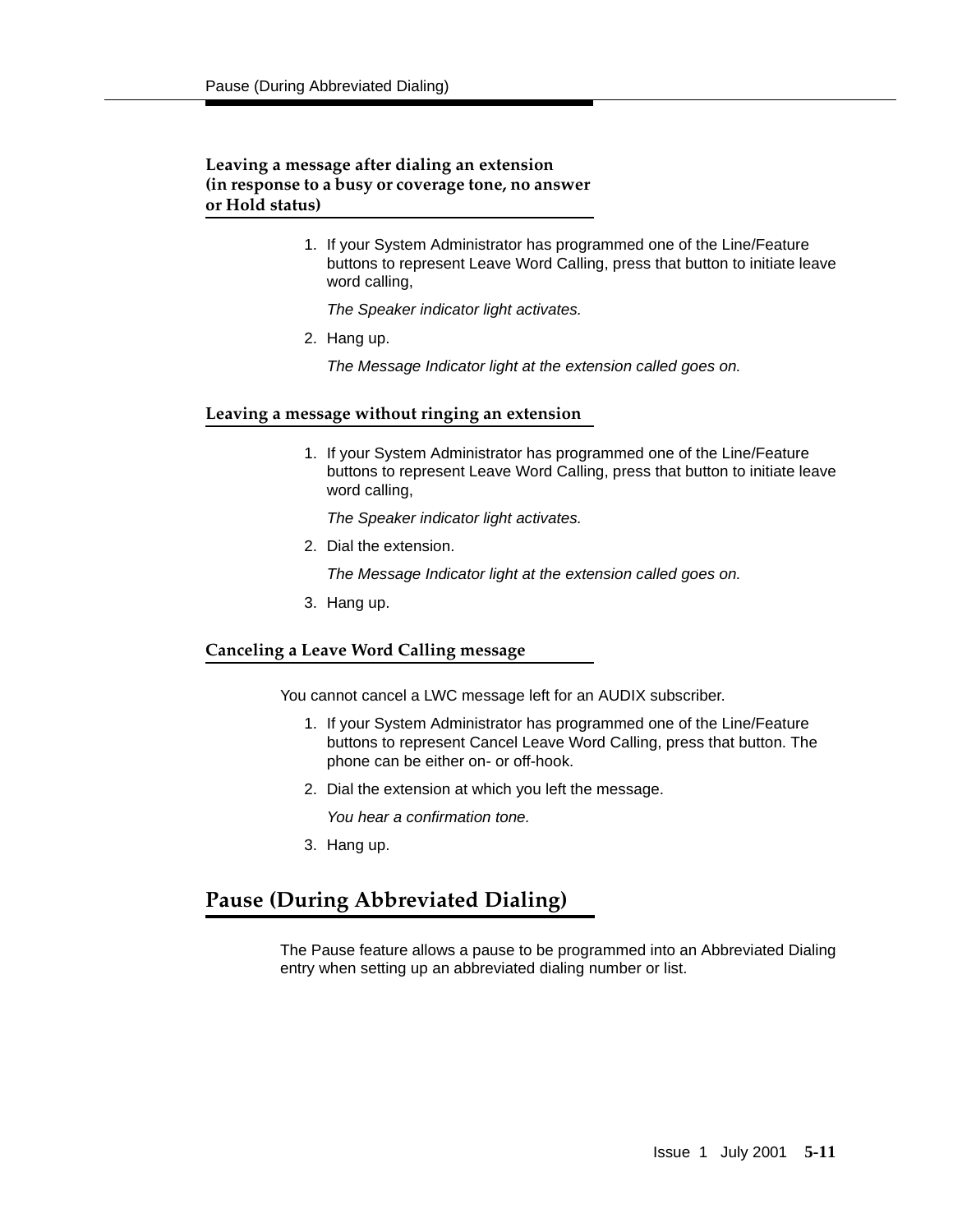### <span id="page-37-0"></span>**Priority Calling**

The Priority Calling feature lets you place an internal call with a distinctive ring (usually a 3-burst ring) to indicate your call needs immediate attention.

### <span id="page-37-1"></span>**Placing a priority call**

1. If your System Administrator has programmed one of the Line/Feature buttons to represent Priority Calling, press that button,

or

Dial the Priority Calling Access Code.

2. Dial the extension and wait for the person to answer.

The extension called receives three ring tones and the message "Priority" displays.

If your call is not answered, you can redirect it to a person on coverage. While the phone is ringing, pressing the Line/Feature button your System Administrator has designated as the Go to Cover button.

### <span id="page-37-2"></span>**Changing a regular call into a priority call (when you hear a call waiting ringback tone)**

If you use an access code for priority calling, you cannot use an access code after dialing an extension to change a regular call into a priority call.

If you have a Line/Feature button programmed for priority calling, stay on the line when you hear the ringback tone indicating the phone is in use and follow the steps above for placing a priority call. If you still receive a call waiting ringback tone, hang up and place the priority call again in a few minutes.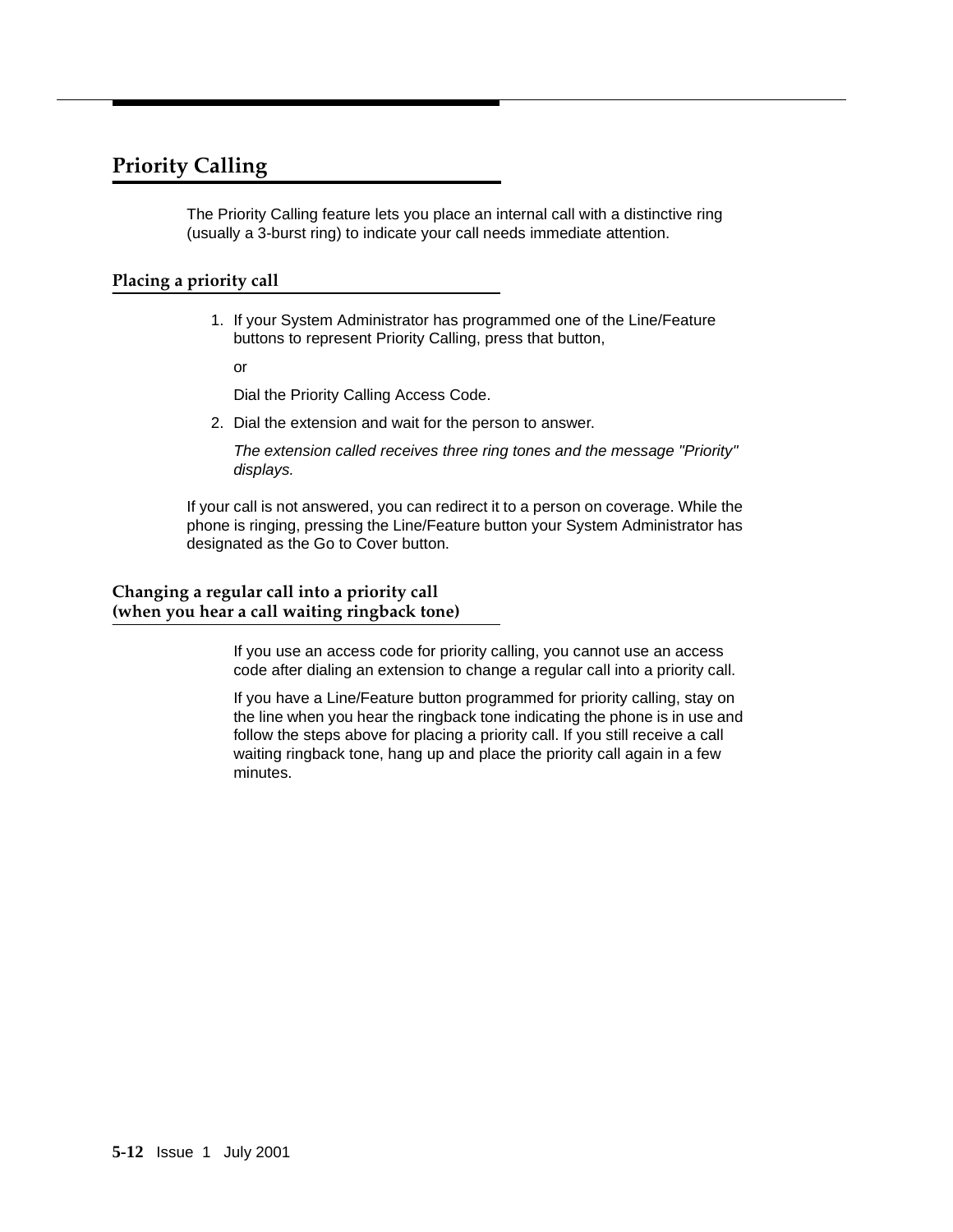### **Program Abbreviated Dialing**

<span id="page-38-0"></span>To be programmable for abbreviated dialing, a Line/Feature button must be administered for the Abbreviated Dialing feature. Note that two separate procedures follow for programming Abbreviated Dialing numbers — one for programming Line/Feature buttons for abbreviated dialing using the Program feature, and one for programming Line/Feature buttons for abbreviated dialing using an AD Access Code.

### **Programming or re-programming a single Abbreviated Dialing button on a Line/Feature button using the Program feature**

<span id="page-38-1"></span>Use this procedure only if your System Administrator has programmed a Line/Feature button for the **Prog** (Program) feature.

### $\sum$  NOTE:

If you make a mistake while programming, you CANNOT move back a space to erase it. Instead, press the **#** key or go on-hook to erase the entry and start over.

- 1. Write down the outside numbers, extensions and/or Feature Access codes you want to program. (Each AD button holds one complete phone number, an inside extension or a Feature Access code.)
- 2. To enter programming mode, press the Line/Feature button to which your System Administrator has assigned the Program Abbreviated Dialing feature.

The phone goes off-hook, the Speaker indicator lights and the message "Press button to program" displays.

3. Press the pre-administered Line/Feature button you want to program for Abbreviated Dialing.

The message "Enter number" displays.

- 4. Enter the outside number, extension or Feature Access Code you want to store. An automatic dialing number or code can be from 1 - 16 digits. (24 digits are allowed if the number is associated with an AD list; see your System Administrator for information.) When programming an outside number, be sure to include the trunk code, for example, a "9" if applicable.
- 5. Press the **#** button to save the number or code.

A three-beep confirmation tone indicates the AD number has been stored and the message "Number saved" displays for one second.

- 6. Record the number, code or other identification on the label next to the AD button.
- 7. Repeat Steps 1 through 6 to program additional AD numbers on Line/Feature buttons.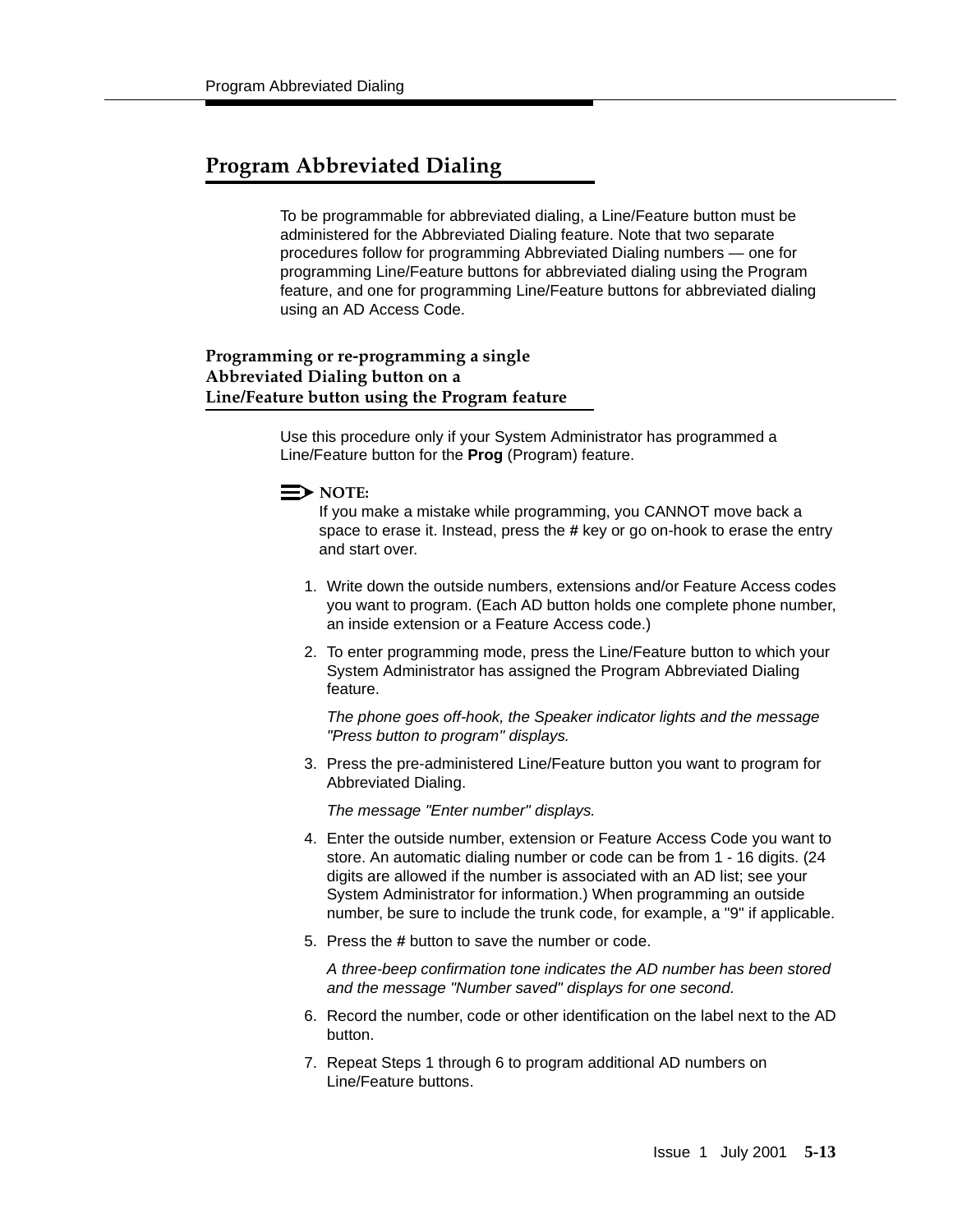8. To end programming, hang up by pressing  $\left(\begin{array}{c} \mathbb{q} \\ \mathbb{q} \end{array}\right)$  or lifting and replacing the handset.

### <span id="page-39-0"></span>**Programming or re-programming a single Abbreviated Dialing button on a Line/Feature button using an AD Access Code**

Use this procedure only if your System Administrator has programmed an Abbreviated Dialing Access Code.

Write down the outside numbers, extensions and/or feature access codes you want to program. (Each AD button holds one complete phone number or feature access code.)

- 1. Pick up the handset.
- 2. Dial the Abbreviated Dialing Access Code, if your System Administrator has programmed one.

The phone goes off-hook and the Speaker indicator lights.

3. Press the Line/Feature button you want to program for Abbreviated Dialing.



There is a 10-second time limit between your going off-hook and entering the first digit of an AD button, and then a 10-second time limit between each digit. If you hear an intercept tone while you are programming the button, you have exceeded the time limit and must begin again.

- 4. Dial the outside number, extension or feature Access Code you want to store. An automatic dialing number or code can be from 1 - 16 digits (24 digits are allowed if the number is associated with an AD list; see your System Administrator for information). When programming an outside number, be sure to include the trunk code, for example, a "9" if applicable.
- 5. Press the **#** key to save the number.

A confirmation tone indicates the AD number has been stored.

- 6. Record the number, code or other identification on the label next to the AD button.
- 7. Repeat Steps 4 through 6 to program additional AD buttons.
- 8. To end programming, hang up by pressing  $\left(\begin{array}{c} \mathbb{q} \\ \mathbb{q} \end{array}\right)$  or lifting the handset.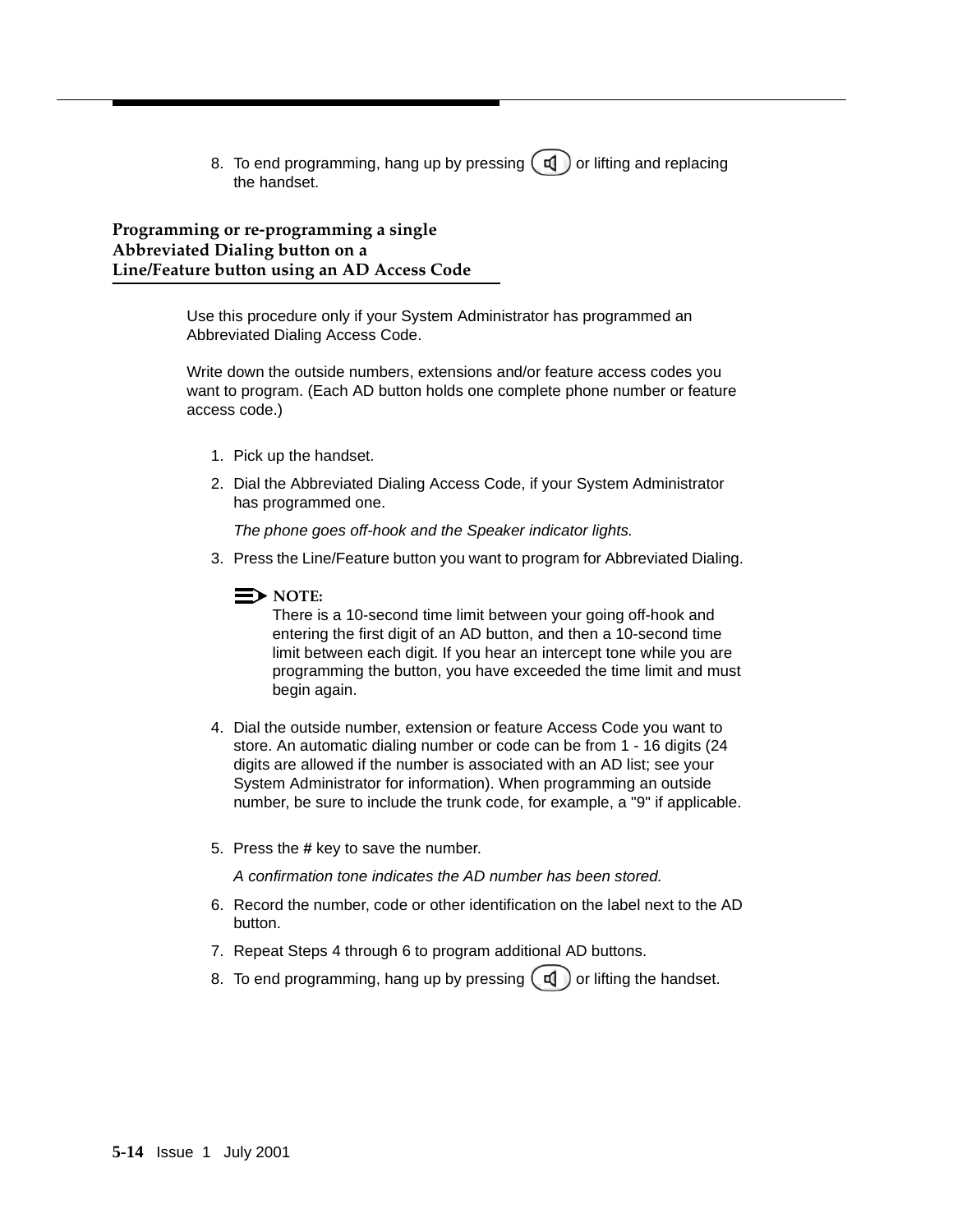### **Release**

<span id="page-40-0"></span>The Release feature allows an agent on an ACD (Automated Call Dialing) call to be released from that call. This feature is used in conjunction with other ACD features.

### **Ringer Off**

<span id="page-40-1"></span>The Ringer Off feature stops your phone from ringing. Use this feature when you don't want to be disturbed. When your ringer is set to off, the Line indicator lights and the display alerts you to incoming calls. Your phone also gives one short ring burst to indicate an incoming call.

### **Turning the ringer off**

<span id="page-40-2"></span>If your System Administrator has programmed one of the Line/Feature buttons to represent ringer off, press that button,

or

Dial the Ringer Off Access Code.

### **Turning the ringer back on**

<span id="page-40-3"></span>If your System Administrator has programmed one of the Line/Feature buttons to represent Ringer Off, press that button again to turn the ringer back on.

or

Dial the Ringer Off Access Code again.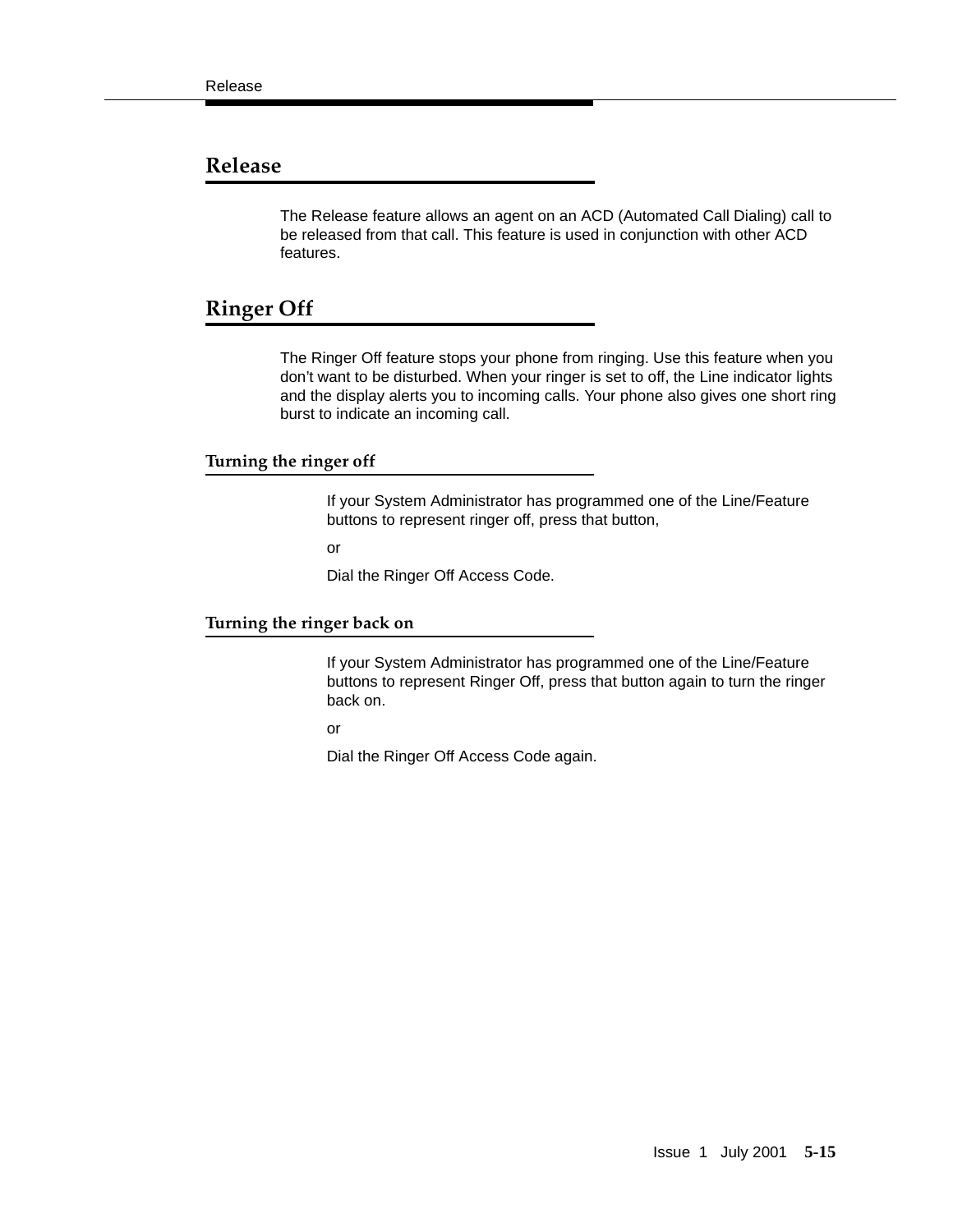### <span id="page-41-0"></span>**Send All Calls**

The Send All Calls feature lets you temporarily send your calls to the extension of a person designated by the System Administrator to answer them when you cannot.

<span id="page-41-1"></span>**Sending all calls (except priority calls) immediately to a coverage extension** 

> Your Telephone System Administrator must provide a coverage path before you can use this feature.

If your System Administrator has programmed one of the Line/Feature buttons to represent Send All Calls, with the phone on-hook, press that button to initiate coverage,

or

With the phone on-hook, dial the Send All Calls Access Code.

You may hear a ring-ping (half-ring) tone as each call is forwarded.

### <span id="page-41-2"></span>**Canceling send all calls**

If your System Administrator has programmed one of the Line/Feature buttons to represent Send All Calls, with the phone on-hook, press that button again to cancel coverage,

or

With the phone off-hook, dial the Send All Calls Cancel Access Code.

A confirmation tone indicates coverage cancellation.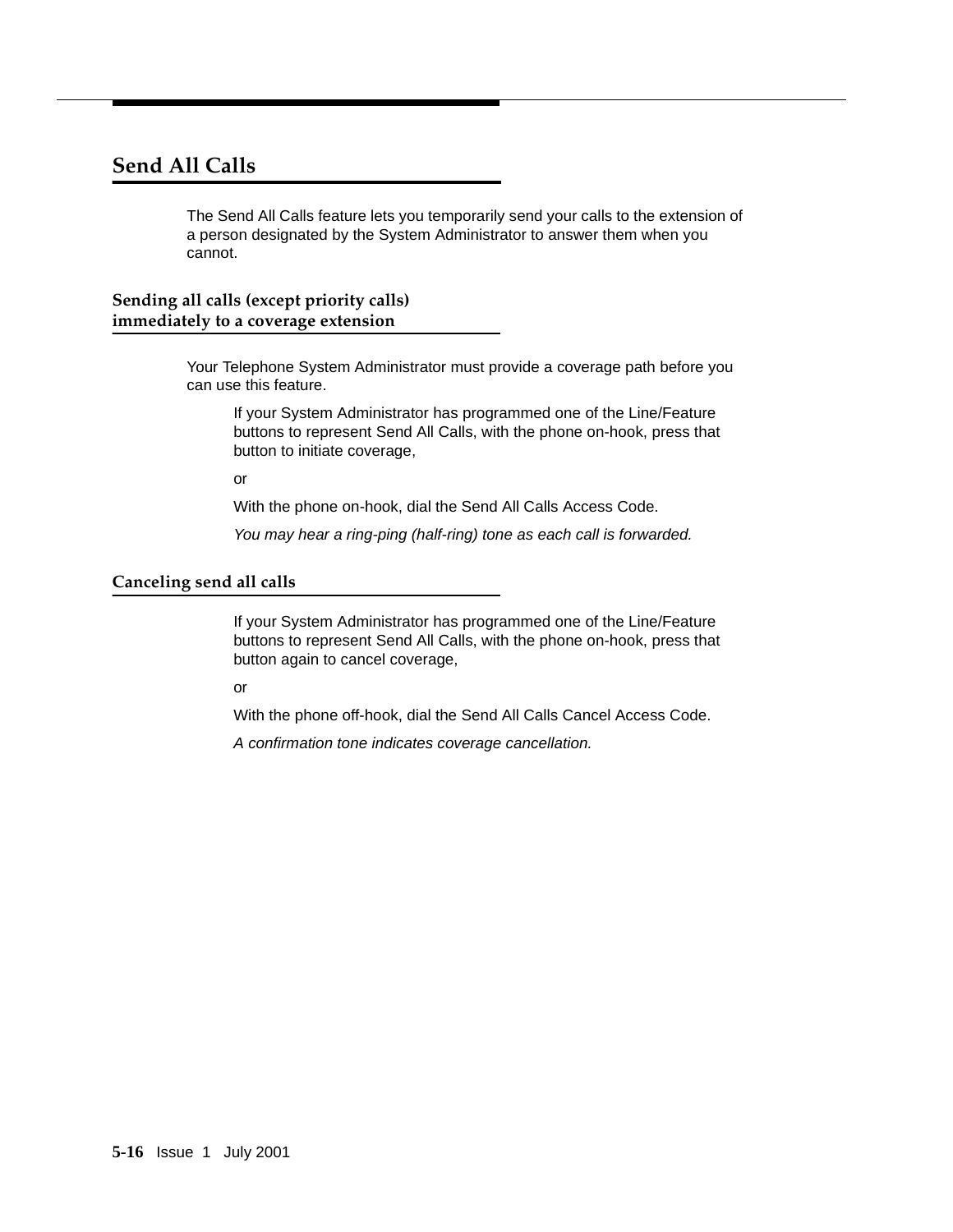### **Stored Number (View)**

<span id="page-42-0"></span>The Stored Number feature lets you display:

- The numbers stored in Abbreviated Dialing (AD) locations
- <span id="page-42-1"></span>■ The number you last dialed

### **Viewing either the last number dialed or a number stored on an AD button**

- 1. If one has been programmed by your System Administrator, press the **View** Line/Feature button.
- 2. To view the last number dialed, press  $\binom{m}{n}$ ,

or

To view the number stored on an Abbreviated Dialing button, press the applicable AD Line/Feature button.

The associated telephone number displays.

3. To return to call handling mode, press **Exit** or, to see another feature/number, repeat this procedure from Step 2.

### **Timer**

<span id="page-42-2"></span>The Timer (display) feature lets you measure elapsed time.

### **Viewing elapsed time (hours, minutes, seconds)**

<span id="page-42-3"></span>1. Press the Line/Feature button your System Administrator has programmed for the Timer feature.

The elapsed time displays.

2. To stop the Timer and clear the display, press the button your System Administrator has programmed for the Timer feature again.

The time elapsed since initiating the Timer displays for about three seconds, then disappears.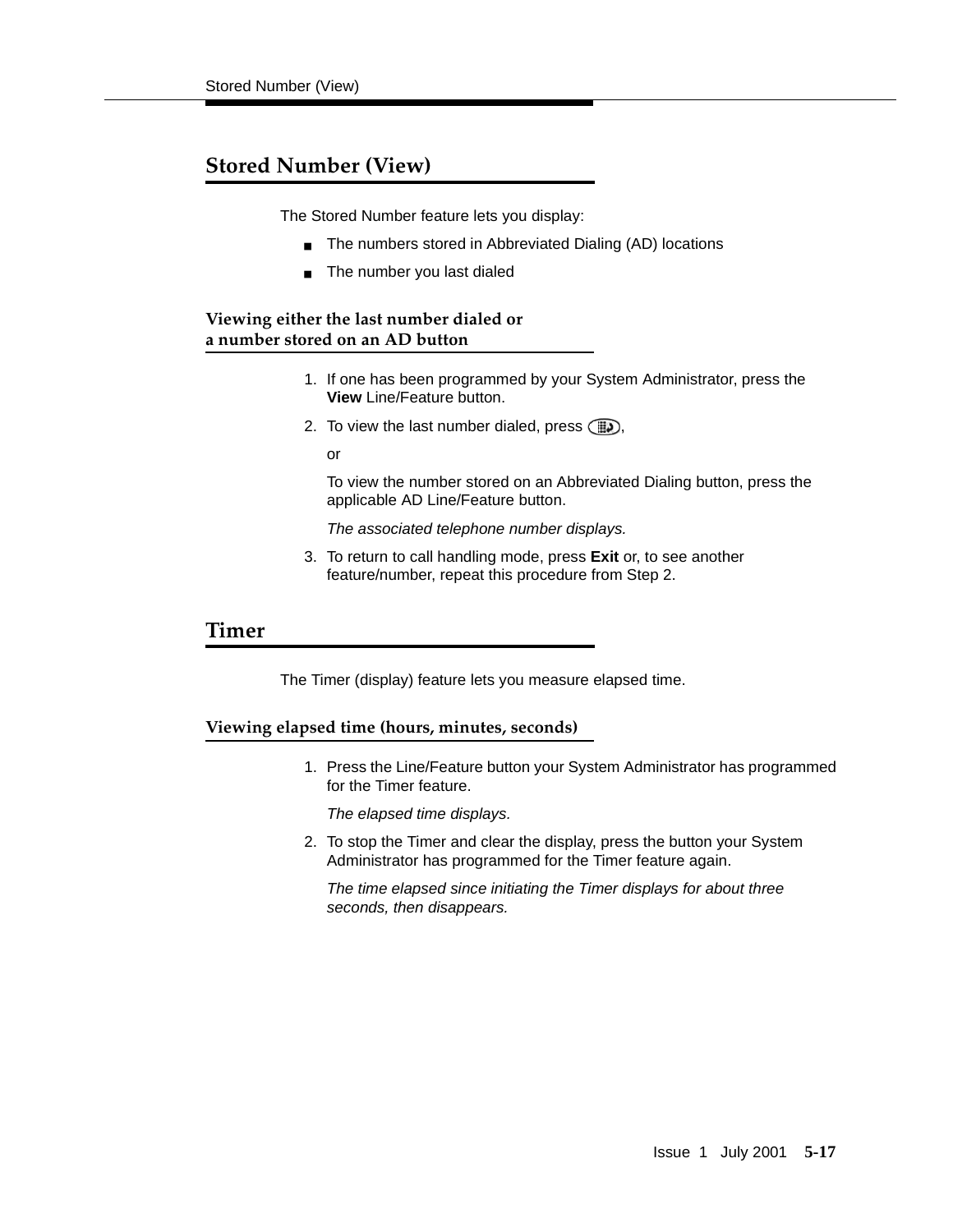### <span id="page-43-0"></span>**Whisper Page (Activate)**

The Whisper Page feature lets you make an announcement to a person at another extension who is currently on a call; only the person being paged hears the announcement.

### $\implies$  NOTE:

If you have a headset other than those recommended (see Chapter 8) or a base unit/adaptor other than the M12LU Modular Base Unit plugged into your 4624 telephone, the Whisper Page announcement may be overheard by the other person on the call.

### <span id="page-43-1"></span>**Making an important announcement (such as an incoming call) to an extension with a call in progress**

1. If your System Administrator has programmed one of the Line/Feature buttons to represent Whisper Page Activate, press that button,

or

Dial the Whisper Page Activate Access Code.

You hear a dial tone.

2. Dial the number of the person you want to page.

Both parties on the other call hear a beep.

You can now speak to the party you paged without the other person on the call hearing you. The paged party cannot speak to you unless the "Answering a Whisper Page call" procedure is followed.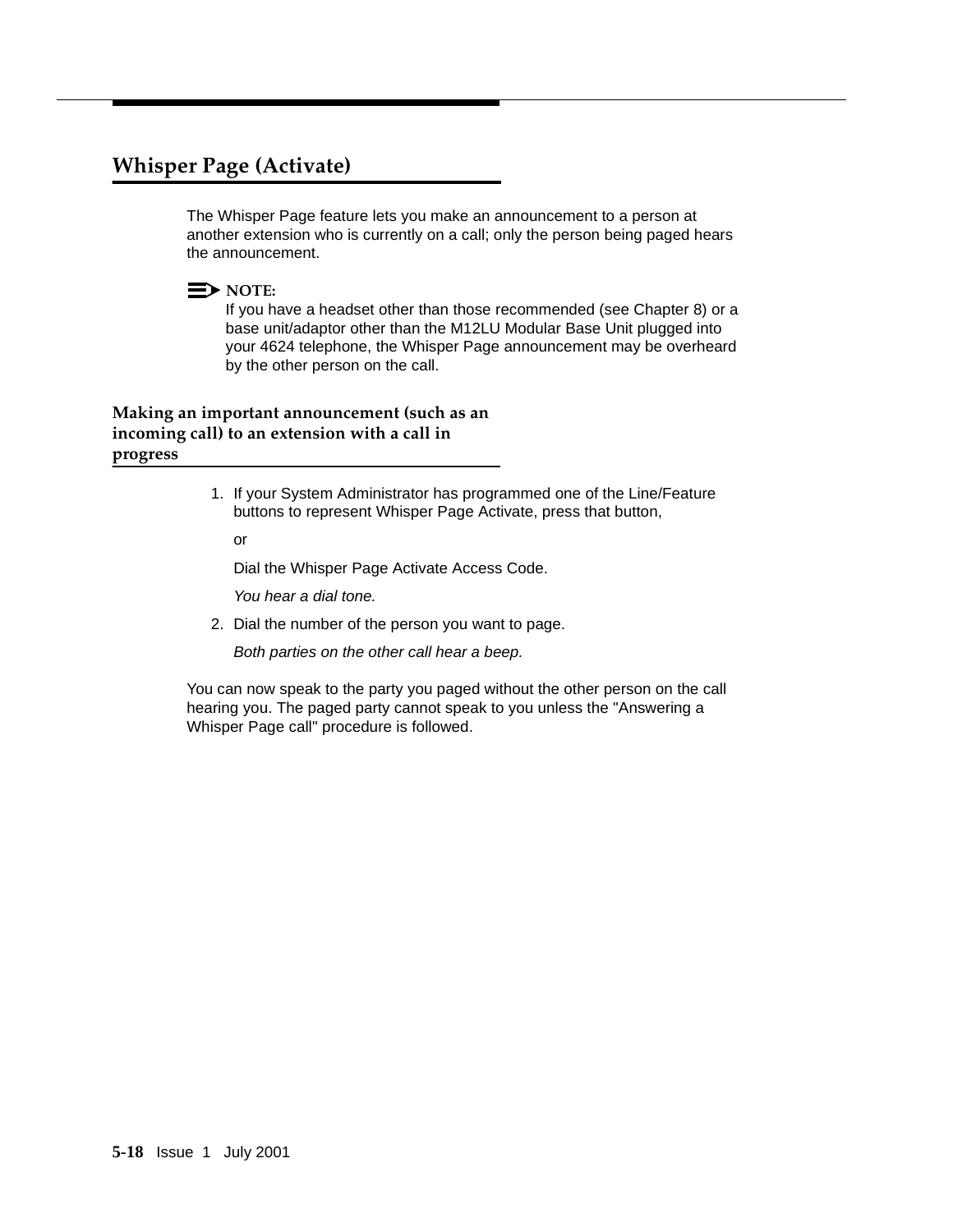### **Whisper Page Answer**

<span id="page-44-0"></span>The Whisper Page Answer feature lets you speak with a person who pages you while you are on a call.

### $\equiv$  note:

If you have a headset other than those recommended (see Chapter 8) or a base unit/adaptor other than the M12LU Modular Base Unit plugged into your 4624 telephone, the Whisper Page announcement may be overheard by the other person on the call.

### **Answering a Whisper Page call**

<span id="page-44-1"></span>1. When you hear the Whisper Page beep while on a call, press the button your System Administrator has designated for Whisper Page Answer.

Your current call is placed on hold to allow you to speak with the person who paged you. The party on hold cannot hear your conversation.

2. When you finish speaking with the person who paged you, remove the original call from Hold and resume your conversation.

### **Whisper Page Off**

<span id="page-44-3"></span><span id="page-44-2"></span>The Whisper Page Off feature prevents callers from using Whisper Page Activate to page your telephone.

**Blocking Whisper Page on your phone (your phone must be programmed for Whisper Page off)**

> Press the button your System Administrator has designated as the Whisper Page Off button.

Other parties can no longer page your phone using the Whisper Page Activate procedure.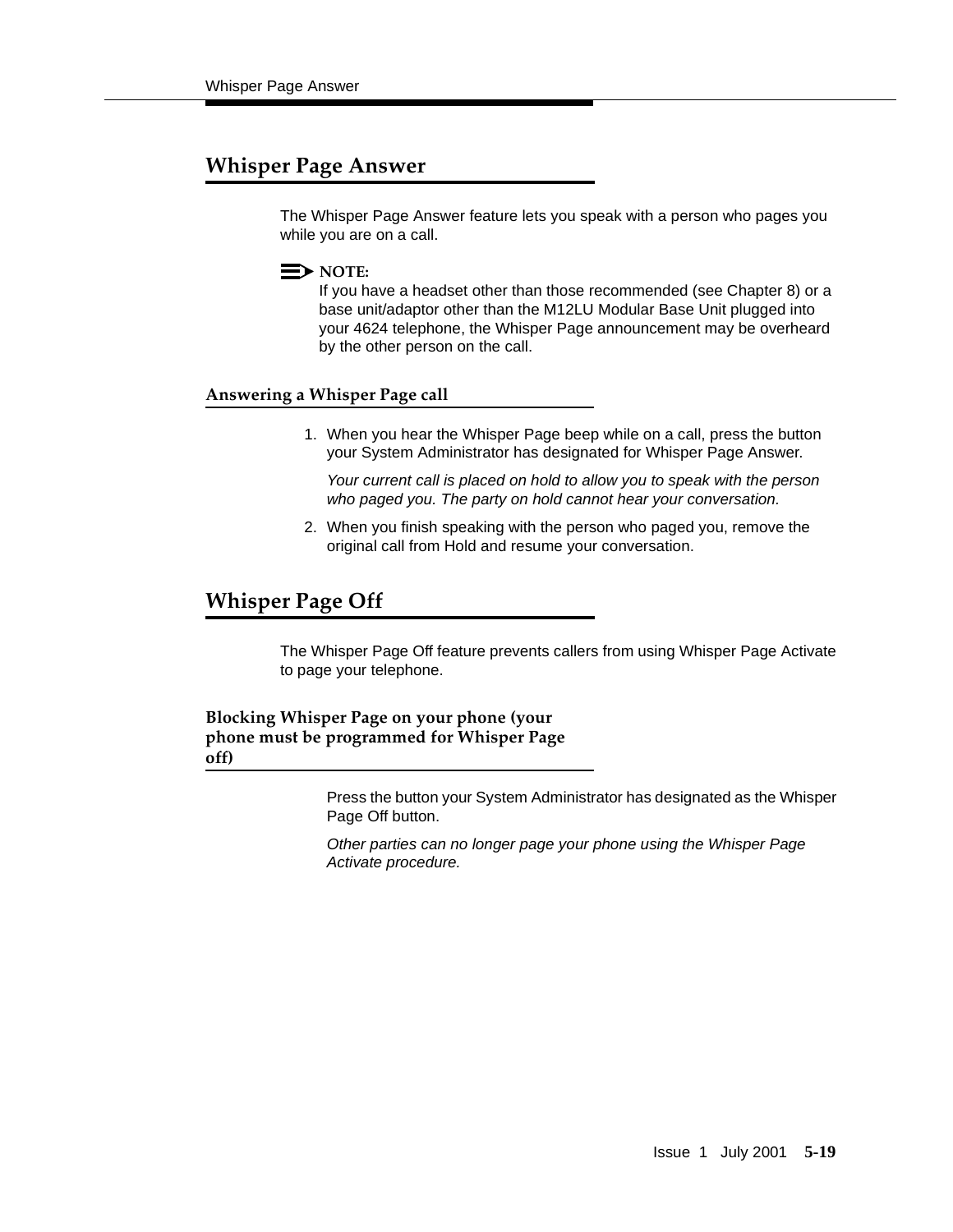**5-20** Issue 1 July 2001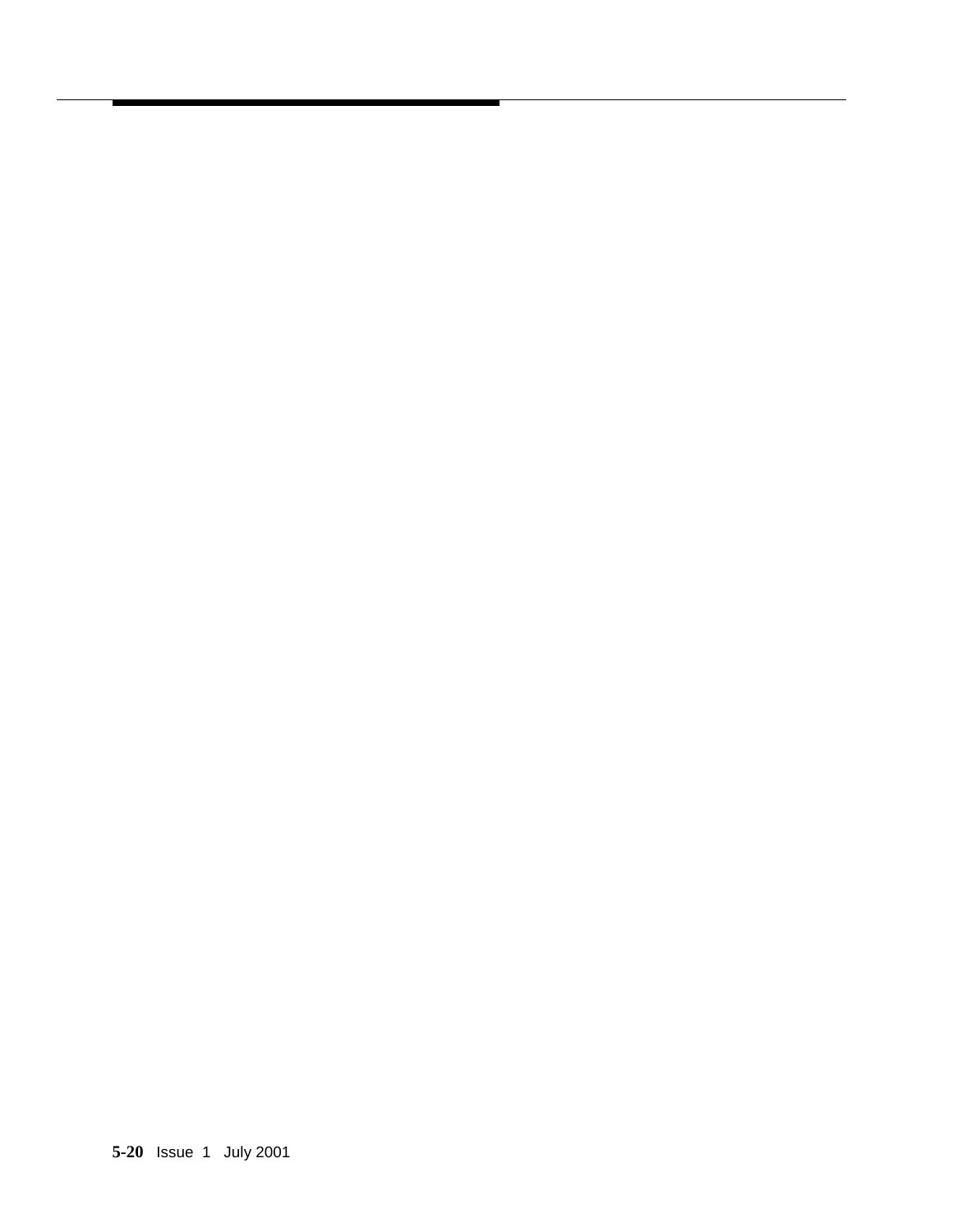# <span id="page-46-1"></span><span id="page-46-0"></span>Retrieving Voice Messages<br> **6 C**

### **Message Retrieval**

<span id="page-46-2"></span>Your message indicator lights when a caller has left you a message. Because voice mail systems are administered differently among customers, check your office procedures for message retrieval. For example, some telephone users may be authorized to retrieve messages for other telephones not equipped with a display.

**To retrieve a message by dialing the voice mail system** 

> <span id="page-46-3"></span>Dial your voice mail system directly using the dial pad or, if one was programmed by your System Administrator, press the Line/Feature button for voice mail. Some systems also use softkeys for message retrieval.

Follow your standard voice mail retrieval procedures. Contact your System Administrator if you have questions.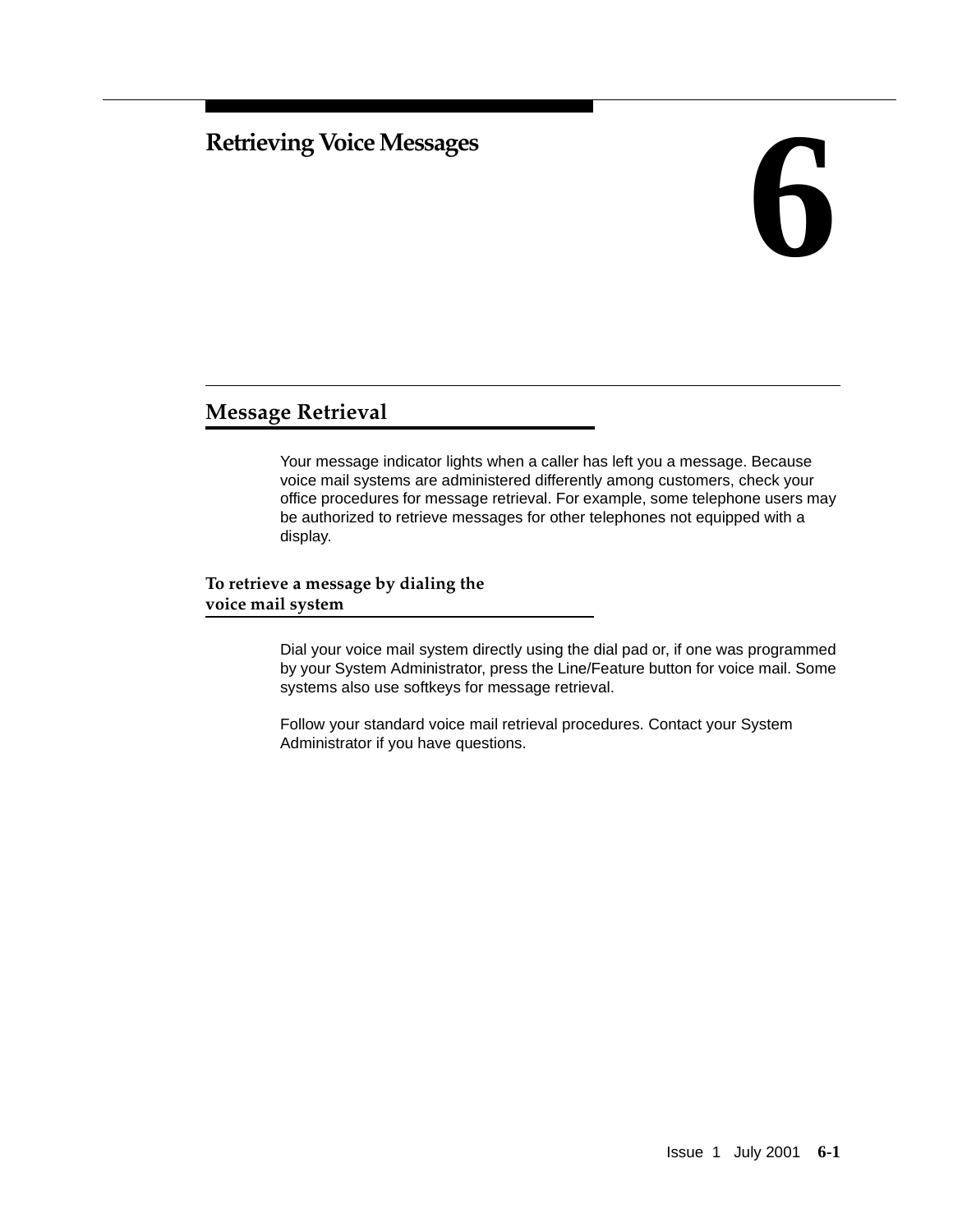**6-2** Issue 1 July 2001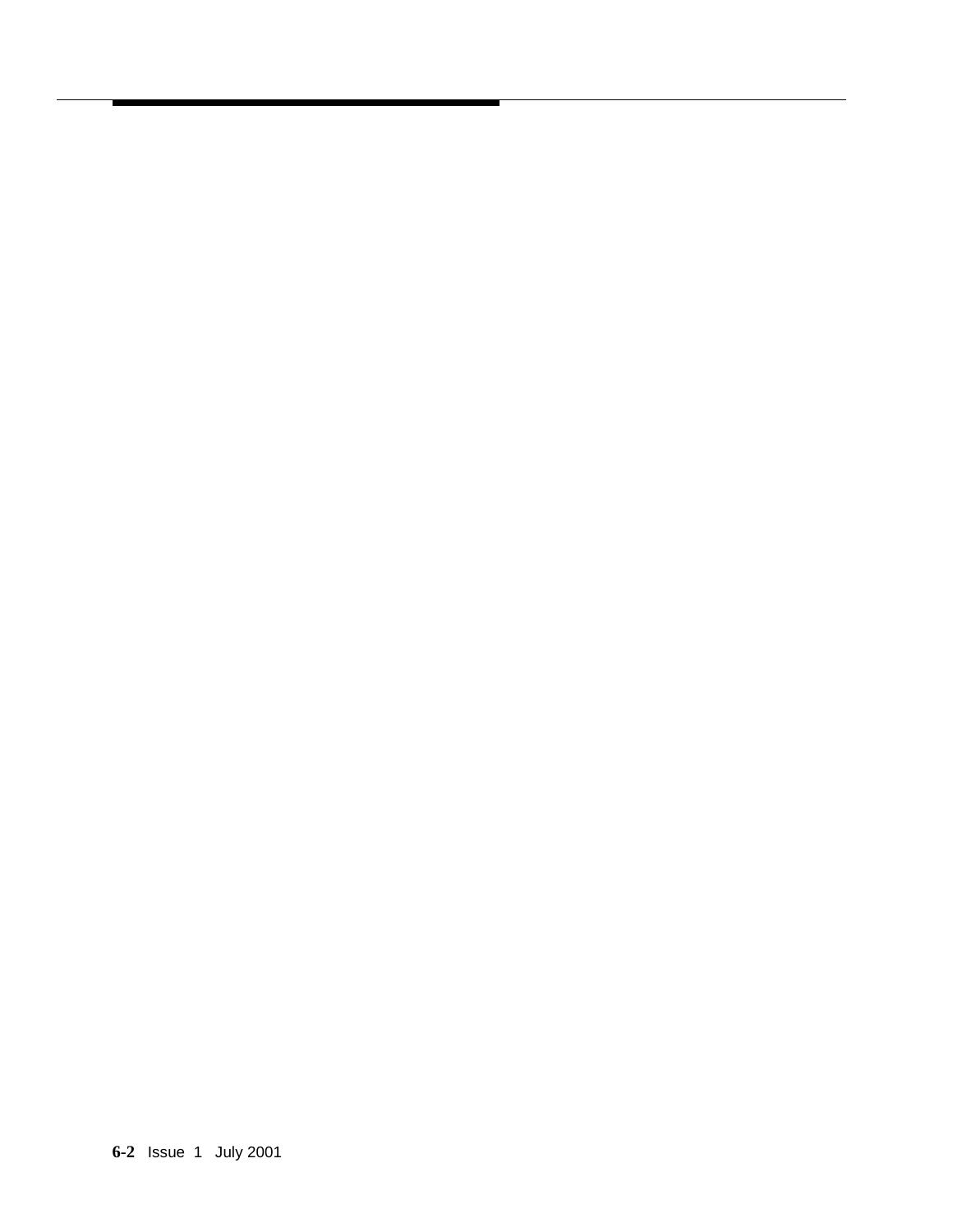# <span id="page-48-1"></span><span id="page-48-0"></span>**7 IP Telephone Management Features**

### <span id="page-48-2"></span>**Introduction**

This chapter explains how to interpret both the different ringer tones you hear and the telephone's indicator lights. Also covered are testing your telephone to be sure it is operating properly, and personalizing your phone's ringing pattern.

### <span id="page-48-3"></span>**Interpreting Ringer Tones**

As you become more familiar with your IP Telephone, you will recognize the various tones you hear in response to an incoming call or while using the handset. The chart below provides an overview of the tones you hear; check with your System Administrator to verify if the descriptions are accurate for your system.

Ringing Tones accompany an incoming call. Feedback Tones (as shown on the next page) are those which you hear through the handset (receiver) or the speaker.

| <b>Ringing (Incoming)</b><br><b>Tones</b> | <b>Meaning</b>                                                                                                             |
|-------------------------------------------|----------------------------------------------------------------------------------------------------------------------------|
| 1 Ring --------                           | Call from another extension.                                                                                               |
| 2 Rings ------- -------                   | Call from outside or the System Administrator.                                                                             |
| 3 Rings ------ ------ ------              | Priority call from another extension, or from an Automatic<br>Callback call you placed.                                    |
| Half Ring (ring-ping) ---                 | A call is being redirected from your phone to another<br>because Send All Calls or Call Forwarding All Calls is<br>active. |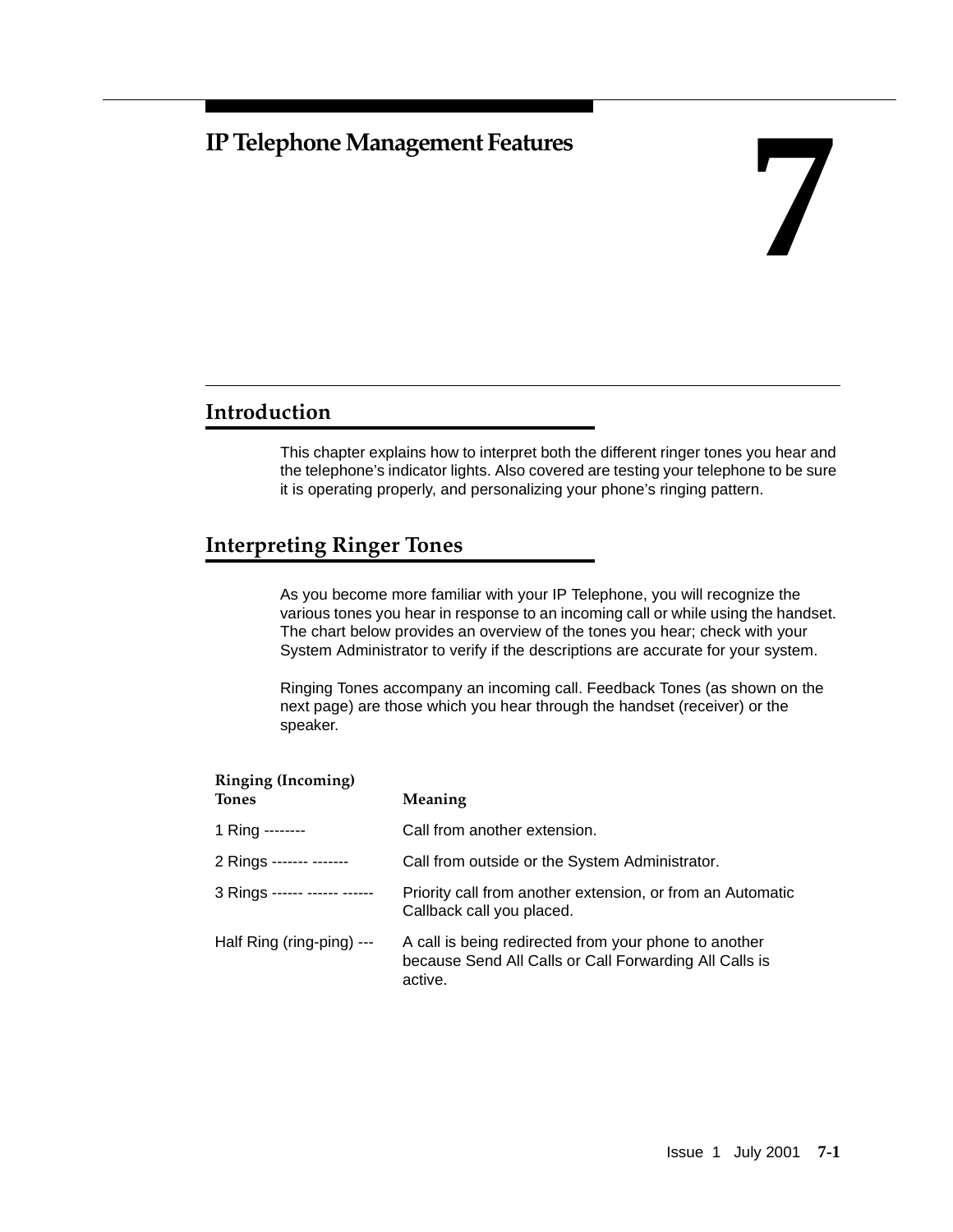| Feedback (Handset)<br><b>Tones</b> | Meaning                                                                                                                                                                                                                            |
|------------------------------------|------------------------------------------------------------------------------------------------------------------------------------------------------------------------------------------------------------------------------------|
| Busy --- --- ---                   | Low-pitched, rapid tone (repeated 60 times per minute),<br>signifying the number dialed is in use.                                                                                                                                 |
| Call Waiting Ringback<br>Tone $--$ | A ringback tone with lower-pitched signal at the end;<br>indicates the extension called is busy and the called party<br>has been given a call waiting tone. If you hear this tone,<br>you may want to activate Automatic Callback. |
| Confirmation -- -- --              | Three short tone bursts; indicates a feature activation or<br>cancellation has been accepted.                                                                                                                                      |
| Coverage -                         | One short tone burst; indicates your call will be sent to<br>another extension to be answered by a covering user.                                                                                                                  |
| Dial ---------                     | Continuous tone indicating dialing can begin.                                                                                                                                                                                      |
| Intercept/Time-out<br>أستستست      | Alternating high and low tone indicating either a dialing<br>error, denial of a requested service or failure to dial within<br>a preset interval (usually 10 seconds) after lifting the<br>handset or dialing the previous digit   |
| Recall Dial - - - -----------      | Three shorts tone bursts followed by a steady dial tone to<br>indicate a feature request has been accepted and dialing<br>can start.                                                                                               |
| Reorder -- -- -- -- -- --          | Fast busy tone repeated every half-second to indicate all<br>phone trunk lines are busy.                                                                                                                                           |
| Ringback ---- ---- ---- ----       | Low-pitched tone repeated 15 times a minute to indicate<br>the number dialed is ringing.                                                                                                                                           |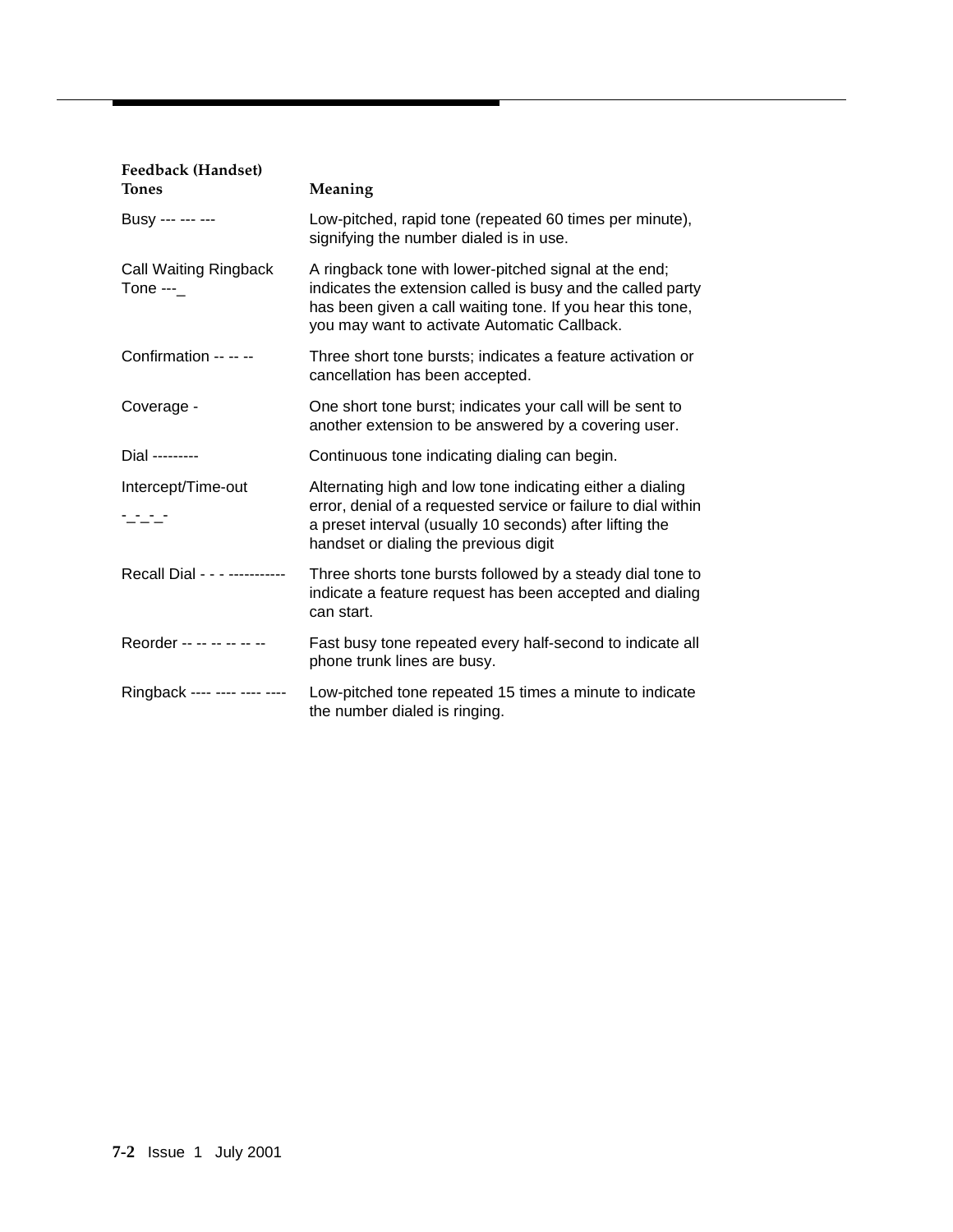### <span id="page-50-0"></span>**Personalizing Your Telephone's Ringing Pattern**

The Select Ring feature lets you choose your own personalized ringing pattern from among eight different patterns.

### <span id="page-50-1"></span>**Selecting a personalized ringing pattern**

With the phone on-hook, press  $(m)$ .

The current ringing pattern sounds and repeats every three seconds.

Continue to press (and then release)  $\alpha$  to cycle through each of the eight ring patterns.

To save a ringing pattern as it plays, do not continue to press  $\binom{1}{k}$ . You hear the selected ringing pattern two more times, after which it is automatically saved.

A confirmation tone (two rising tones) sounds and your new ringing pattern is set.

### $\implies$  note:

Going off-hook, receiving a call or losing power during ring pattern selection interrupts the process, and you must start over from Step 1.

### <span id="page-50-2"></span>**Interpreting Indicator Lights**

As you become more familiar with your IP Telephone, you will recognize the lights associated with a Line/Feature button. The chart below provides an overview of the indicator lights you see; check with your System Administrator to verify if the descriptions are accurate for your system.

| Light                   | Meaning                                                                                      |
|-------------------------|----------------------------------------------------------------------------------------------|
| Steady Red              | The line is available.                                                                       |
| Steady Green            | Indicates the line is in use or the<br>feature programmed for that button is<br>on (active). |
| <b>Blinking Green</b>   | Indicates a call is on hold on this line.                                                    |
| Flashing Green          | An incoming call is arriving on this<br>line.                                                |
| <b>Fluttering Green</b> | This line's call was put on hold<br>pending a conference or a transfer.                      |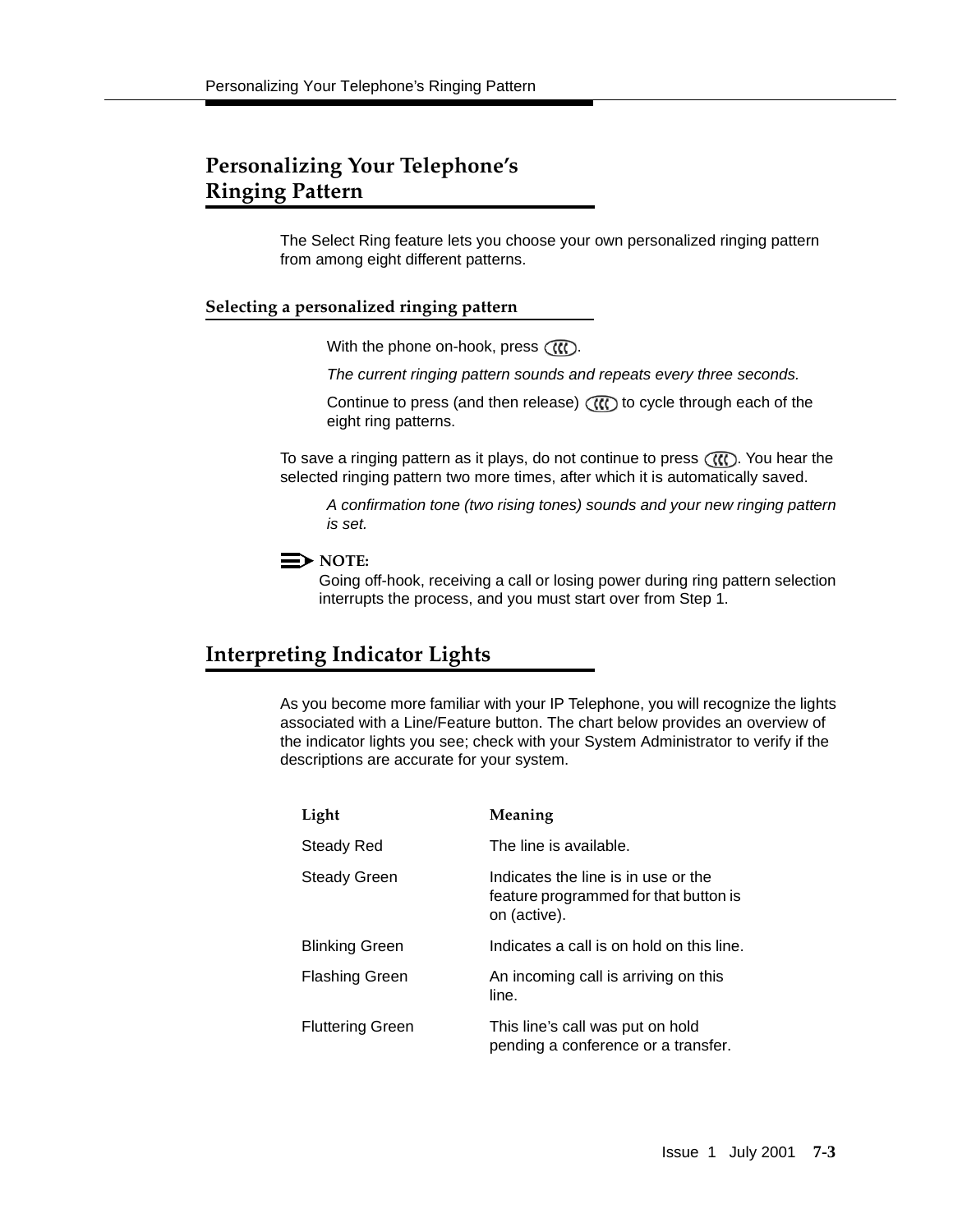### <span id="page-51-0"></span>**Testing Your Phone**

The Test feature lets you verify that your telephone's lights and display are operating properly.

### <span id="page-51-1"></span>**Testing the telephone's lights and display**

With the phone idle, press and hold  $\circled{r}$ .

The Line/Feature indicators light and the display lines each show 16 shaded blocks, representing the 16 characters available on each line.

To end the test, release  $\bigcirc$ 

The lights and display return to normal operation.

If any indicator light or the display does not respond during the test, contact your Telephone System Administrator.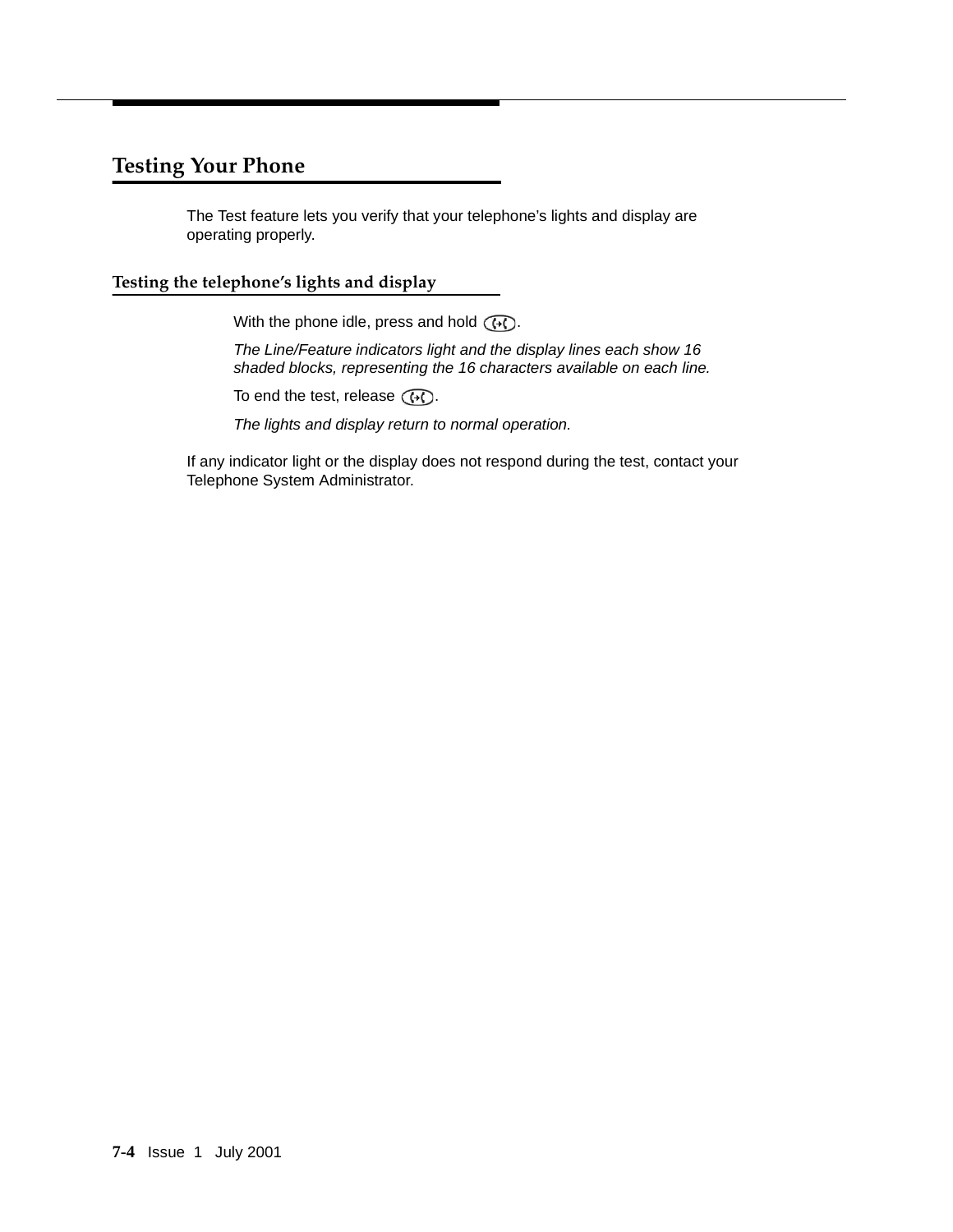# <span id="page-52-1"></span><span id="page-52-0"></span>**8** Using a Headset or Specialized **Handset Handset**

### <span id="page-52-2"></span>**Introduction**

This chapter describes the headsets and specialized handsets that are compatible with your IP telephone. How to operate a headset is also covered.

### <span id="page-52-3"></span>**IP Telephone-Compatible Headsets**

Use any of the following headsets with the 4600-Series IP Telephones:

- Earset Starter
- **Earset Starter Noise Canceling**
- Encore Ultra VT
- Encore Ultra Noise Canceling
- **Encore Ultra II**
- **Encore Ultra II Noise Canceling**
- **Mirage Ultra**
- **Mirage Ultra Noise Canceling**
- **Starset Supra Starter**
- Starter Special VT
- **Starter Special Noise Canceling**
- Supra Starter Noise Canceling
- Supra Ultra
- Supra Ultra Noise Canceling
- Supra Ultra II Twin Top
- Supra Ultra II Noise Canceling
- **Tristar Ultra**
- **Tristar Ultra Noise Canceling**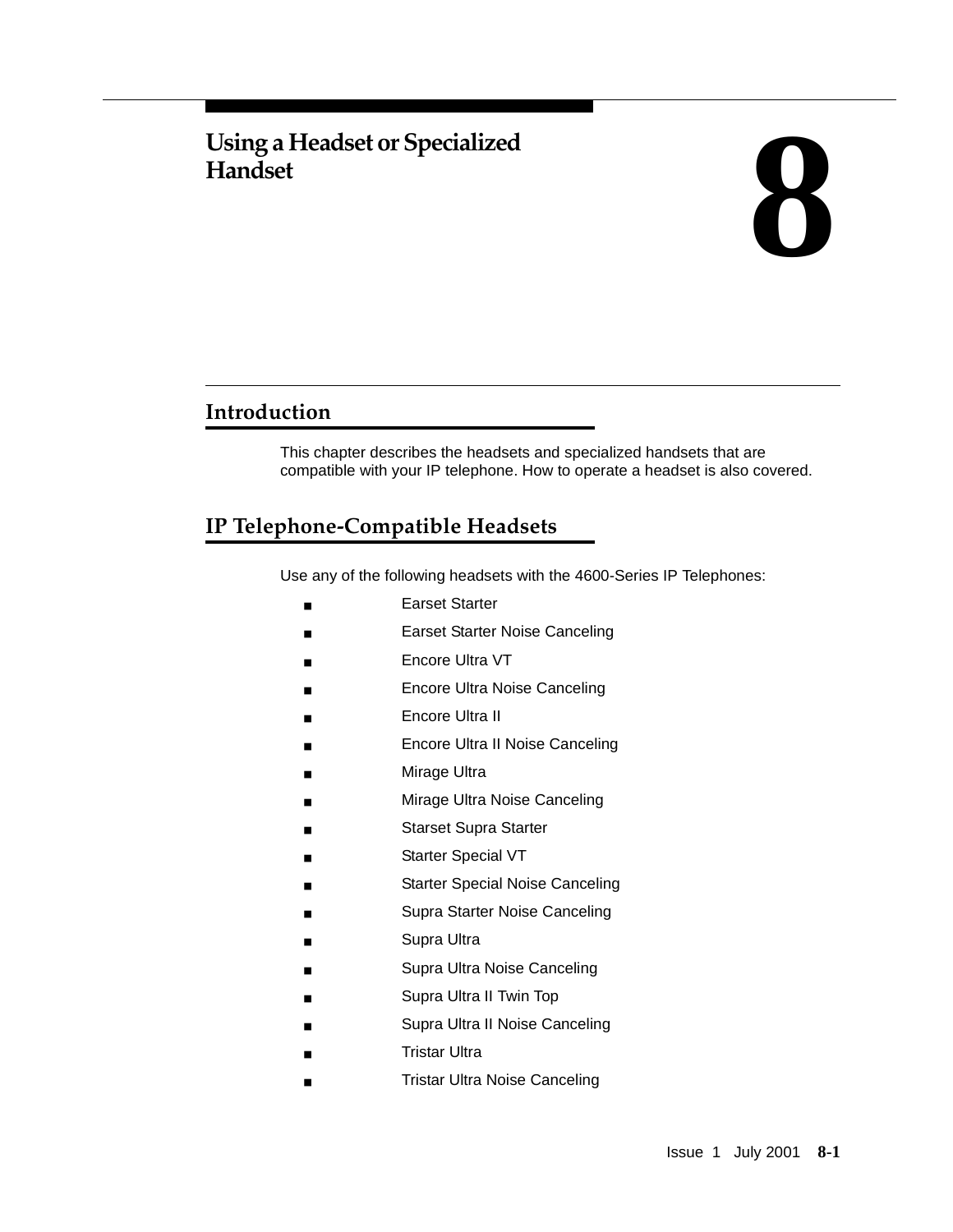### <span id="page-53-0"></span>**Operating a Headset**

Headset operation must be administered by your System Administrator and requires either an M12LU Modular Base Unit (PEC 3124-022) or a 3124-HIC: Attenuation (headset adapter) Cord (PEC 3124-HIC). For the latest list of compatible headsets and adapters, or for ordering information, access "Products and Services" at www.avayadirect.com.

### <span id="page-53-1"></span>**IP Telephone-Compatible Specialized Handsets**

The IP Phone's handset interface (labeled HAC on the underside of the phone) is compatible with the following handsets:

- AB1C (the handset provided with your phone)
- AB5C
- AB6C
- AB<sub>8</sub>C

Specialized handsets are available for noisy environments, hearing-impaired users and other special purposes. These handsets are labeled either as "K-type" or "AJ-type" handsets.

For the latest list of special purpose handsets and ordering information, access "Products and Services" at www.avayadirect.com.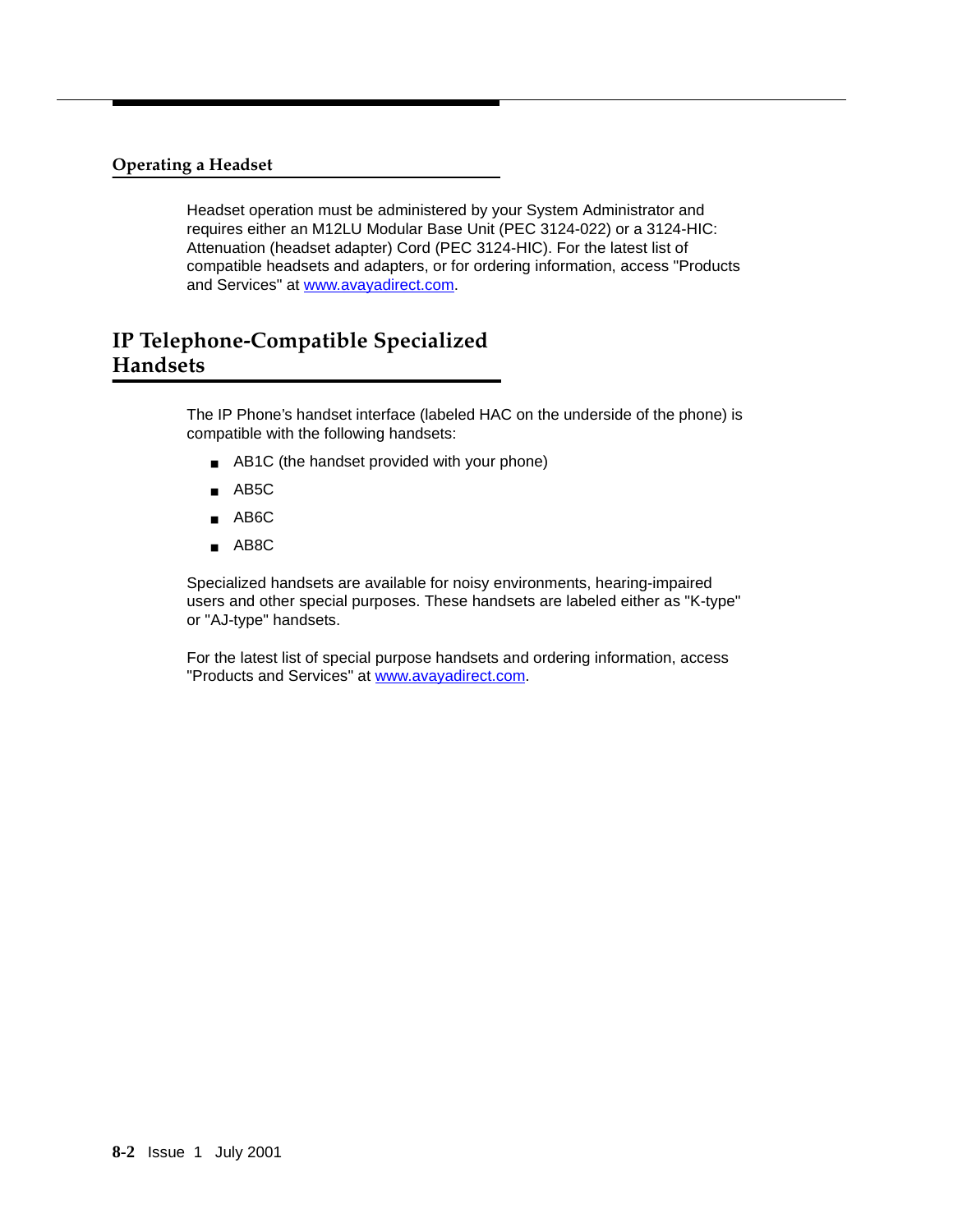# <span id="page-54-1"></span><span id="page-54-0"></span>**9 Troubleshooting**

### <span id="page-54-2"></span>**Introduction**

The DEFINITY 4600-Series IP Telephones are relatively trouble-free. The Basic Troubleshooting chart provides the most common problems an end user might encounter. The remaining pages in this chapter provide procedures for resetting or power-cycling your phone, when Basic Troubleshooting does not resolve the problem. For all other IP Telephone questions or problems, contact your Telephone System Administrator.

### <span id="page-54-3"></span>**Basic Troubleshooting**

| Problem/Symptom                                               | <b>Suggested Solution</b>                                                                                                                                                                                                                                                                                                                                                                                                                                                       |
|---------------------------------------------------------------|---------------------------------------------------------------------------------------------------------------------------------------------------------------------------------------------------------------------------------------------------------------------------------------------------------------------------------------------------------------------------------------------------------------------------------------------------------------------------------|
| Phone does not activate after<br>connecting it the first time | Unless your System Administrator has<br>already initialized your telephone, you may<br>experience a delay of several minutes<br>before it becomes operational. Upon<br>plug-in, your telephone immediately<br>begins downloading its operational<br>software, its IP address and any special<br>features programmed by your System<br>Administrator from the server to which it is<br>connected. Report any delay of more than<br>8-10 minutes to your System<br>Administrator. |
| Phone does not activate after<br>a power interruption         | Allow a few minutes for re-initialization<br>after unplugging, powering down the<br>phone, server problems or other power<br>interruption causes.                                                                                                                                                                                                                                                                                                                               |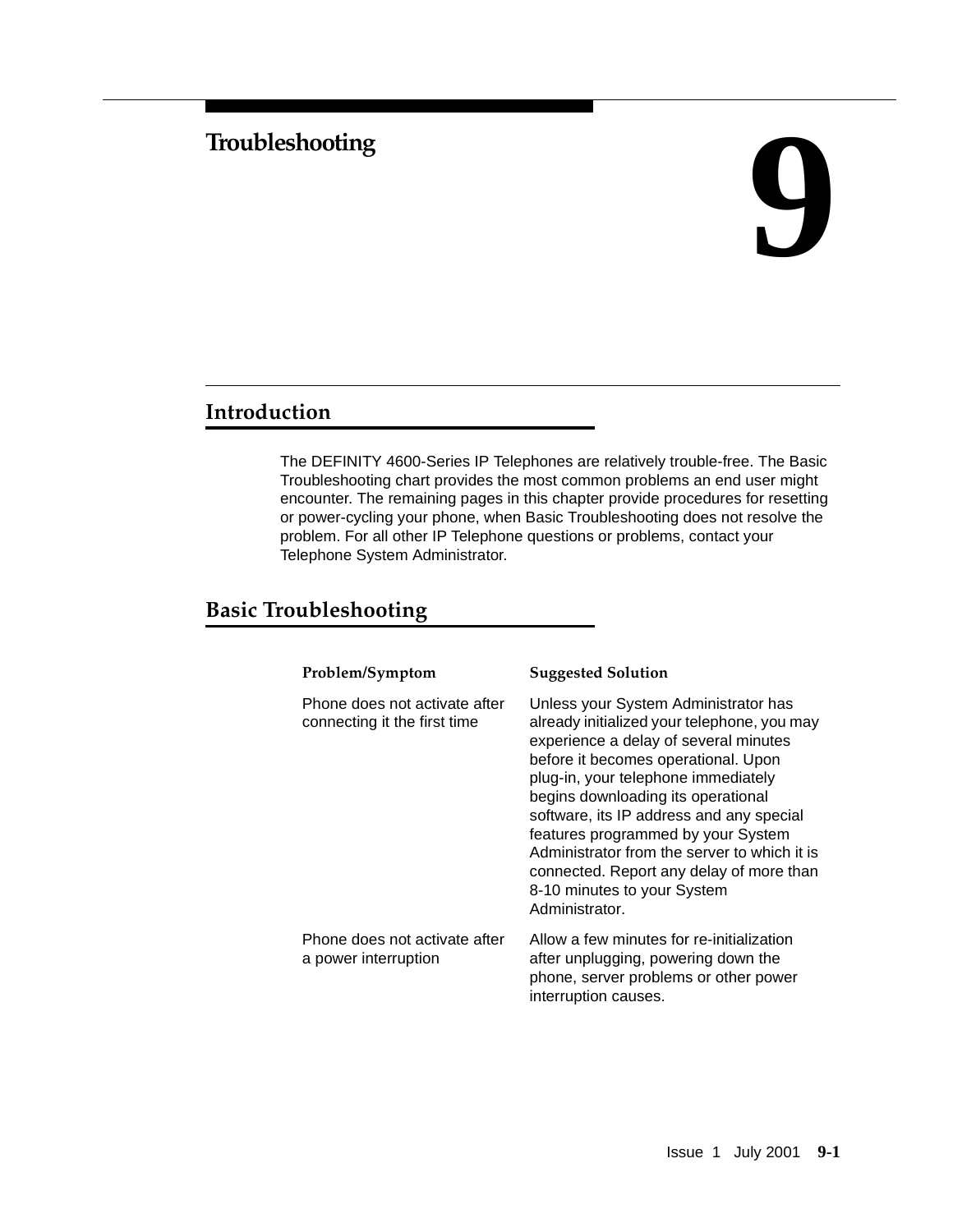| Characters do not appear on<br>the Display screen | See "Phone does not activate after<br>connecting it the first time" above.                                                                                                                                                                                         |
|---------------------------------------------------|--------------------------------------------------------------------------------------------------------------------------------------------------------------------------------------------------------------------------------------------------------------------|
|                                                   | Check the power source to be sure your<br>telephone is receiving power.                                                                                                                                                                                            |
|                                                   | Check all lines into the phone to be sure it<br>is properly connected.                                                                                                                                                                                             |
|                                                   | Perform the Test procedure: with the<br>telephone idle, press and hold $\mathbb{Q}$ ; the<br>line/feature indicators should light and the<br>display should show all shaded blocks.<br>Release $\bigcirc$ to end the test.                                         |
|                                                   | If the above suggested solutions do not<br>resolve the problem, reset or power cycle<br>the phone.                                                                                                                                                                 |
| Display shows an<br>error/informational message   | Most messages involve server/phone<br>interaction. If you cannot resolve the<br>problem based on the message received,<br>contact your Telephone System<br>Administrator for resolution.                                                                           |
| No dial tone                                      | Make sure both the handset and line cords<br>into the phone are securely connected.<br>Note that there may be a slight operational<br>delay if you unplug and reconnect the<br>phone.                                                                              |
|                                                   | If you have a 4612 or 4624 IP Telephone,<br>check to be sure the phone is powered<br>(press Menu, then Exit); if nothing<br>appears on the display, check your power<br>source.                                                                                    |
|                                                   | If you have a 4612 or 4624 IP Telephone,<br>check to be sure your phone is<br>communicating with the switch; press<br>Menu, then any of the softkey features<br>(e.g., Timer). If the selected feature<br>activates, the switch/IP phone connection<br>is working. |
|                                                   | Reset or power cycle the phone.                                                                                                                                                                                                                                    |
|                                                   | See your Telephone System Administrator<br>if the above steps do not produce the<br>desired result.                                                                                                                                                                |
|                                                   |                                                                                                                                                                                                                                                                    |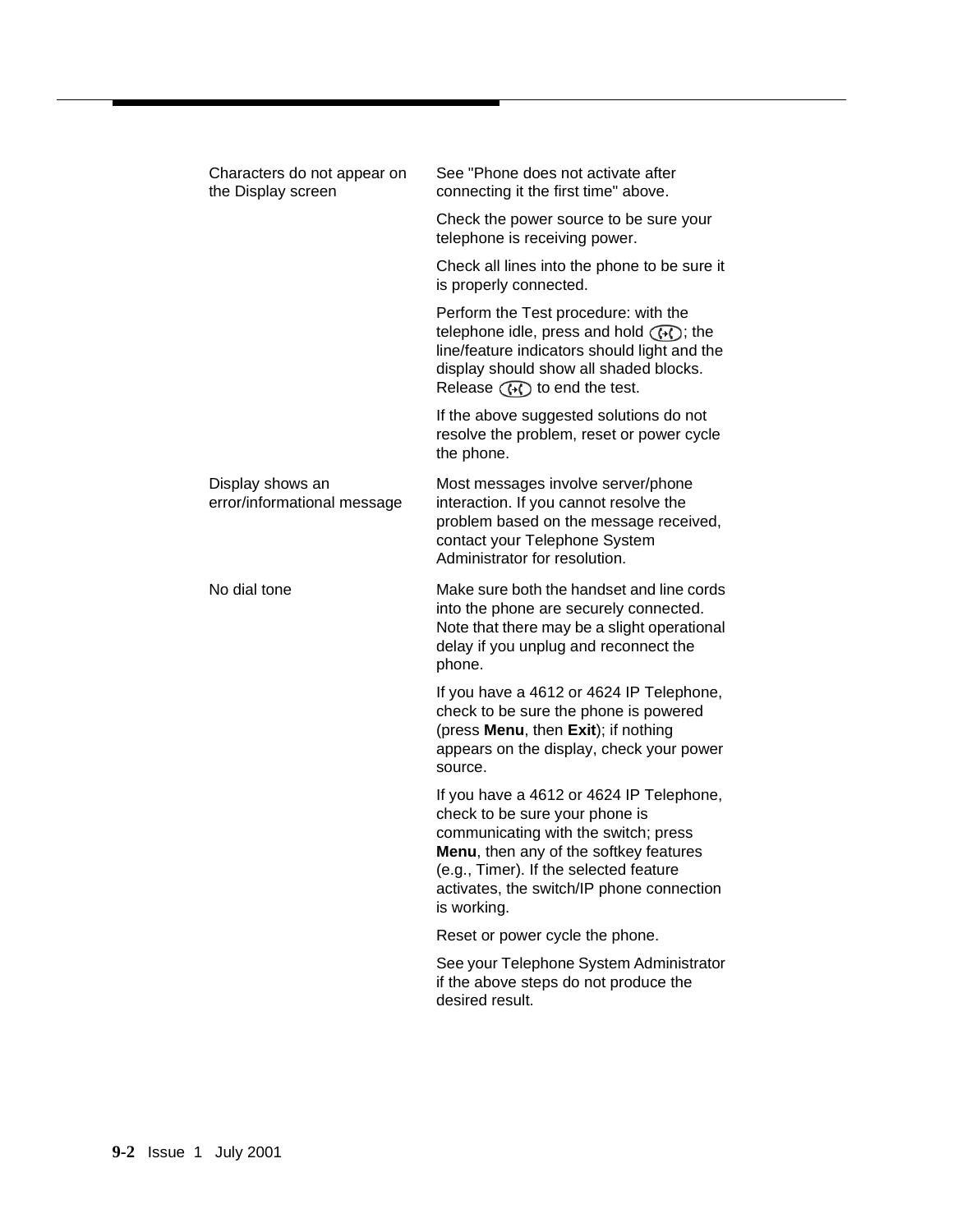| Echo, noise or static when                                | Check the headset connection.                                                                                                                                                                                                                                                                                  |
|-----------------------------------------------------------|----------------------------------------------------------------------------------------------------------------------------------------------------------------------------------------------------------------------------------------------------------------------------------------------------------------|
| using a headset; handset<br>operation works properly      | If the connection is secure, verify that you<br>are using an approved headset, base unit<br>and/or adapter, as described in the list of<br>approved Avaya Communication<br>compatible Headsets in Chapter 8 of this<br>guide.                                                                                  |
| Phone does not ring                                       | If you have a 4612 or 4624 IP Telephone,<br>use the Menu to access the RngOf<br>(Ringer Off) feature; if a carat (downward<br>triangle) appears above that feature, your<br>phone is set to not ring. To correct, press<br>the softkey below RngOf; when the carat<br>does not display, your ringer is active. |
|                                                           | If "Ringer Off" is programmed on a<br>Line/Feature button, that button's indicator<br>light will appear as steady green;<br>reactivate the ringer by pressing that<br>Line/Feature button again.                                                                                                               |
|                                                           | Set your ringer volume to a higher level<br>using the Up/Down Volume keys.                                                                                                                                                                                                                                     |
|                                                           | From another phone, place a call to your<br>extension to test the above suggested<br>solutions.                                                                                                                                                                                                                |
| Speakerphone does not<br>operate                          | Ask your System Administrator if your<br>Speakerphone has been disabled.                                                                                                                                                                                                                                       |
| A feature does not work as<br>indicated in the User Guide | Verify the procedure and retry. For certain<br>features, you must lift the handset first or<br>place the phone off-hook.                                                                                                                                                                                       |
|                                                           | See your Telephone System Administrator<br>if the above action does not produce the<br>desired result; your telephone system may<br>have been specially programmed for<br>certain features applicable only to your<br>installation.                                                                            |
| All other IP Phone problems                               | Contact your Telephone System<br>Administrator.                                                                                                                                                                                                                                                                |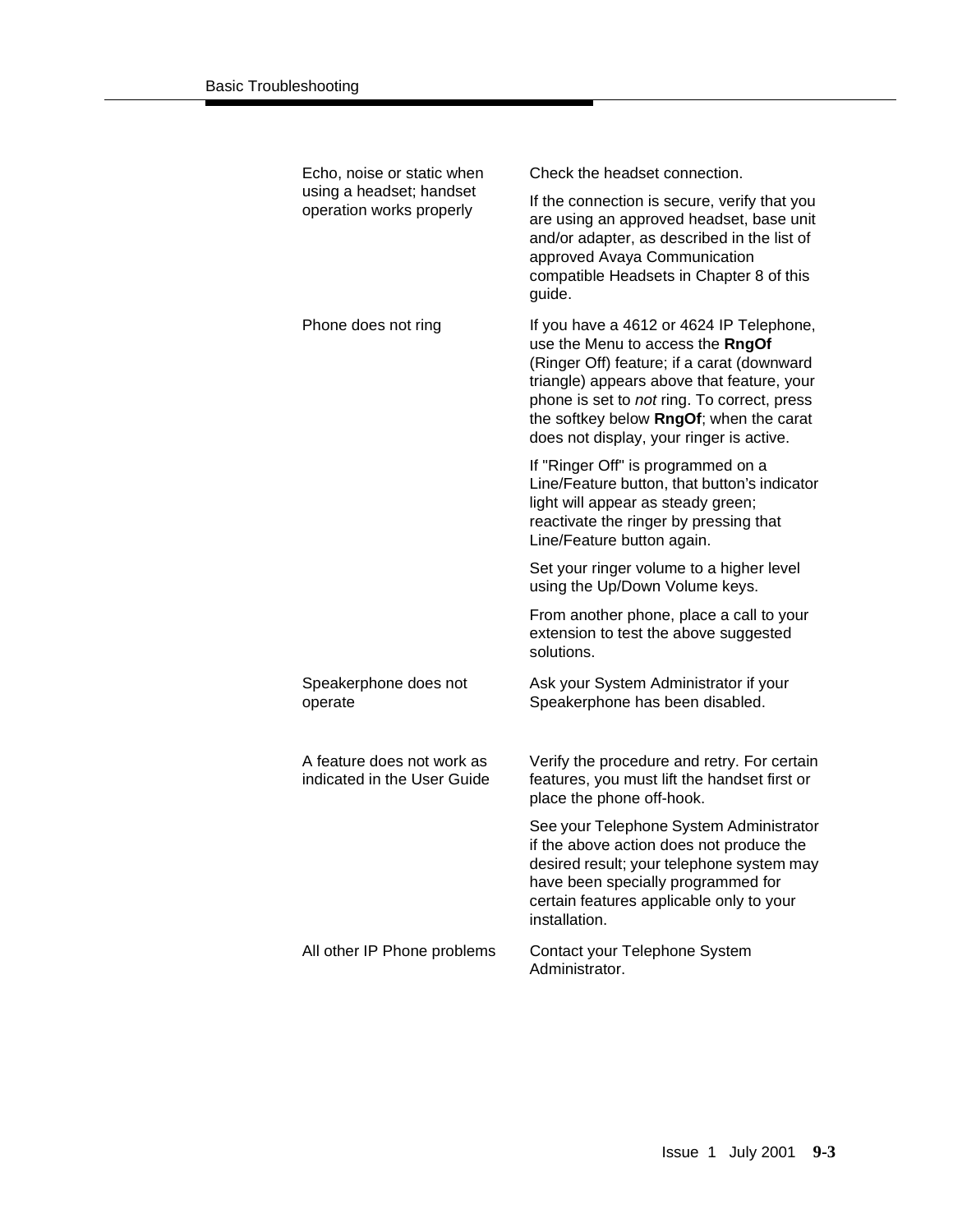### <span id="page-57-0"></span>**Resetting and Power Cycling the IP Telephone**

Reset your IP Telephone when other Troubleshooting suggestions do not correct the problem. Use a Power Cycle with the approval of your System Administrator only when a reset does not resolve the problem.

### <span id="page-57-1"></span>**Resetting your phone**

This basic reset procedure should resolve most problems.

- 1. Press  $($
- 2. Using the dial pad, press the following keys in sequence: **73738#** The display shows the message "Reset values?  $* = no # = yes."$
- 3. Choose one of the following:

| If you want to                                                           | Then                                                                                                                                                                                                                                                                                              |
|--------------------------------------------------------------------------|---------------------------------------------------------------------------------------------------------------------------------------------------------------------------------------------------------------------------------------------------------------------------------------------------|
| Reset the phone without                                                  | Press * (asterisk).                                                                                                                                                                                                                                                                               |
| resetting any assigned<br>values                                         | A confirmation tone sounds<br>and the display prompts<br>"Restart phone? $* = no \# =$<br>yes."                                                                                                                                                                                                   |
| Reset the phone and any                                                  | Press # (the pound key).                                                                                                                                                                                                                                                                          |
| previously assigned<br>(programmed) values                               | The display shows the<br>message "Resetting values"<br>while your IP Telephone<br>resets its programmed<br>values, such as the IP<br>address, to its default<br>values, and re-establishes<br>the connection to the server.<br>The display then prompts<br>"Restart phone? $* = no \# =$<br>ves." |
| (Use this option only if your<br>phone has programmed,<br>static values) |                                                                                                                                                                                                                                                                                                   |

4. Press **#** to restart the phone or **\*** to terminate the restart and restore the phone to its previous state.

### $\Rightarrow$  NOTE:

Any reset/restart of your phone may take a few minutes.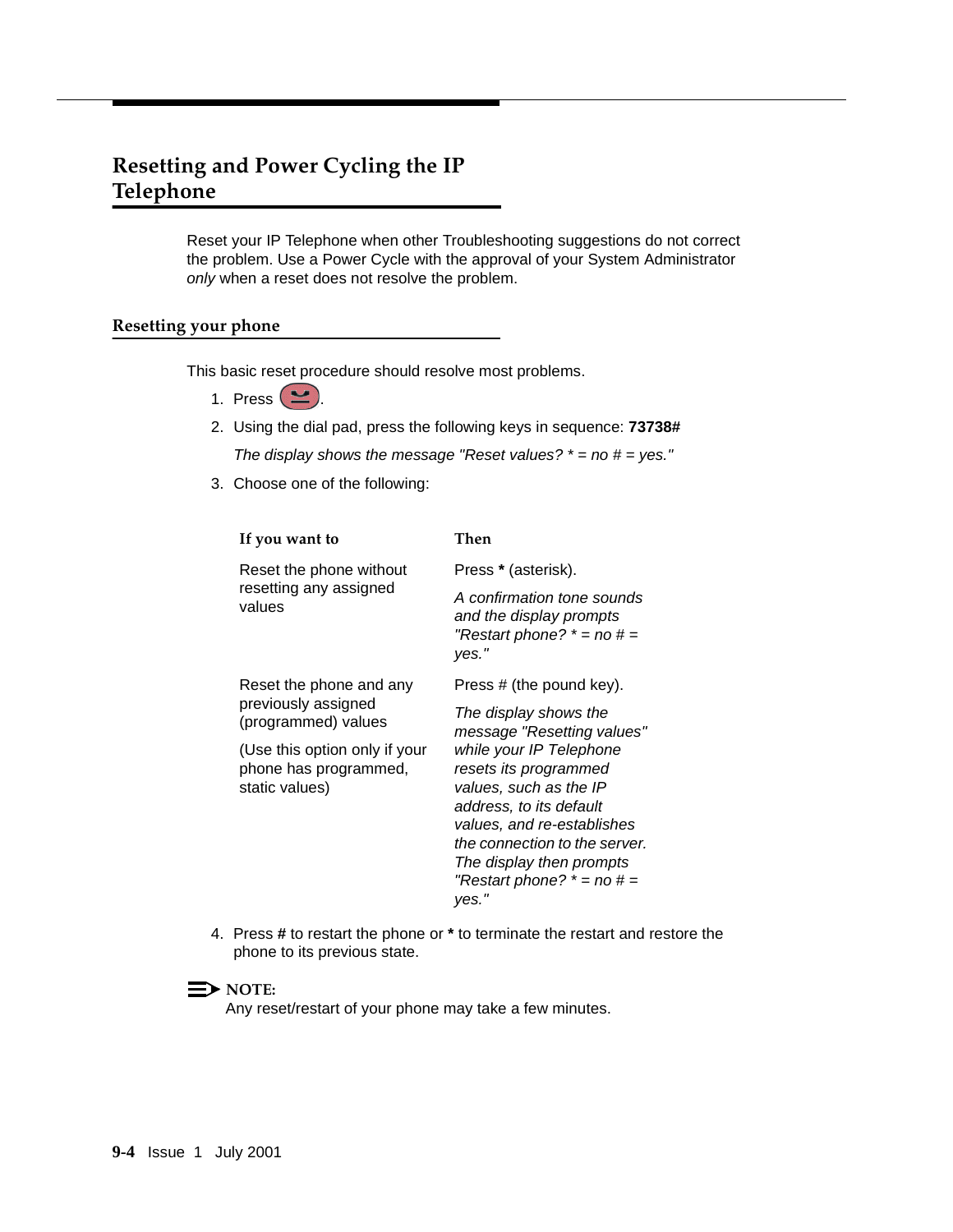### <span id="page-58-0"></span>**Power cycling the phone**

Use the power cycle with your System Administrator's approval only if the basic or programmed reset procedure cannot be performed or does not correct the problem:

1. Unplug the phone and plug it back in.

The phone connection is re-established.

2. If power-cycling does not correct the problem, your System Administrator can perform a more severe power cycle routine by unplugging both the phone and the Ethernet cables.



Because the type of power cycle mentioned in Step 2 involves reprogramming certain values, it should only be performed by your Telephone System Administrator.